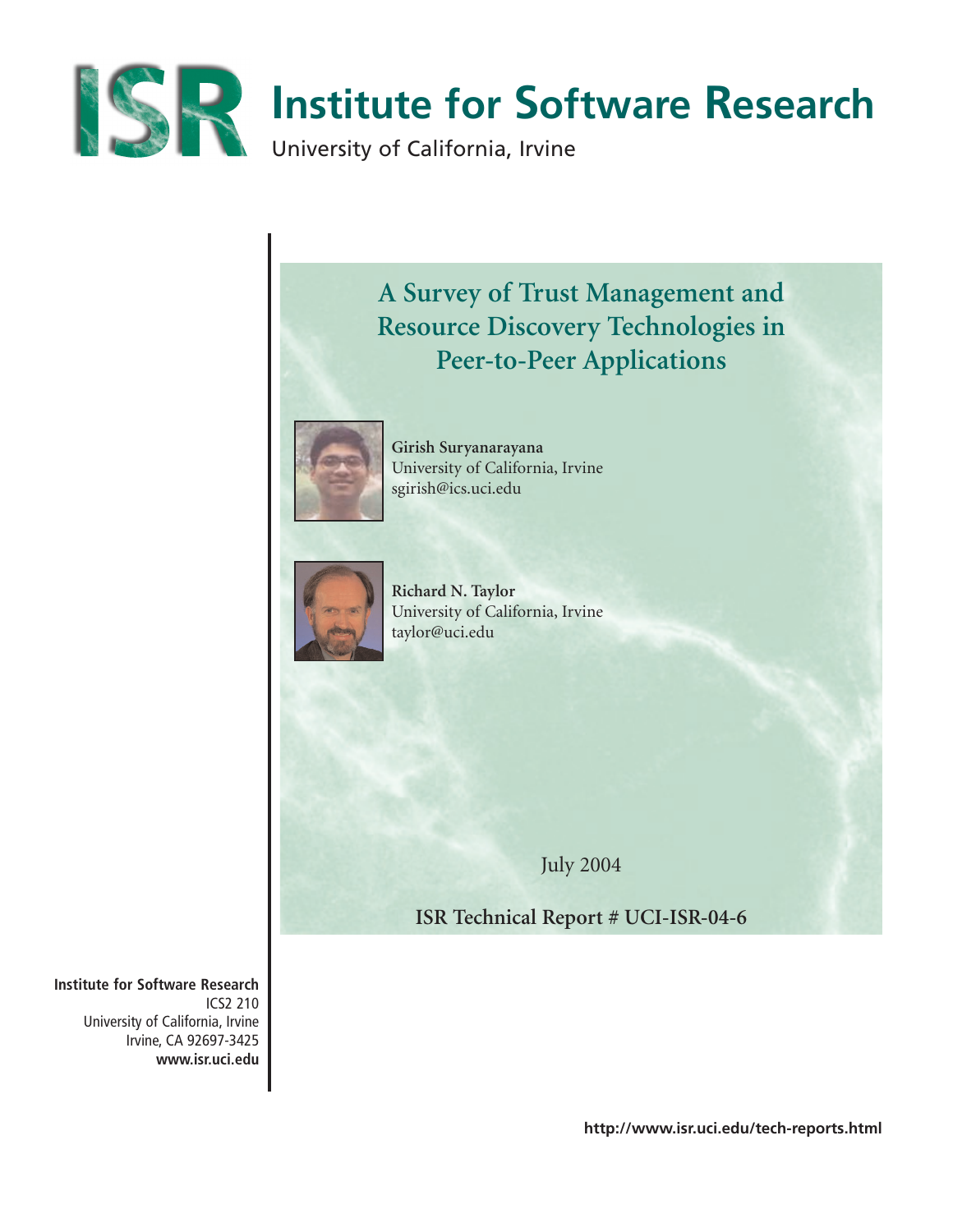# **A Survey of Trust Management and Resource Discovery Technologies in Peer-to-Peer Applications**

Girish Suryanarayana, Richard N. Taylor Institute for Software Research University of California, Irvine {sgirish,taylor}@ics.uci.edu

ISR Technical Report # UCI-ISR-04-6

July 2004

**Abstract:** Decentralized peer-to-peer (P2P) applications are characterized by the absence of a central authority or infrastructure that coordinates the behavior of entities in the system. These entities, called peers, interact directly with each other and make local autonomous decisions in order to achieve their individual goals. In the absence of a single authority that maintains all the data and handles all the queries, peers themselves are responsible for seeking, storing, and sharing information efficiently. Placing a large amount of information on every peer or broadcasting a request to every peer greatly reduces the performance and efficiency of the system. Hence, it is essential that decentralized applications employ efficient storage mechanisms and reliable search mechanisms. Further, an open decentralized system that does not regulate the joining of peers can be subject to grave risks. In particular, malicious peers may be encouraged to resort to a variety of attacks, including sending spurious information, posing as other peers, etc. It is important for each peer in the system to defend against such attacks. This survey discusses these two essential issues that characterize P2P decentralized applications: storage and discovery mechanisms, and trust management. It identifies and defines key properties for each of these and also summarizes the efforts of the P2P community in addressing these properties by categorizing and discussing relevant technologies and approaches.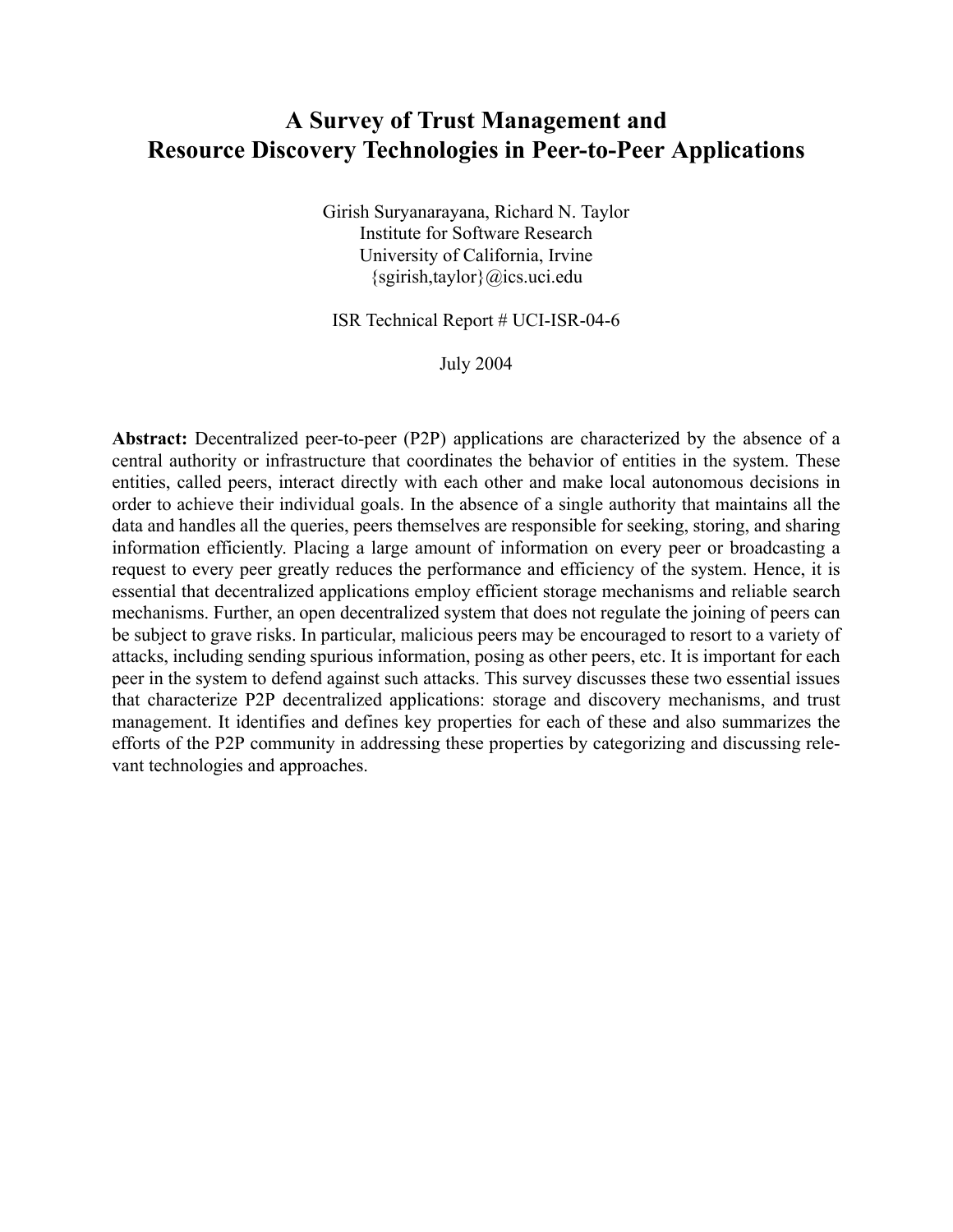# **A Survey of Trust Management and Resource Discovery Technologies in Peer-to-Peer Applications**

Girish Suryanarayana, Richard N. Taylor Institute for Software Research University of California, Irvine {sgirish,taylor}@ics.uci.edu

ISR Technical Report # UCI-ISR-04-6

July 2004

# **1 Introduction**

The recent success of file-sharing applications has resulted in significant attention to peer-topeer (P2P) technology. The primary goal of these file-sharing applications such as Napster [Napster] and Gnutella [Gnutella] is to aggregate resources and present them to a user [Milojicic, Kalogeraki et al., 2002]. This enables users at the edge of a network to share and access files and is the main reason behind the success of these applications. Although the initial focus was thus centered mainly around file-sharing applications, researchers have since then realized the tremendous potential of P2P technologies and approaches. As a result, these technologies have been effectively applied to various distributed applications. While the first wave of research mainly concentrated on realizing the benefits of the P2P approach in different domains and applications, the recent second wave is more focused on enhancing the qualities of these P2P applications.

P2P applications can be classified into the following two categories depending upon whether they require the presence of a controlling authority [Cohen and Shenker, 2002]: decentralized P2P systems and centralized P2P systems. Decentralized P2P applications consist of a group of entities, called peers, that interact with each other without the presence of a central coordinating authority [Suryanarayana and Taylor, 2002]. A peer can act both as a client and a server, since it can request services from other entities as well as provide services to other entities in the system. Each peer has a limited perspective of the system and relies upon information received from other peers in the system to make local autonomous decisions. Decisions made by each decentralized peer may well conflict with those made by other peers. We term such non-consensus-based applications decentralized [Khare, 2003]. Reliable communication, and completeness and accuracy of information are imperative to the success of such P2P decentralized applications. There are several advantages of such a decentralized architecture including increased fault-tolerance and robustness, and enhanced scalability.

Centralized P2P applications consist of one or more special peers that coordinate and control the behavior of other peers in the system. Napster is an example of such a centralized P2P application because though it facilitates the direct exchange of music files between peers, it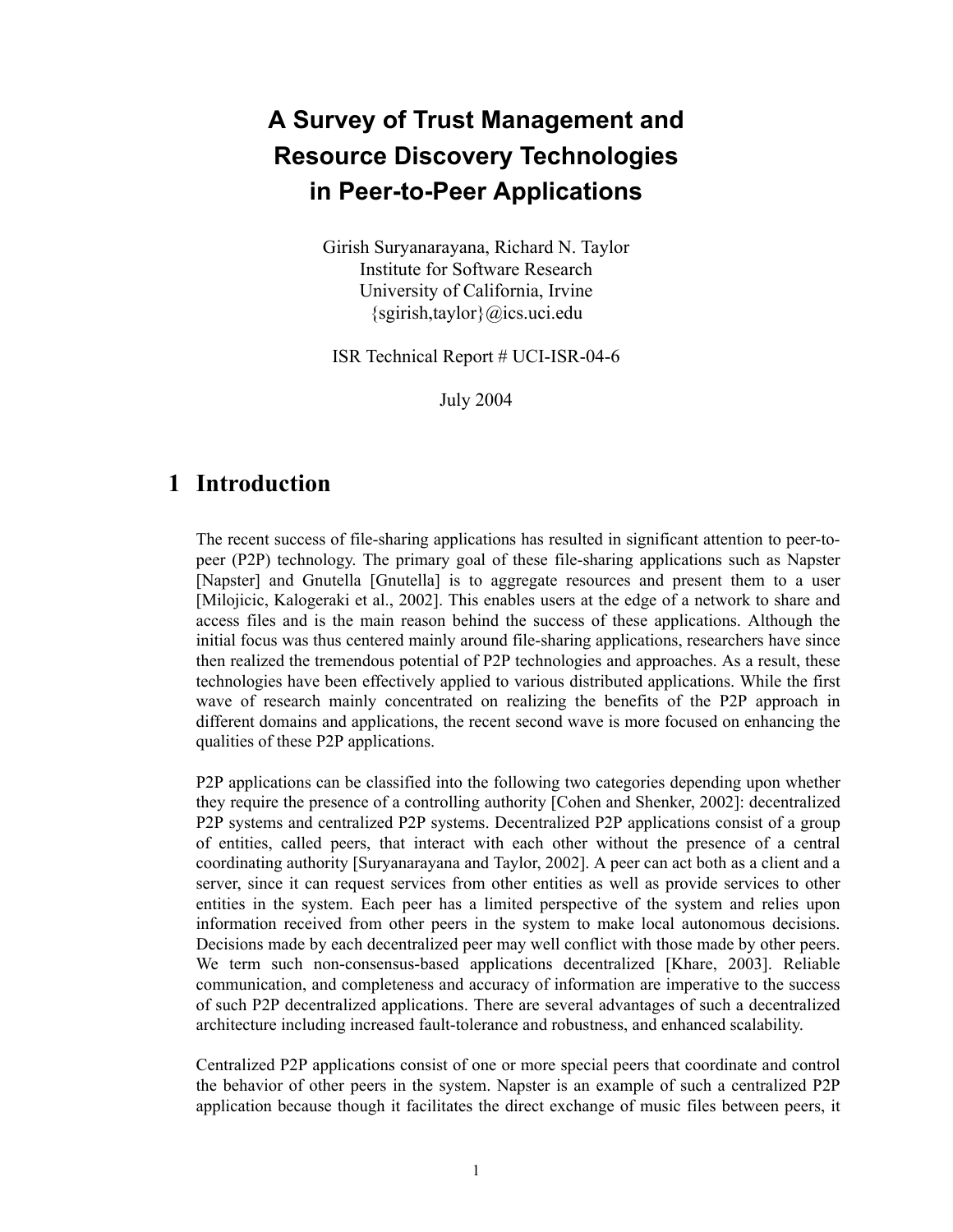maintains a centralized index of the content of each peer. The main shortcoming of centralized P2P applications is that these special peers can act as possible single-point-of-failures [Foner, 1997] that can reduce the reliability and performance of the system. Since our focus in this survey is primarily on decentralized P2P applications and solutions, an indepth discussion of centralized P2P applications is out of scope. However, our survey does examine a few of these technologies and compares them against decentralized technologies.

In the absence of a single authority that maintains all the data and handles all the queries, it is imperative that decentralized peers be able to seek, store, and share information efficiently. Placing a large amount of information on every peer or broadcasting a request to every peer greatly reduces the performance and efficiency of the system [Chawathe, Ratnasamy et al., 2003]. Hence, it is essential that decentralized applications employ efficient storage mechanisms and reliable search mechanisms. Further, an open decentralized system that does not regulate the joining of peers can be subject to grave risks. In particular, malicious peers may be encouraged to resort to a variety of attacks, including sending spurious information, posing as other peers, etc. It is important for each peer in the system to defend against such attacks.

This paper surveys these two essential issues that characterize P2P decentralized applications: storage and discovery mechanisms, and trust management. It identifies and defines key properties for each of these and also summarizes the efforts of the P2P community in addressing these properties by categorizing and discussing some relevant technologies and approaches.

The structure of this paper is as follows. The next section describes the two specific areas of decentralized P2P applications that we have identified. Section 3 and 4 discuss relevant technologies and approaches belonging to these two topics and compare them using topicspecific properties. This is followed by conclusions in section 5.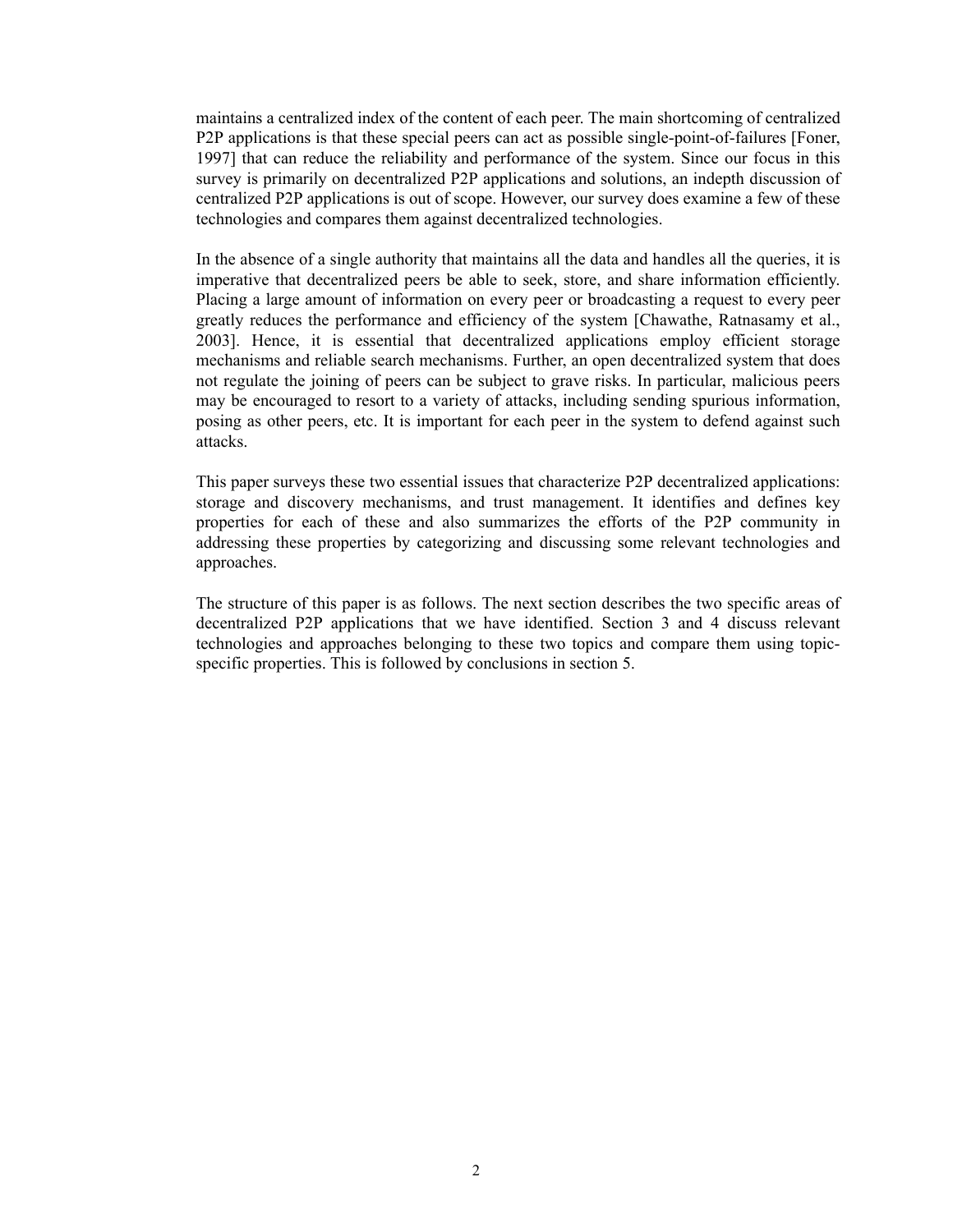# **2 Essential Aspects of Decentralized P2P Applications**

Decentralized peer-to-peer applications are composed of a set of entities, called peers, that directly interact with each other. These applications are characterized by the absence of a single centralized authority that is responsible for controlling and coordinating the behavior of the peers. Instead each peer relies upon data received from other peers to make local autonomous decisions regarding its behavior. These decisions may differ and even conflict with those made by other peers in the system. Further, depending upon the type of application, data exchanged between peers may vary in its type (e.g., resource files, information) and its value to the peers.

An open decentralized system that allows any peer to join the system at any time poses significant risks to the peers. In particular, malicious peers may resort to a variety of attacks, including sending spurious information, posing as other peers, etc. [Suryanarayana, Erenkrantz et al., 2003]. Since there is no central authority that can authenticate and guard against the actions of such malicious peers, it is up to the peer to protect itself from the effects of these actions. Consequently, each peer in the system needs to somehow evaluate information received from another peer in order to determine the trustworthiness of both the information as well as the sender. This can be achieved in several ways such relying on direct experiences or acquiring reputation information from other peers [Resnick, Zeckhauser et al., 2000].

Since peers depend on information and resources received from each other, an efficient and reliable resource discovery mechanism is required. However, the decentralized nature of the system poses certain challenges to such a discovery scheme. In particular, peers may leave and enter the system at any point in time potentially affecting resource availability as well as leading to stale or un-indexed resources. This decreases the effectiveness of the search mechanism since search results may either return stale data or fail to locate new data. Additionally, peers may be limited by their storage capabilities. This is significant because unlike a centralized system where all data can be stored on a central server, each peer may have to store a considerable portion of the global information locally. Therefore, it is important that data is stored efficiently across the peers. Peers may also be limited by their connection capacities thus restricting the amount of traffic they can handle. In such a case, broadcasting query messages indiscriminately will slow down the system. While this may satisfy the needs of a small system, it does not scale as the system increases in size [Ritter]. Therefore, it is essential for peer-to-peer decentralized applications to employ efficient and reliable search mechanisms.

Table 1 compares trust models with respect to the threats of decentralization while Table 2 compares trust models against their other properties. A comparison of discovery mechanisms against their properties is summarized in Table 3. For all the tables we use the following representation format. Columns represent models or mechanisms, and rows represent the properties they are being evaluated against. A value or symbol in a cell indicates either the presence or absence or the degree to which a particular model exhibits the corresponding specific property. If a property is not applicable to a certain model, the corresponding cell value is "NA". A cell value of either "Yes" or "No" represents the presence or absence of the specific property in the model. Values for properties such as scalability and reliability are expressed using "\*" symbols. The number of "\*" in a cell denotes the relative extent to which the particular model exhibits the specific ability. It should be noted that the main purpose of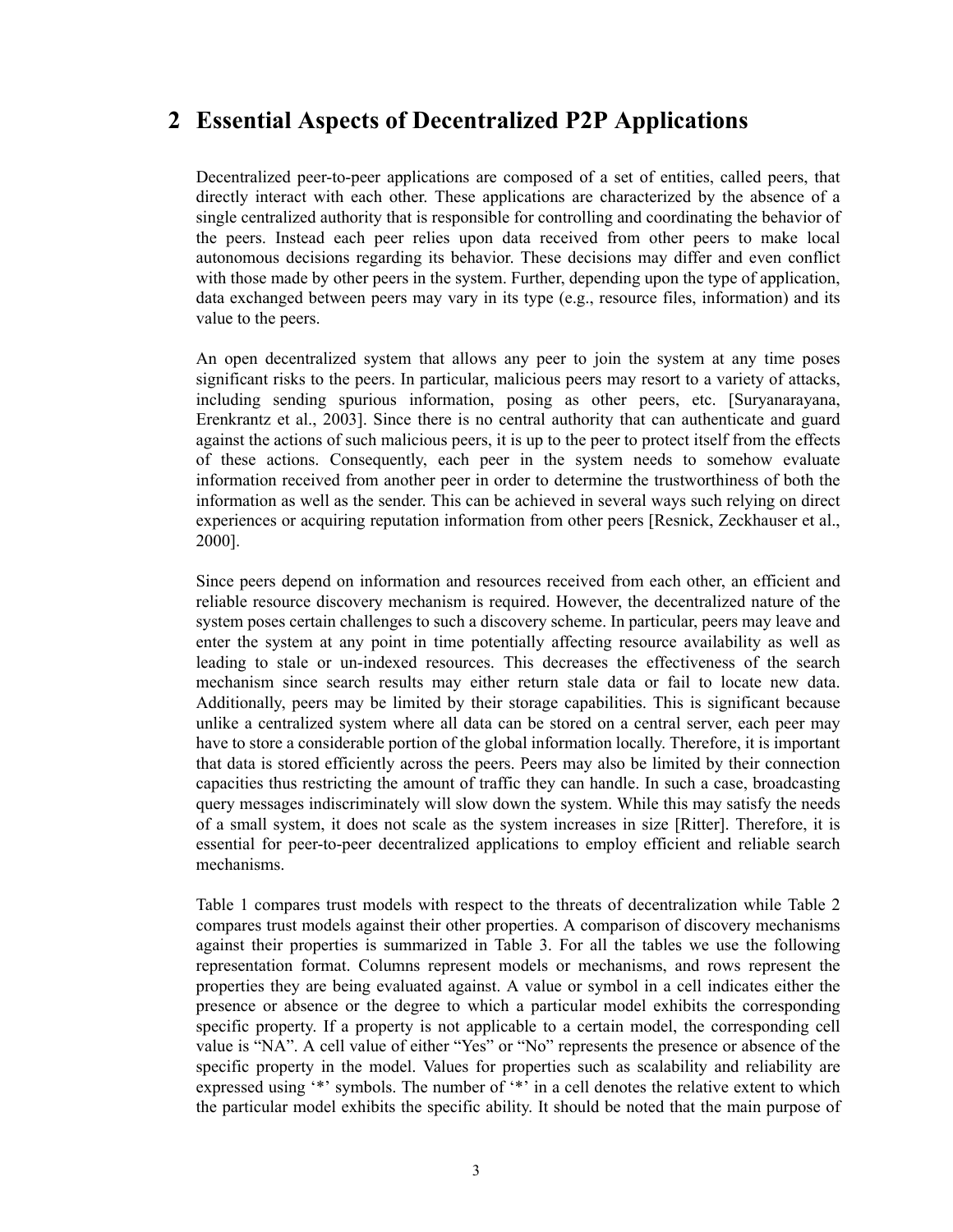the tables is to strictly serve as visualization tools, and these tables do not contain any description of the various models and properties.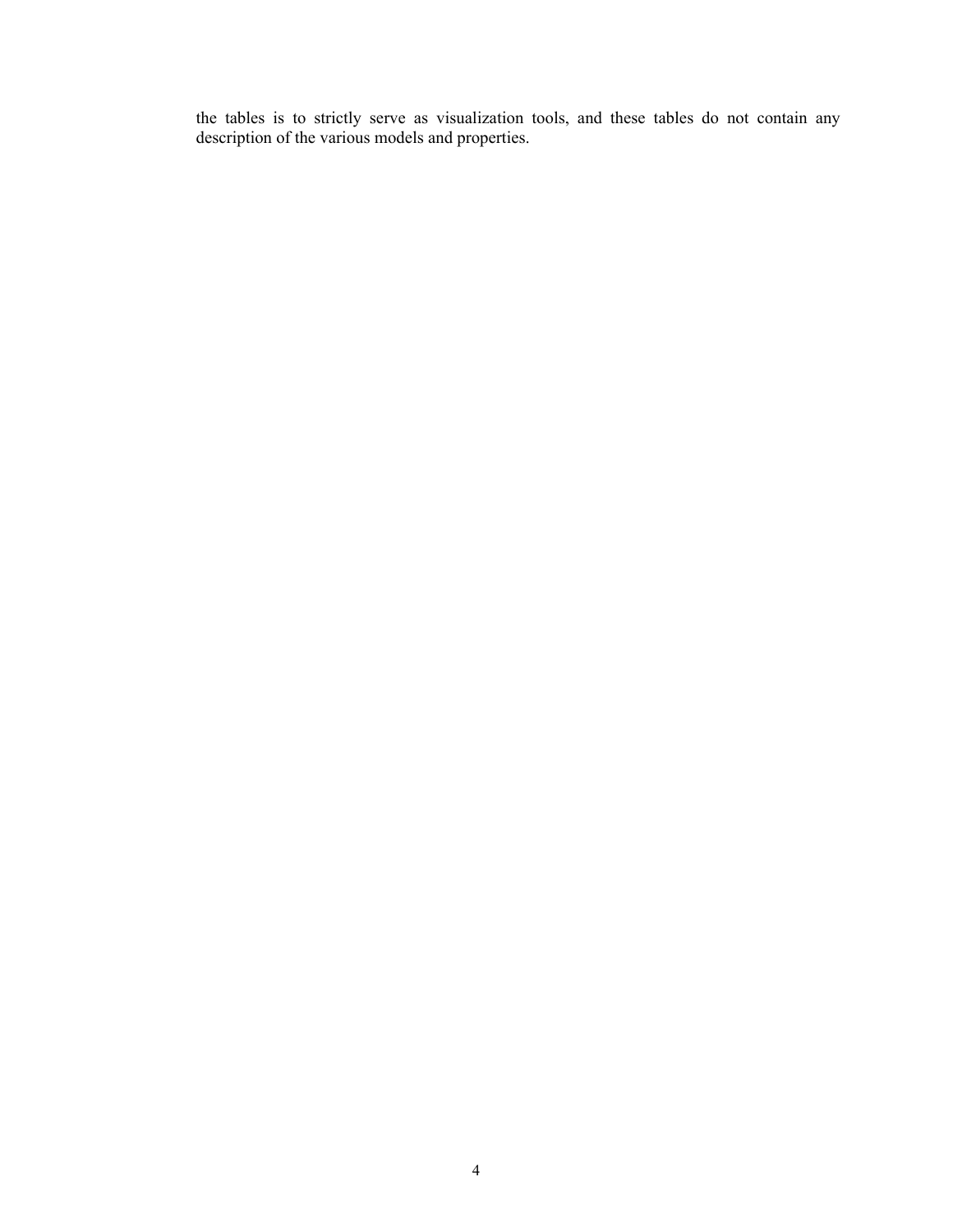# **3 Trust & Reputation**

The concept of trust is not new to us nor is it limited only to electronic entities. In fact trust is an integral part of our social existence. Our interactions in society are influenced by the perceived trust worthiness of other entities. It thus plays an equally important role in our daily lives. Naturally, in addition to computer scientists, researchers from other fields such as sociology, history, economics, and philosophy too have devoted significant attention to the issue of trust [Marsh, 1994]. Given the fact that trust is a multi-disciplinary concept, there exist in the research literature several definitions of trust and discussions about the factors that determine trust. While an in-depth discussion of these topics is outside the scope of this report, below we summarize some common definitions with an aim to provide a sufficient background for the purpose of this survey.

One of the most popular definition of trust is the one coined by Deutsch [Deutsch, 1962] which states that:

*(a) an individual is confronted with an ambiguous path, a path that can lead to an event perceived to be beneficial or to an event perceived to be harmful; (b) he perceives that the occurrence of these events is contingent on the behavior of another person; and (c) he perceives the strength of a harmful event to be greater than the strength of a beneficial event. If he chooses to take an ambiguous path with such properties, he makes a trusting choice; else he makes a distrustful choice*.

An interesting fact about the above definition pointed out by [Marsh, 1994] is that trust is considered to be subjective and dependent on the views of the individual. Deutsch further refines his definition of trust as *confidence that an individual will find what is desired from another, rather than what is feared* [Deutsch, 1973]. This definition is also echoed by the Webster dictionary which defines trust as *a confident dependence on the character, ability, strength, or truth of someone or something*.

Luhmann [Luhmann, 1979] approaches trust sociologically and considers trust as *a means for reducing the complexity of society; complexity created by interacting individuals with different perceptions and goals*. This definition because of its social nature is more apt for reputationbased systems.

Another popular definition of trust that has also been adopted by computer scientists is the one coined by Diego Gambetta [Gambetta, 1990]. He defines trust as *a particular level of the subjective probability with which an agent assesses that another agent or group of agents will perform a particular action, both before he can monitor such action (or independently of his capacity ever to be able to monitor it) and in a context in which it affects his own action*. Gambetta introduced the concept of using values for trust and also defended the existence of competition among cooperating agents.

A recent definition of trust has been put forth by Grandison and Sloman [Grandison and Sloman, 2000] who define trust as *the firm belief in the competence of an entity to act dependably, securely, and reliably within a specified context*.

While there are several aspects to trust, we outline below a few that we believe facilitate a better understanding of the concept of trust. Trust is conditionally transitive. This means that if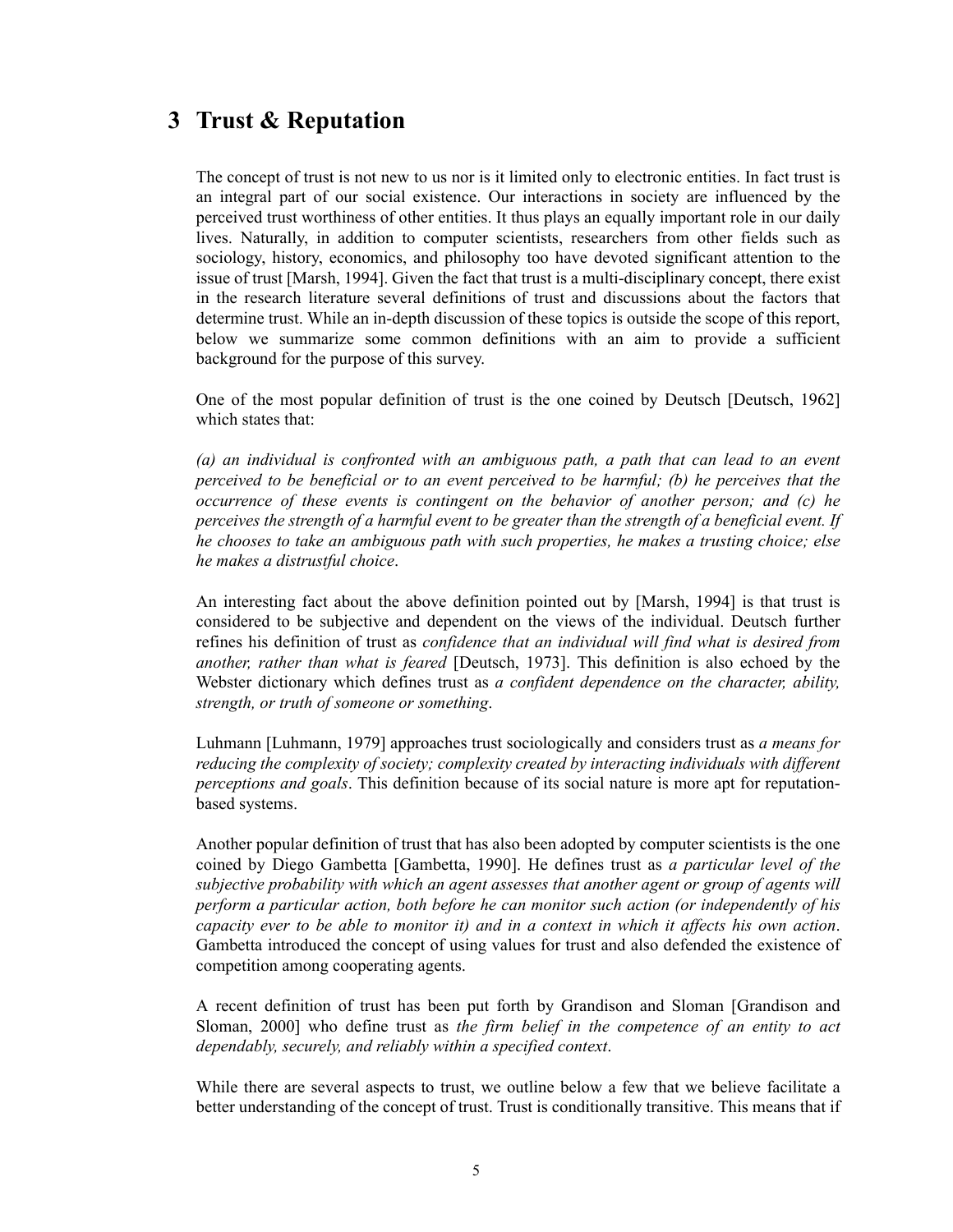A trusts B and B trusts C, A trusts C only if certain possibly application-specific conditions are met. Trust can be multi-dimensional and depends upon the context. For example, A may trust B completely when it comes to repairing electronic devices but may not trust B when it comes to repairing cars. Trust can also be expressed in different ways such as a set of continuous values between 0 and 1, or binary values, or a set of discrete values.

Related to trust is the concept of reputation. Abdul-Rehman [Abdul-Rahman and Hailes, 2000] defines reputation as an expectation about an individualís behavior based on information about or observations of its past behavior. In online communities, where an individual may have very less information to determine the trustworthiness of others, their reputation information is typically used to determine the extent to which they can be trusted. An individual who is more reputed is generally considered to be more trust worthy. Reputation can be determined in several ways. For example, a person may either rely on his direct experiences, or rely on the experiences of other people, or a combination of both to determine the reputation of another person.

# **3.1 Trust and Reputation Properties**

# **3.1.1 Local Control**

Decentralized applications are typically composed of autonomous peers that typically have complete local control over their data. This data includes trust and reputation values along with other information and resources. Depending upon the trust model being used, this trust data may be a part of the global trust data. In such a case, the trust data maintained by a peer is not limited necessarily to its own perception of the trustworthiness of other peers. This may in fact offer a malicious peer the opportunity to change the data according to its best interests. The only way to prevent this in such trust models is by restricting a peer's autonomy, for example, by disallowing it to change the trust data it maintains. We use the Local Control property to distinguish such trust mechanisms that do not allow peers to change local trust values from those that do.

# **3.1.2 Trust and Reputation Values**

Trust models typically use trust and reputation values to represent the trust one peer has in another. These values may either be discrete or continuous values depending upon the needs of the application and the type of trust model used. Some trust models also employ binary values, implying that a peer either completely trusts or distrusts another peer. For example, XREP (section 3.2.2.2) uses binary levels of trust while NICE (section 3.2.2.4) uses continuous values. Tagging peers as either completely trustworthy or untrustworthy does not permit a peer to express partial trust in other peers. Continuous trust values on the other hand provides a peer greater expressive power to define its trust relationships with other peers. We use this property to distinguish trust models on the basis of the type of trust and reputation values they employ.

# **3.1.3 Type of Reputation**

This property indicates the type of reputation mechanism used by a trust model. In reputation-based trust models, peers may use three kinds of reputation information to determine the extent of trust in other peers: positive reputation, negative reputation, or a combination of both. In a positive reputation mechanism, peers only exchange information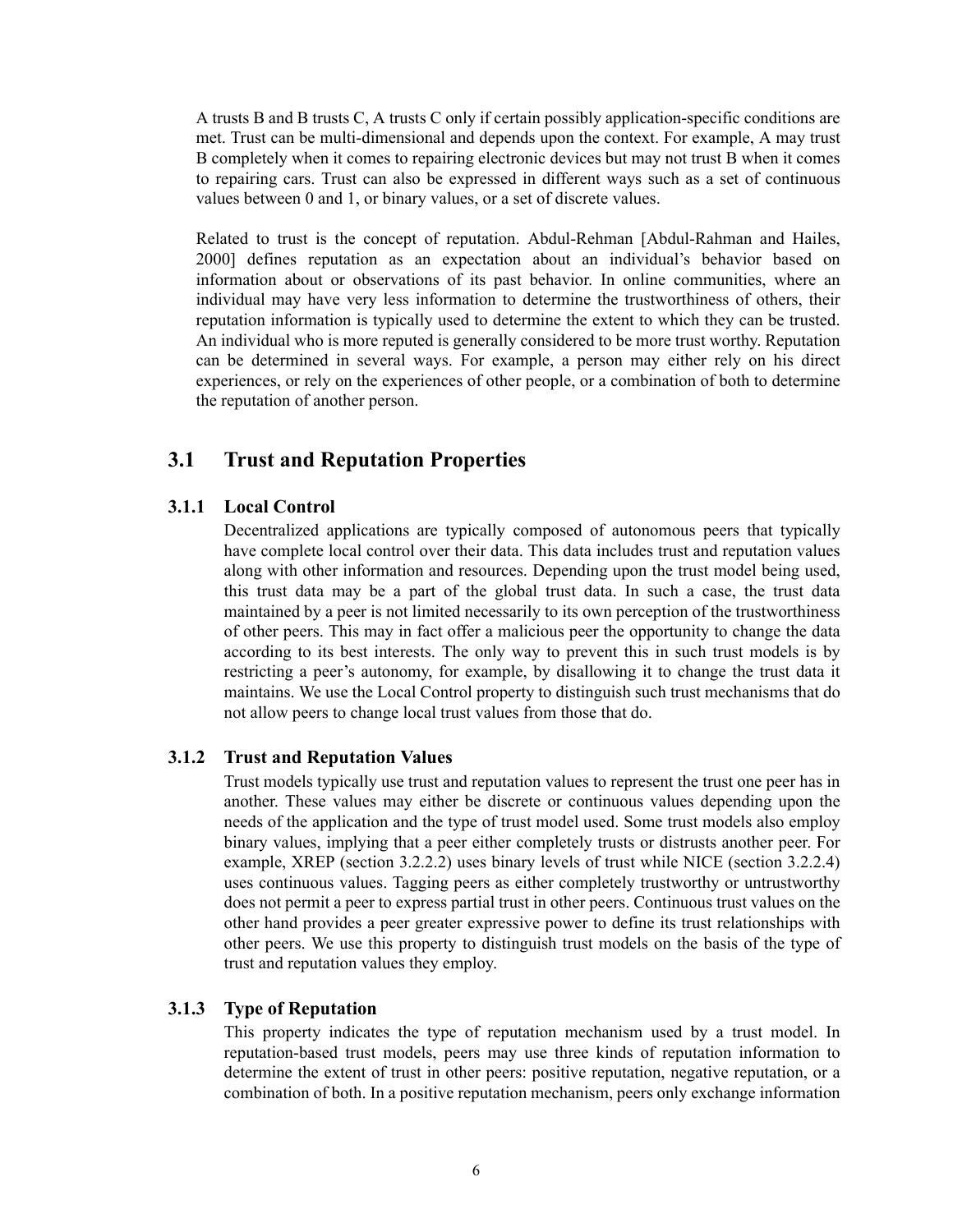about successful transactions. In a negative reputation mechanism, on the other hand, peers are generally assumed to be good and reputation is expressed only as negative feedback or complaints that are distributed to other peers. Both mechanisms while useful are incomplete by themselves. For example, relying only upon successful transactions may result in peers ignoring the recent malicious actions of a good peer. The drawback of relying only on a negative reputation-based scheme is that a peer may end up trusting a malicious peer if it does not have access to existing complaints [Damiani, di Vimercati et al., 2002]. We believe that a combination of positive and negative reputations makes the trust mechanism more robust and reliable.

# **3.1.4 Signature Verification**

This property is used to distinguish trust models that explicitly use credential verification to establish the authenticity of the message originator. Credential evaluation prevents malicious peers from taking on the identity of other peers (impersonation). In one common technique every peer generates a public and private key pair. Any message sent out is signed by the sender's private key and authenticated by the receiver using the sender's public key. While credential verification can be easily added onto most trust models, a lot of trust models do not explicitly specify whether their trust models actually employ signature verification to establish peer authenticity.

#### **3.1.5 Anonymity**

Anonymity is an important consideration for open decentralized peer-to-peer applications [Freedman and Morris, 2002]. Protecting the identities of peers shields them against certain malicious actions. For example, if a malicious peer recognizes the real user behind a peer, it may try to spread spurious information about that peer. Guarding the privacy is therefore imperative and grants peers an additional level of protection against malicious peers. It is interesting to note that decentralization also facilitates anonymity. For instance, using intermediate peers as proxies during routing prevents the responding peer from knowing the identity of the initiating peer [Reed, Syverson et al., 1996].

There exist a number of protocols and infrastructures that aim to preserve the anonymity of peers [Shields and Levine, 2000; Scarlata, Levine et al., 2001]. However, they all ignore trust relationships between peers. This seems essential since there is an inherent trade-off between trust and anonymity. In order to be able to trust another peer, a peer needs to know the identity of the other peer. It is difficult to establish a trust relationship with an anonymous peer. This is why none of the trust models discussed in the survey achieve complete anonymity (see Table 1).

## **3.1.6 Bandwidth Cost**

Peers in a decentralized application communicate by exchanging messages. Depending upon the nature of the application, it is possible that a lot of message traffic is generated. If, in addition, peers need to exchange information regarding trust, it results in higher bandwidth usage. This is exacerbated if this trust information is large in size or uses a number of messages. In particular, expecting peers to pass around long trust histories to other peers results in a lot of unnecessary bandwidth overhead and adversely affects the scalability and performance of the system. Therefore, reduction in bandwidth is an important objective of any trust model.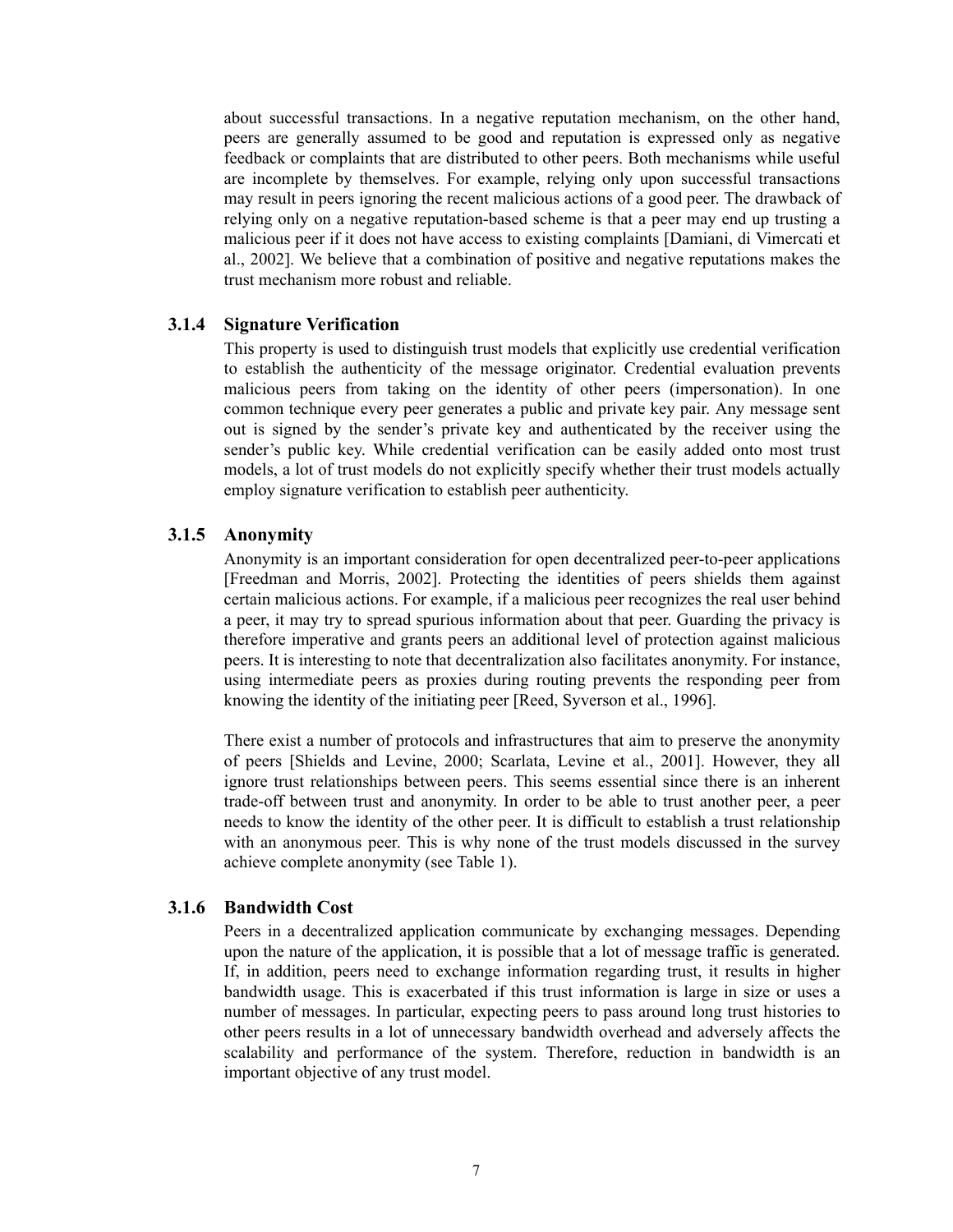# **3.1.7 Storage Cost**

It is possible that a trust model may require peers to store trust data about other peers. This trust data may have different forms – from trust values to detailed prior transaction information. Depending upon the type of information stored, it is possible that the trust model may require a peer to invest a significant amount of storage. We denote this cost incurred as the storage cost. In trust mechanisms where the trust data stored is proportional to the size of the system, this cost increases linearly as the number of peers in the system increases.

# **3.1.8 Fault-Tolerance**

One of the main characteristics of a decentralized system is its constantly changing topology. This is typically due to the transient nature of peers which may enter, leave or be disconnected from the system at any time. Fault tolerance in this context represents the ability of the trust model to adapt to this transient nature of the system. When peers enter or leave the system, not only do new trust relationships need to be formed but trust values and transaction information may also need to be replicated across peers to ensure availability of trust data. This is essential because non-availability of trust information may lead to peers trusting malicious peers. However, a disadvantage of enforcing trust information replication is that a peer may lose privacy over its personal trust data, causing the system to not be truly decentralized.

# **3.1.9 Scalability**

Scalability refers to the ability of the trust model to scale with an increase in the number of peers. An increase in the number of peers results in the formation of more trust relationships among peers. This leads to an extra storage and computation overhead at each peer that must now maintain a greater number of trust relationships. This overhead, in addition to maintaining more indices and routing information, needs to be addressed by the trust model. A natural effect of having a greater number of peers is also a potential increase in the number of queries for trust information. This builds up network traffic and depending upon the trust model may also increase the computation load on each peer. Thus, all these factors together determine scalability.

#### **3.1.10 Reliability**

This property embodies the ability of a trust model to help peers to correctly determine their extent of trust in other peers based upon their past experiences and/or information received from other peers. The trust model should help peers identify and successfully defend against spurious information, including wrong trust values, propagated by malicious peers and take corrective actions against them. Corrective action may involve educating other peers about malicious peers and nullifying the effects of spurious information. Additionally, the reliability of a trust model is also determined by its faulttolerance. A trust model with greater fault-tolerance is considered more reliable.

Discussed below are some of the threats that a trust model needs to address in order to improve its reliability [Suryanarayana, Erenkrantz et al., 2004]. Table 1 ([page 27](#page-28-0)) compares the various trust models with respect to these threats.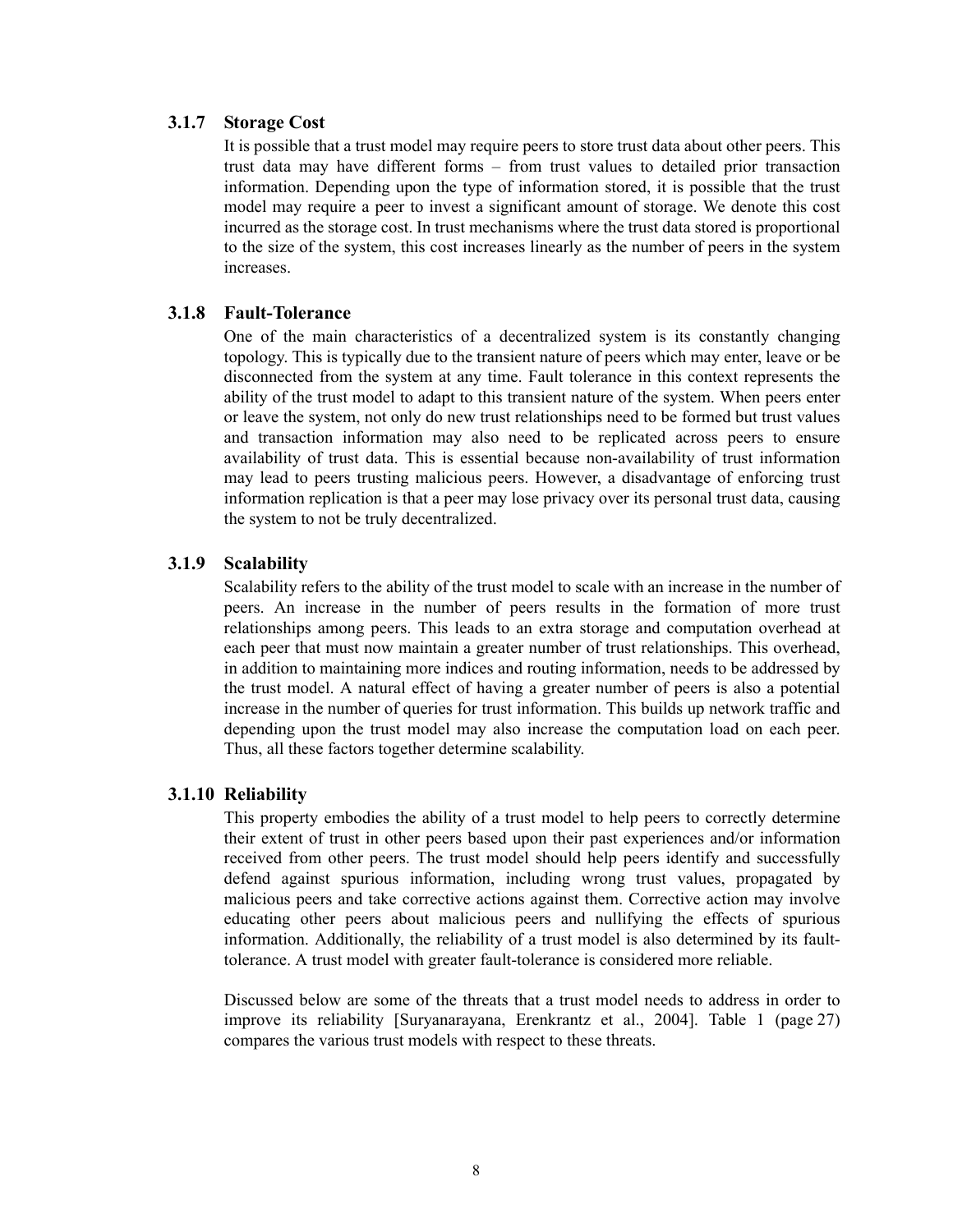#### **3.1.10.1 Impersonation**

Impersonation refers to the threat posed by a malicious peer that portrays itself as another peer. The goal behind this threat could be to either misuse the privileges made available to the impersonated peer by other peers, or malign the impersonated peer through fraudulent interactions with other peers. As discussed earlier in Section 3.1.1, impersonation is typically addressed by (a) signing outgoing messages, and (b) verifying the identities of senders at the recipient's end.

#### **3.1.10.2 Fraudulent Actions**

In a peer-to-peer application, peers interact with each other in a variety of ways such as exchanging information, transacting deals, etc. While interacting with other peers in the system, a fraudulent peer may not completely fulfill its part of the transaction, or it may promise availability of certain services that it does not really offer. A trust model should (a) pre-interaction help peers identify such fraudulent peers, and (b) post-interaction enable peers to inform others about these fraudulent peers.

#### **3.1.10.3 Mis-representation**

A malicious peer may mis-represent the extent of trust it has in a victim peer and communicate these incorrect values to other peers. For example, a malicious peer could actually trust a victim peer but send out reports contrary to its knowledge. Depending upon the influence of the malicious peer, this may adversely affect the interaction of the victim peer with other peers in the system. Moreover, such a peer with malicious intentions could also mis-communicate the extent of trust another peer has in the victim peer. This problem is further compounded if the malicious peer acts as a forwarding relay between peers. Solutions to this problem include actively informing other peers about malicious peers and incorporating the opinions of multiple peers while making trust decisions in order to reduce the effect of misrepresentation.

#### **3.1.10.4 Collusion**

Collusion refers to the threat posed when a group or groups of malicious peers actively try to subvert the system. Their actions may include spreading negative accounts of good peers and reporting greatly exaggerated positive accounts of other malicious peers in their clique. This leads to a situation where good peers are isolated and cannot decide whom to trust and may lead to a complete disruption of the system. Collusion can be addressed by encouraging good peers to actively (a) recognize groups of malicious peers and spread information about them, and (b) form robust groups themselves to counter the effects of collusion [Lee, Sherwood et al., 2003].

#### **3.1.10.5 Addition of Unknowns**

When a new peer joins an existing system, it does not possess trust-based knowledge about other peers in the system which may hinder it from interacting with other peers. Similarly existing peers in the system may tend to isolate the new peer since they lack trust information about the new peer. A trust model, therefore, should have a low barrier of entry for new peers so that new peers can easily participate in the system. Yet, at the same time, the trust model should provide sufficient measures to protect the system if the new peer turns out to be malicious. Addition of Unknowns also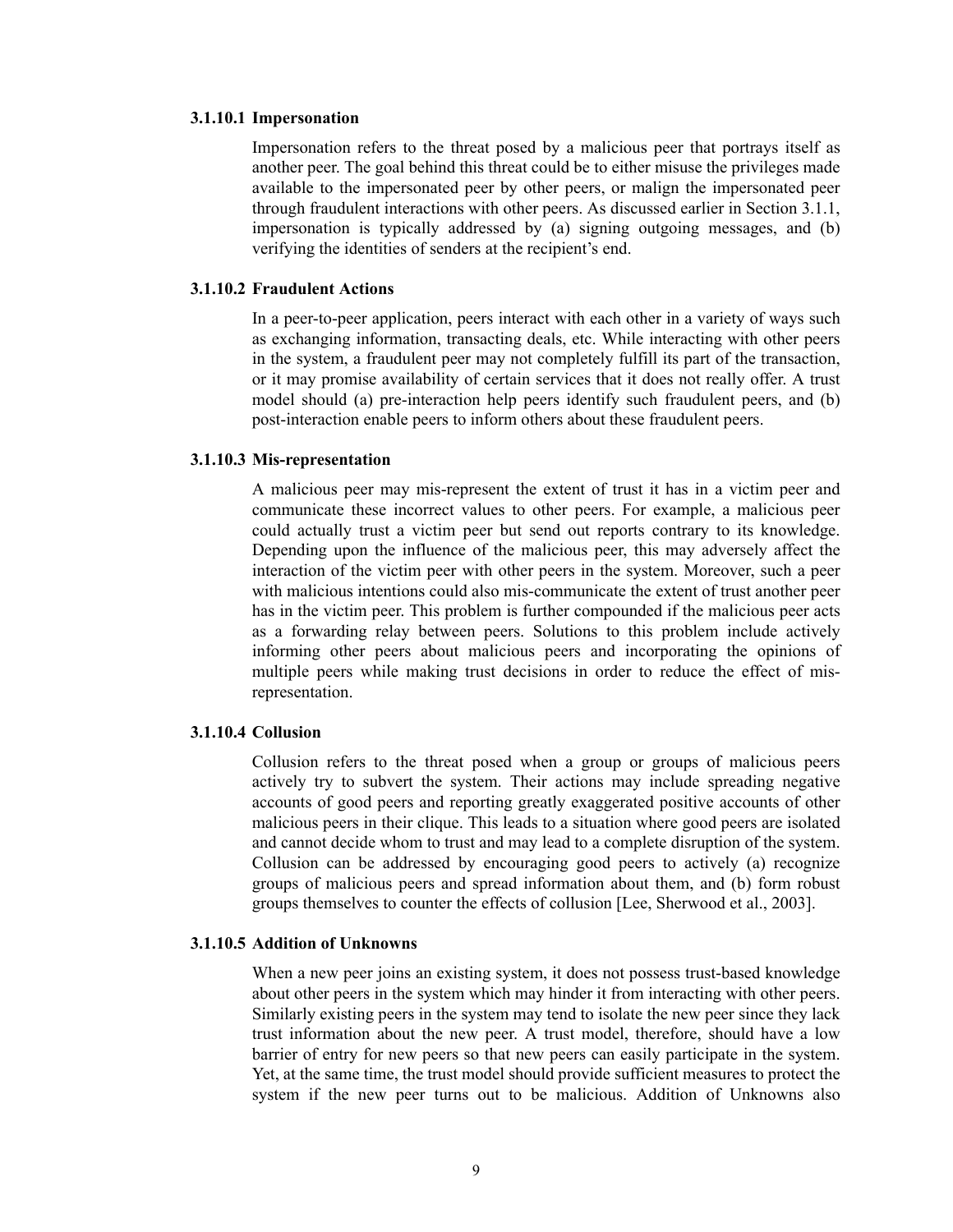encompasses the cold start problem which arises when the peer-to-peer system is first initialized and none of the peers have any trust information about any peer.

# **3.2 Trust and Reputation Technologies**

As shown in Figure 1, we classify trust management into three categories: credential and policy-based trust management, reputation-based trust management, and social networkbased trust management. This categorization is based upon the approach adopted to establish and evaluate trust relationships between peers.

In credential and policy-based trust management systems such as in [Blaze, Feigenbaum et al., 1996; Kagal, Cost et al., 2001; Yu, Winslett et al., 2001; Li, Mitchell et al., 2002; Yao, 2003], peers use credential verification to establish a trust relationship with other peers. The primary goal of such systems is to enable access control. Therefore their concept of trust management is limited to verifying credentials and restricting access to resources according to application-defined policies [Grandison and Sloman, 2000]. A resource-owner provides a requesting peer access to a restricted resource only if it can verify the credentials of the requesting peer either directly or through a web of trust [Khare, 1997]. This is useful by itself only for those applications that assume implicit trust in the resource owner. Since these policy-based access control trust mechanisms do not incorporate the need of the requesting peer to establish trust in the resource-owner, they by themselves do not provide a complete generic trust management solution for all decentralized applications.



**Figure 1: Trust Management Taxonomy**

Reputation-based trust management systems on the other hand provide a mechanism by which a peer requesting a resource may evaluate its trust in the reliability of the resource and the peer providing the resource. Examples of such systems include SPORAS and HISTOS [Zacharia and Maes, 1999], XREP (section 3.2.2.2), NICE (section 3.2.2.4), DCRC/CORC [Gupta, Judge et al., 2003], Beta [Josang and Ismail, 2002], EigenTrust [Kamvar, Schlosser et al., 2003], etc. Peers in such systems establish trust relationships with other peers and assign trust values to these relationships [Zacharia and Maes, 2000]. Trust value assigned to a trust relationship is a function of the combination of the peerís global reputation and the evaluating peer's perception of that peer.

The third kind of trust management systems, in addition, utilize social relationships between peers when computing trust and reputation values. In particular, they analyze a social network which represents the relationships existing within a community and form conclusions about peers' reputations based on different aspects of the social network. Examples of such trust management systems include Regret (section 3.2.3.2) that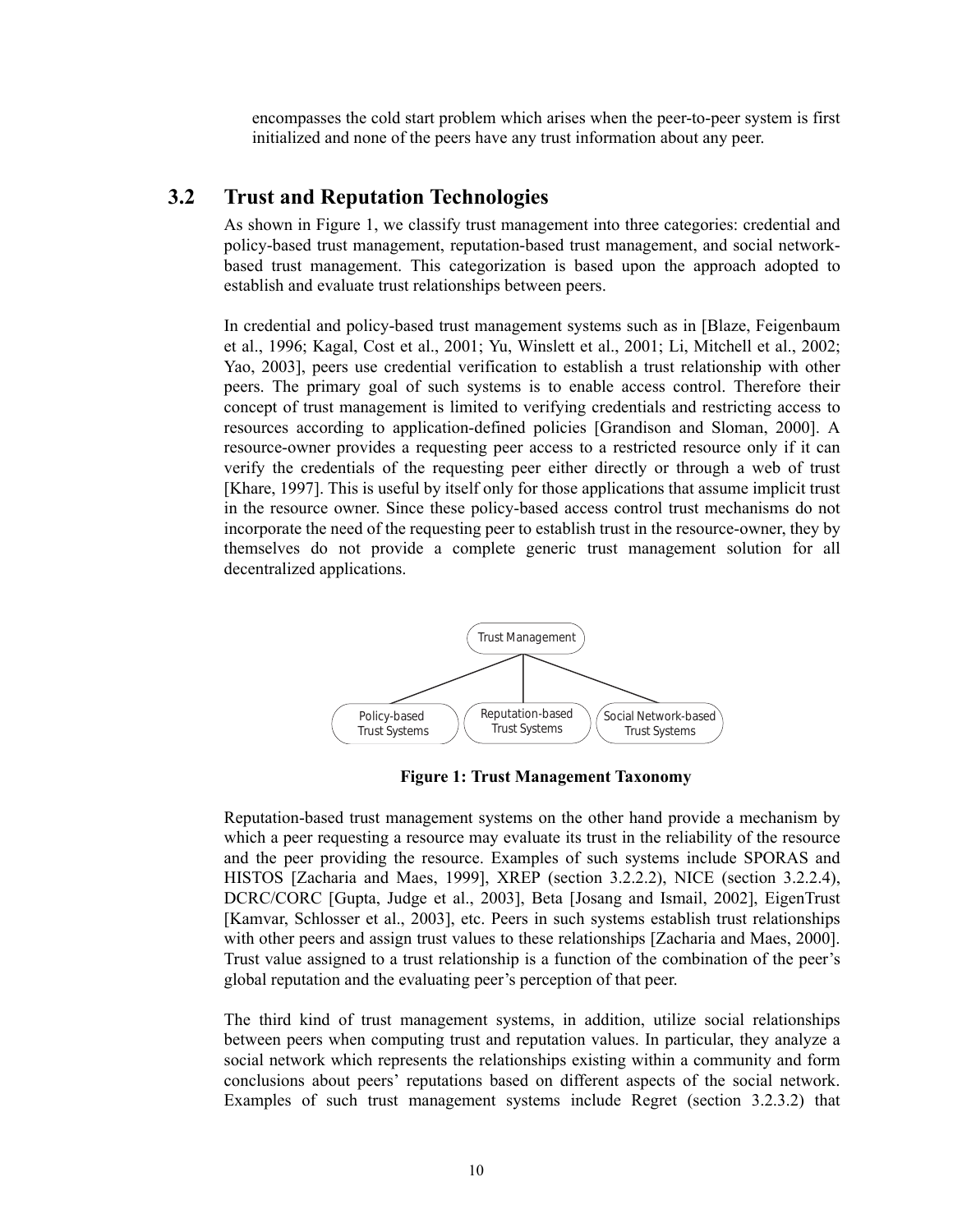identifies groups using the social network, and NodeRanking (section 3.2.3.3) that identifies experts using the social network.

# **3.2.1 Policy-based Trust Systems**

#### **3.2.1.1 PolicyMaker**

PolicyMaker [Blaze, Feigenbaum et al., 1999b] is a trust management system that facilitates the development of security features including privacy and authenticity for different kinds of network applications. Using PolicyMaker a peer may grant another peer access to its service if the providing peer can determine that the requesting peerís credentials satisfy the policies needed to access its service.



**Figure 2: PolicyMaker Trust Engine**

PolicyMaker's approach to trust management is based on the principles of unified mechanism, flexibility, local control, and separation of mechanism from policy. Unified mechanism refers to the ability of the trust management system to handle trust in a comprehensive manner by providing a common language for policies, credentials, and relationships. While flexibility refers to the ability of the system to support complex trust relationships, local control signifies whether a peer can make local decisions about the authenticity of credentials presented by other peers. The goal of separating the trust mechanism from the policies is to keep the authentication mechanism application-independent.

As shown in Figure 2, the PolicyMaker service acts like a database query service. A query is a request to determine whether a public key is permitted to perform a particular action according to a given policy. Queries are expressed in the **PolicyMaker Language** and contain a set of local policy statements, a collection of credentials, and proposed trusted actions. Security policies and credentials are defined in terms of predicates called filters that are associated with public keys. Filters accept or reject actions based on what the bearers of the corresponding public keys are trusted to do.

The PolicyMaker engine is responsible for evaluating these actions by interpreting the credentials with respect to the policy statements and returning a positive or negative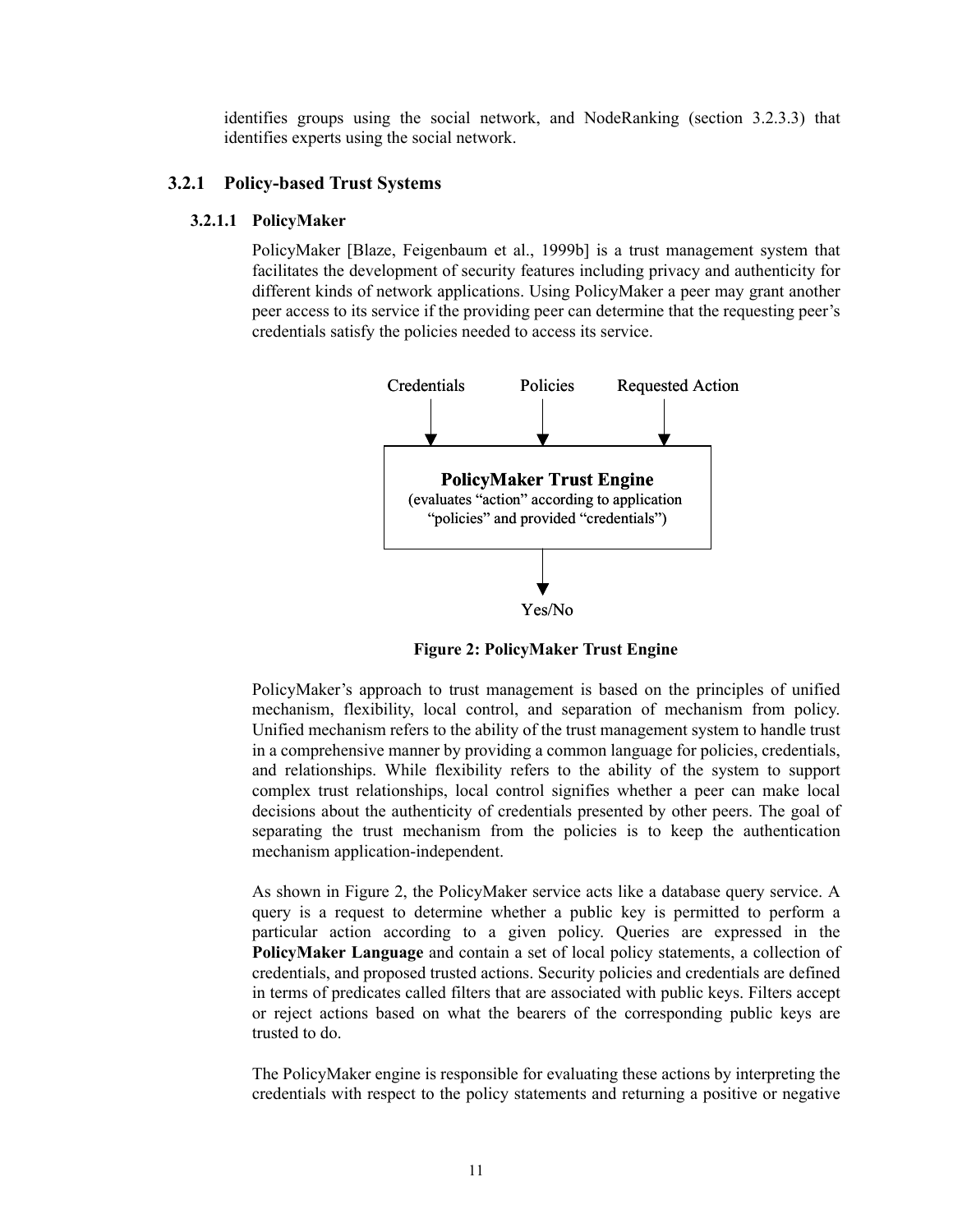response. The PolicyMaker service can be used by applications as a library. In particular, we believe that it can be used in a peer-to-peer decentralized scenario by encapsulating the PolicyMaker engine as a module within each peer.

Trust management systems like KeyNote (RFC 2704) [Blaze, Feigenbaum et al., 1999a] and REFEREE [Chu, Feigenbaum et al., 1997] are based on the same principles as PolicyMaker. The main difference is that they place more responsibility on the trust engine. Unlike PolicyMaker which placed the task of credential verification upon the application itself, in KeyNote and REFEREE the trust engine is responsible for signature verification.

Certificate systems like PGP [Zimmermann, 1994] use certificates to verify that an identity actually belongs to a user, but do not verify whether a user is allowed access to resources. Access-based systems like PolicyMaker, instead, focus on verifying whether a particular key can be granted access to requested services. PolicyMaker also aims to make the trust management engine reusable by using policies and certificates that are based on predicates expressed in a general programming language. This enables the trust language for an application to change without any change to the trust management system. Similarly, trust descriptions are application-specific and require no changes to the trust management system. Furthermore, applications are responsible for describing trusted actions and taking appropriate actions based on correct descriptions leaving PolicyMaker to only ensure that described actions actually conform to the policies and certificates. These advantages have influenced the use of PolicyMaker as a trust management system in several applications [Blaze and Feigenbaum, 1997; Lacy, Synder et al., 1997].

PolicyMaker provides each peer with local control to specify its policies. However, it does not provide any mechanism to protect the anonymity of peers. Since peers do not depend upon trust information received from other peers, availability of trust information is not a critical requirement and so fault-tolerance does not pose a significant problem. Moreover, since peers do not query for and store trust information, bandwidth and storage costs are limited and do not affect its scalability. The main disadvantage of PolicyMaker is that it requires credentials and policies to be described in a particular language so that they can be processed by the PolicyMaker engine. While this makes it more reliable these constraints increases the complexity of the system.

# **3.2.2 Reputation-based Trust Systems**

#### **3.2.2.1 Trust-Recommendation Model**

[Abdul-Rahman and Hailes, 1997] advocates an approach based on combining a distributed trust model with a recommendation protocol. The focus of the approach is on the following four goals – decentralization, trust generalization, explicit trust, and recommendations.

Decentralization allows each peer to take responsibility of its own trust policies and removes the need for those policies to be communicated to other peers. Thus it allows each peer to manage its own trust. Trust generalization is concerned with identifying that there are different dimensions to trust called trust categories, and trust in a peer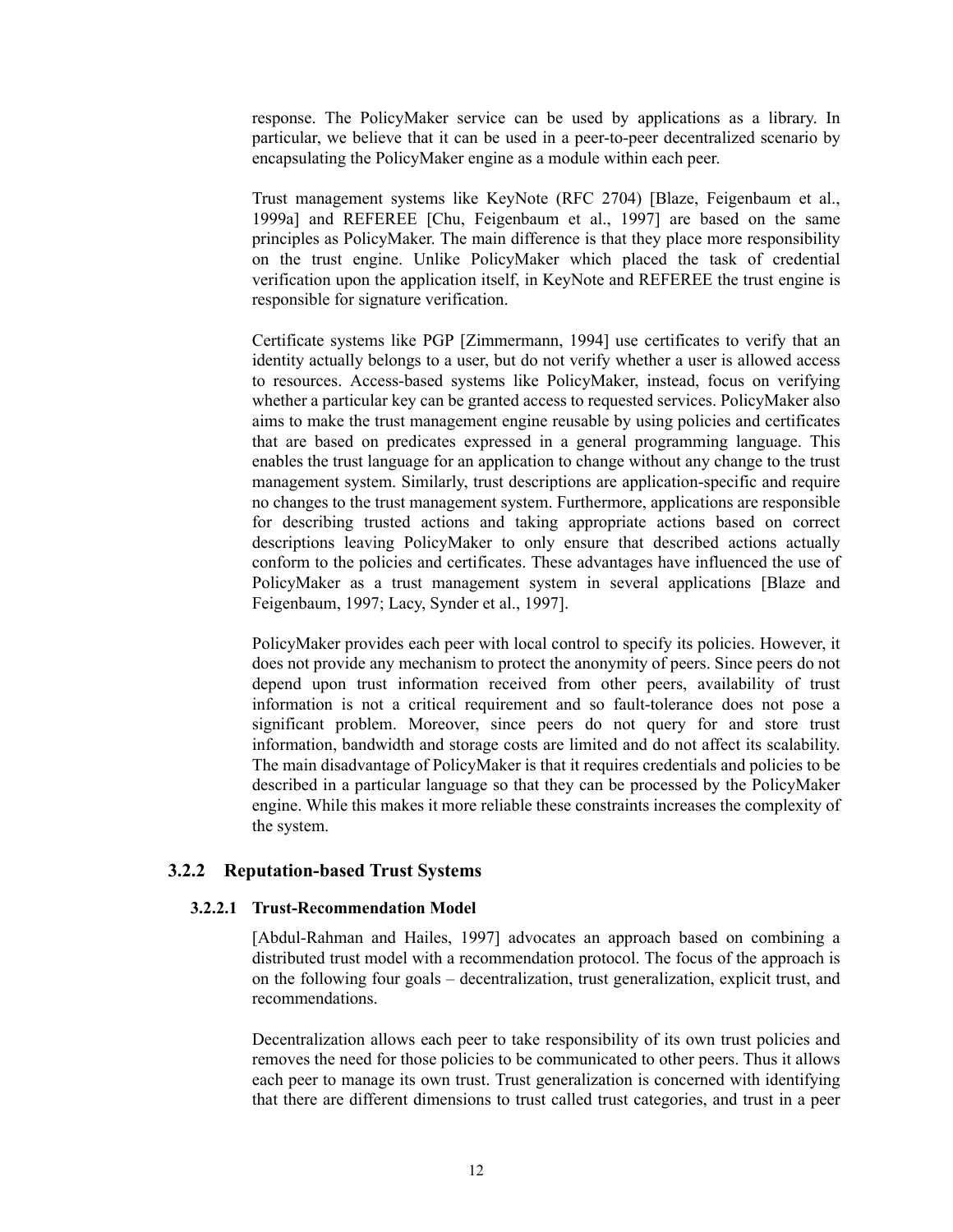varies depending on these dimensions. Trust also needs to carry semantic meaning, so that trust values can be compared. Finally, in a large decentralized system, it may be impossible for a peer to have knowledge about all other peers. Therefore, in order to cope with uncertainty arising due to interaction with unknown peers, a peer has to rely on recommendations from known peers about these unknown peers.

In this model, a trust relationship is always between exactly two entities, is nonsymmetrical, and is conditionally transitive. Mutual trust is represented as two distinct trust relationships. Two different types of trust relationships are distinguished. When one peer trusts another, it constitutes a direct trust relationship. But if a peer trusts another peer to give recommendations about another peer's trustworthiness, then there is a recommender trust relationship between the two [Abdul-Rahman and Hailes, 2000]. Trust relationships exist only within each peer's own database and hence there is no global centralized map of trust relationships. Corresponding to the two types of trust relationships, two types of data structures are maintained by each peer - one for direct trust experiences and another for recommender trust experiences. Recommender trust experiences are utilized for computing trust only when there are no direct trust experiences with a particular peer.

Trust categories are used by peers to classify trust towards other peers depending upon which aspect of that entity is under consideration. For example, a peer may trust another peer on a certain issue but may not trust it in another context. Similarly, since a peer may trust a certain peer more than other peers, comparable trust values are needed. A reputation is defined as a tuple consisting of a peer's name, the trust category and the specific trust value. A recommendation is defined as communicated trust information which contains reputation information.

This approach assumes the decentralized nature of entities as an integral part of its trust model. Each peer stores its own trust values and has autonomy over its own policies. Each peer also uses key-based encryption of messages so that recommendation information is not easily obtained by malicious peers. However, there is no provision to protect the identity of peers. The specific trust algorithm adopted makes several assumptions that trade accuracy for simplicity. This reduces the reliability of the trust model. Network traffic is caused primarily due to requests and responses for recommendations. Requests are sent only to trusted recommenders, and so bandwidth costs are limited. Though this approach essentially uses positive reputations, it also provides explicit reputation revocation to counter fraudulent actions of malicious peers. Additionally, the resistance to attacks of mis-representation and collusion is reactive and limited to decreasing the recommender trust of the concerned peers.

Each peer evaluates recommendations and computes reputations using data from its direct trust and recommender trust data structures. Once a peer has direct trust values for a certain peer, it does not evaluate recommendations for that same peer. Storage cost is determined by the size of direct trust and recommender trust values, and is dependent upon a peer's interaction behavior. Assuming that an increase in the size of the system results in a peer interacting with a greater number of peers, storage costs on each peer also tend to increase, potentially affecting scalability. Further, there are no mechanisms to ensure the availability of recommendation information in case a recommending peer gets disconnected or leaves the system abruptly. Having multiple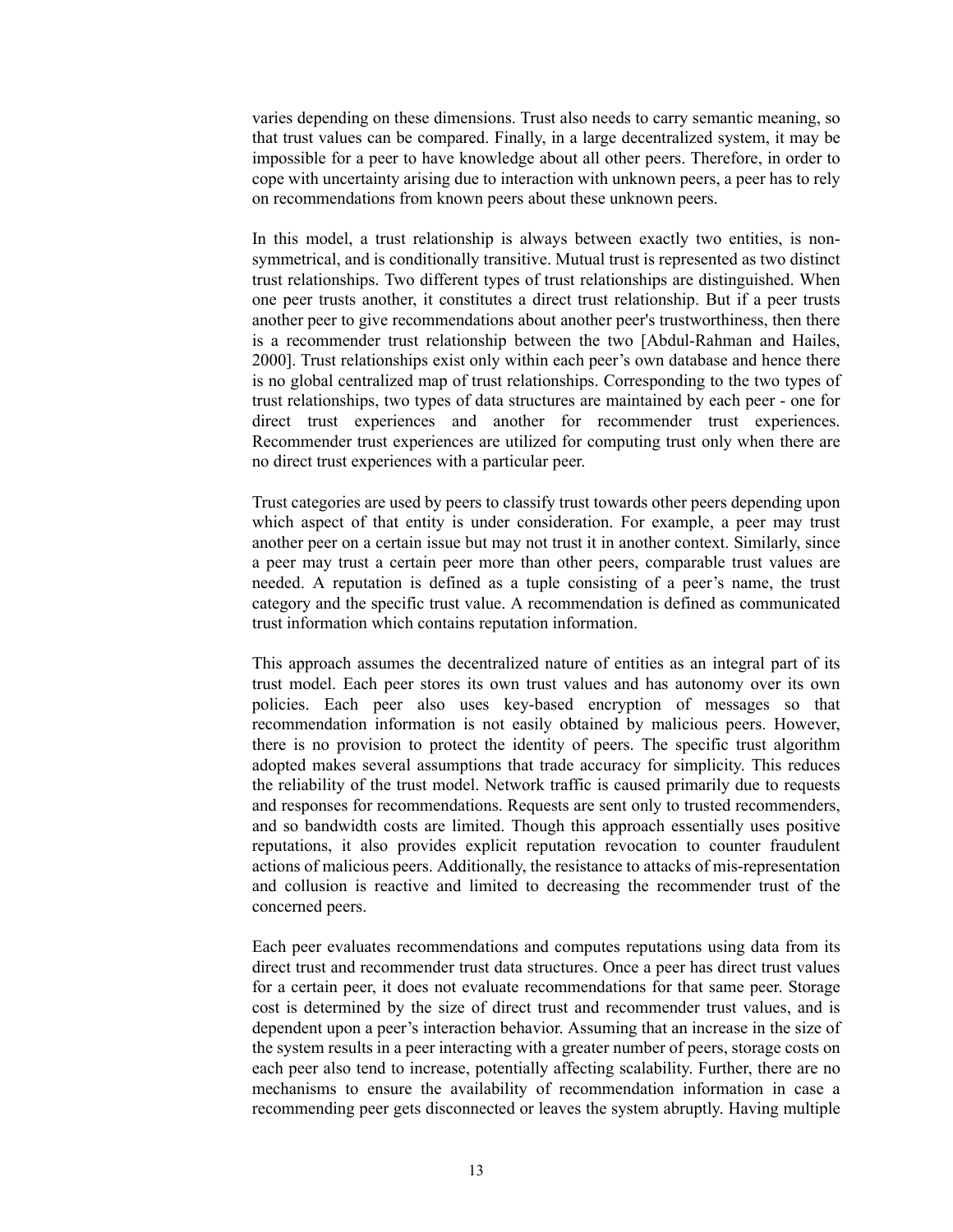recommenders for every peer offsets this, but this is neither encouraged or enforced by the trust model and so the fault-tolerance ability of this model may be adversely affected. New peers that enter the system are equipped with an initial list of trusted peers with whom they can interact and slowly build up their reputation through good interactions.

# **3.2.2.2 XREP Reputation Protocol**

The XREP [Damiani, di Vimercati et al., 2002] approach primarily focuses on P2P file-sharing applications. In addition to modeling the reputations of peers in the system, each peer also evaluates resources accessed from peers. Second, a distributed polling algorithm is used to allow these reputation values to be shared among peers, so that a peer requesting a resource can assess the reliability of the resource offered by a peer before using it. A similar approach has also been followed in the Poblano trust model [Chen and Yeager].

Each peer in the application is termed as a "servent" since it plays the role of both server and client by providing and accessing resources respectively. Each servent maintains information of its own experience on resources and other peers which it can share with other servents upon request. This information is stored in two repositories  $$ a resource repository which associates a unique resource ID with a binary reputation value, and a servent repository which associates with each unique servent ID, the number of successful and unsuccessful downloads.

XREP is a distributed protocol that allows these reputation values to be maintained and shared among the servents. It consists of the following phases: resource searching, resource selection and vote polling, vote evaluation, best servent check, and resource downloading as illustrated in Figure 3. Resource searching is similar to that in Gnutella (section 4.2.1.1) and involves a servent broadcasting to all its neighbors a *Query* message containing search keywords. When a servent receives a *Query* message, it responds with a *QueryHit* message. In the next phase, upon receiving QueryHit messages, the originator selects the best matching resource among all possible resources offered. At this point, the originator polls other peers using a *Poll* message to enquire their opinion about the resource or the servent offering the resource. Upon receiving a Poll message, each peer may respond by communicating its votes on the resource and servents using a *PollReply* message. These messages help identify reliable resources from unreliable ones, and trustworthy servents from fraudulent ones.

In the third phase, the originator collects a set of votes on the queried resources and their corresponding servents. Then it begins a detailed checking process which includes verification of the authenticity of the *PollReply* messages, guarding against the effect of a group of malicious peers acting in tandem (collusion) by using cluster computation, and sending TrustVote messages to peers that request confirmation on the votes received from them. At the end of this checking process, based on the trust votes received, the peer may decide to download a particular resource. However, since multiple servents may be offering the same resource, the peer still needs to select a reliable servent. This is done in the fourth phase where the servent with the best reputation is contacted to check the fact that it exports the resource. Upon receiving a reply from the servent, the originator finally contacts the chosen servent and requests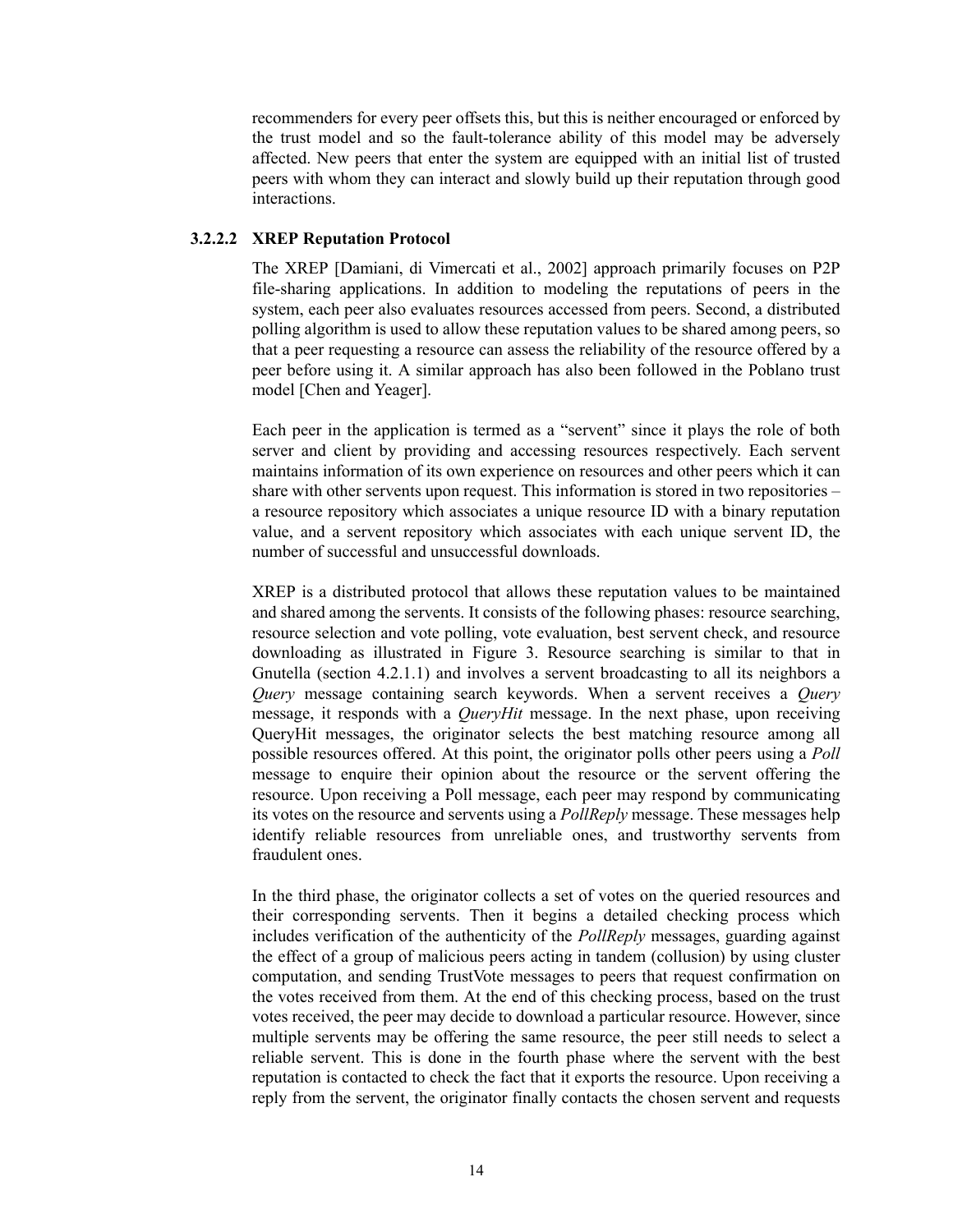the resource. It also updates its repositories with its opinion on the downloaded resource and the servent who offered it.



**Figure 3: Phases of XREP**

Each decentralized peer has local control over its trust information. Storage cost is due to the experience and servent repositories maintained by each peer and is limited to the direct interactions of the peer. However, the high bandwidth costs of the XREP trust model is its main shortcoming. This is due to two main reasons. The first is that *Poll* queries are broadcast throughout the network each time a peer needs to find out the reputation of a resource or a servent. This in turn affects the scalability of the trust model because an increase in the number of peers in the system can potentially lead to an exponential increase in the number of *Poll* queries and responses leading to possible network congestion. The second reason is the use of *TrustVote* messages that request confirmation of votes. There is also no provision to protect the anonymity of the peers in the system. Further, a mechanism that rates the referral ability of the peers is absent. Thus restricting mis-representation is limited to using opinions from multiple peers.

Further, in XREP *PollReply* messages are only sent in response to *Poll* queries and also only report a net reputation value of peers. Negative reputations are not explicitly distributed to peers. Yet, the XREP protocol provides certain measures to identify and recover from different kinds of malicious attacks such as shilling and pseudospoofing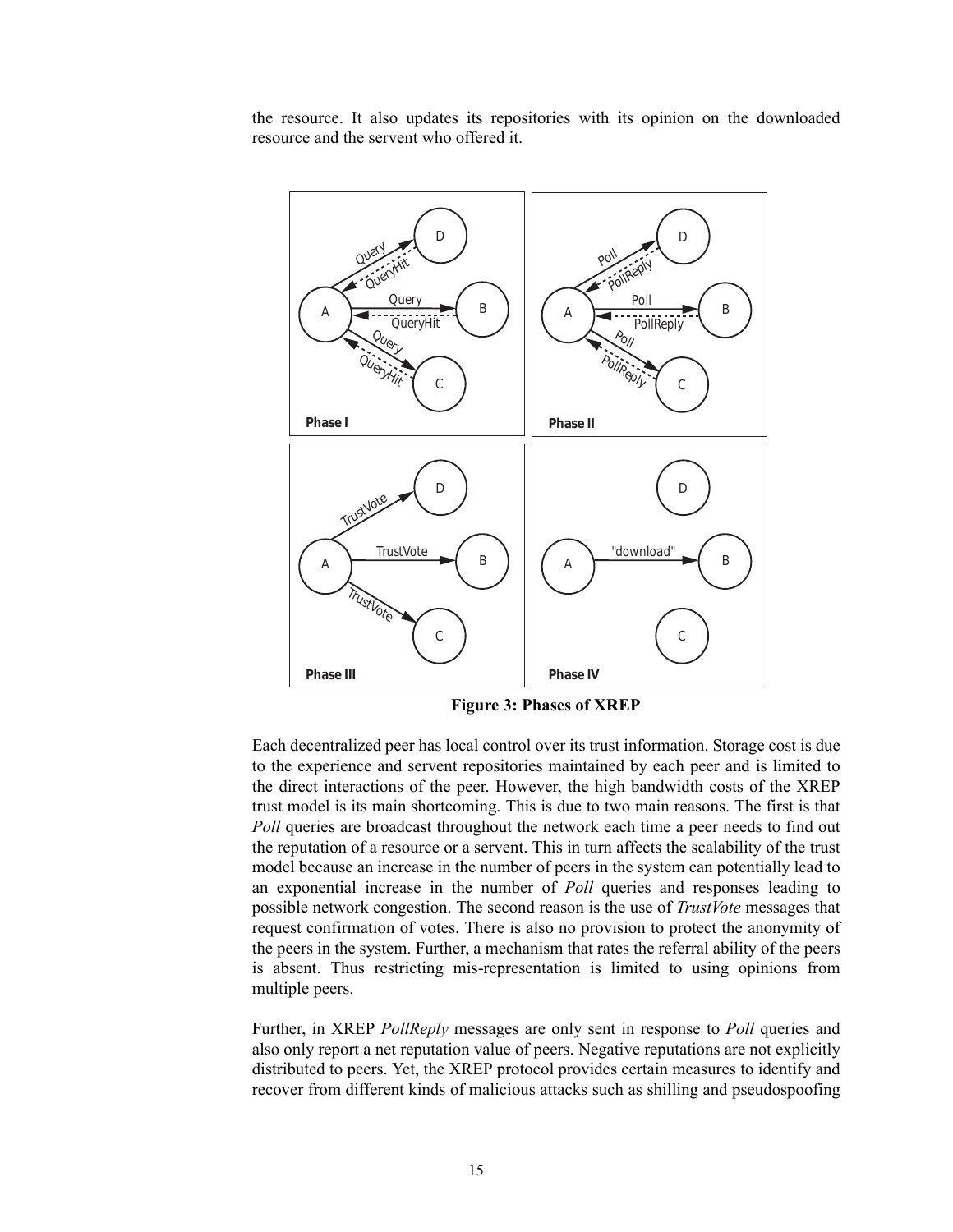[Damiani, di Vimercati et al., 2002] increasing its robustness. XREP assumes that resources are downloaded by multiple peers and hence a significant number of ìcorrectî reputation values exist. Thus, the departure of peers from the system would not have an adverse effect. However, this assumption fails if good peers were to leave the system and colluding peers modify reputation values. In such cases, suitable measures are needed to ensure the availability of reputation data critical to counter these threats. The absence of these measures reduces the fault-tolerance capability of XREP. New peers joining the system can download well-reputed resources and subsequently offer them to increase their reputation.

#### **3.2.2.3 P-Grid Trust Model**

The P-Grid trust management approach focuses on an efficient data management technique to construct a scalable trust model for decentralized applications [Aberer and Despotovic, 2001]. This approach is motivated by the following reasons  $-$  firstly, a powerful trust model is worthless if it is not scalable; and secondly, data management becomes complex because data for computing trust cannot be obtained without computing the trust in the data sources, malicious peers can report misleading trust information, or trust data can be lost in traffic. To address these issues, the P-Grid approach divides the problem of decentralized trust management into three generic subproblems.

The first sub problem is to define a global trust model that determines whether a peer can be trusted or not. The second sub problem is to determine the local efficient computation that each peer needs to execute in order to approximately determine the trust in another peer. The last sub-problem is to study the effect of this local trust algorithm on the actions of malicious peers.



**Figure 4: P-Grid data structure**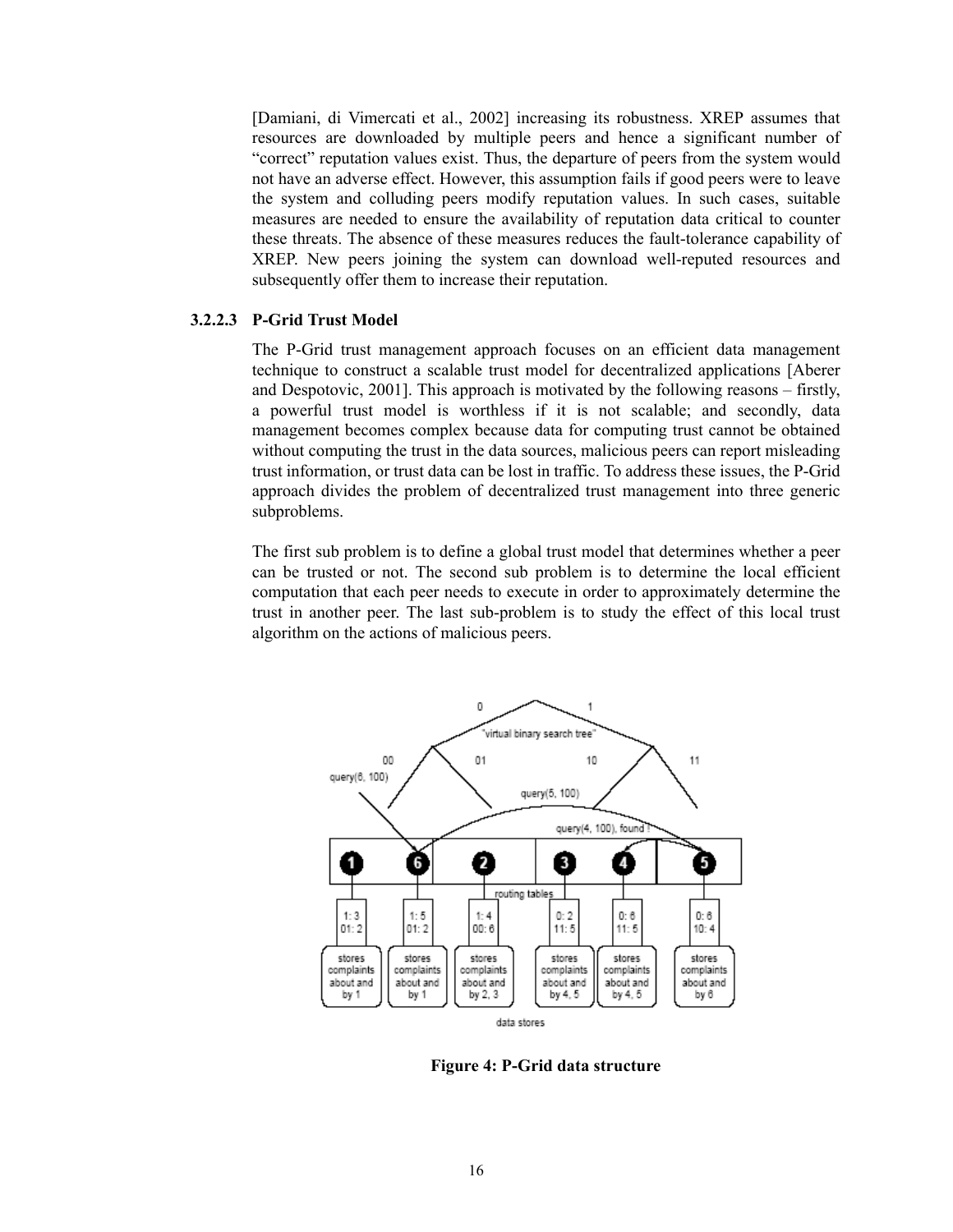The global trust model described is based on binary trust. Peers perform transactions and if a peer cheats in a transaction, it becomes untrustworthy from a global perspective. This information in the form of a complaint about dishonest behavior can be sent to other peers. Complaints are the only behavior data used in this trust model. Reputation of a peer is based on the global knowledge on complaints. While it is easy for a peer to have access to all information about its own interactions with other peers, in a decentralized scenario, it is very difficult for it to access all the complaints about other agents. This necessitates an efficient data storage model, called P-Grid [Aberer, 2001], to store trust data.

Figure 4 shows a typical P-Grid data structure. Peer 1's routing table contains an entry for peer 3 for paths starting with 1. So if a query starting with bit 1 reaches peer 1, it forwards it to peer 3. Peer 3 may address the query or forward it another peer depending upon the next sequence of bits in the query and so on. Similarly, when Query(6,100) reaches peer 6, it looks up its routing table and forwards the query to peer 5, since according to its routing table, all queries starting with 1 are addressed by peer 5. When Query $(5,100)$  reaches peer 5, it takes the first two bits 10, looks up its routing table and forwards the query to peer 4 which answers the query.

Trust is computed by using P-Grid as storage structure for complaints. A peer can file a complaint about another peer and send it to other peers using *insert* messages. When a peer wants to evaluate the trustworthiness of another peer, it searches for complaints on it and identifies peers that store those complaints. Since these peers can be malicious their trustworthiness needs to be determined. In order to limit this process and to prevent the entire network from being explored, if similar trust information about a specific peer is received from a sufficient number of peers, no further checks are carried out.

The principal advantage of this approach is that it has an efficient way of storing and retrieving trust data and does not flood every peer in the system with queries about other peers, thus limiting storage and bandwidth costs. It is thus more scalable than approaches that broadcast trust queries to all peers in the system. The main disadvantage, however, is that a peer is forced to store data owned by other peers and does not have local control over the treatment of that data. Thus the system is not truly decentralized because peers have to implicitly agree to not alter data owned by others. It also does not employ any kind of mechanism to authenticate messages or explicitly protect the identity of peers.

The P-Grid trust model uses complaints to report behaviors of peers and so relies on a negative reputation-based scheme. Global trust information in the form of complaints is stored across peers. This leads to two problems. The first is that the entry and departure of peers from the system may result in important trust information being lost, resulting in a decrease of the fault-tolerance ability of the system. The second affects reliability since it is possible that a peer may end up storing complaints about itself which it may be motivated to alter or destroy. P-Grid addresses both these concerns by making trust data redundant across peers improving both fault-tolerance and reliability.

Peers can protect themselves against fraudulent actions by accessing complaints filed against fraudulent peers. Using trust data replicated across peers protects against the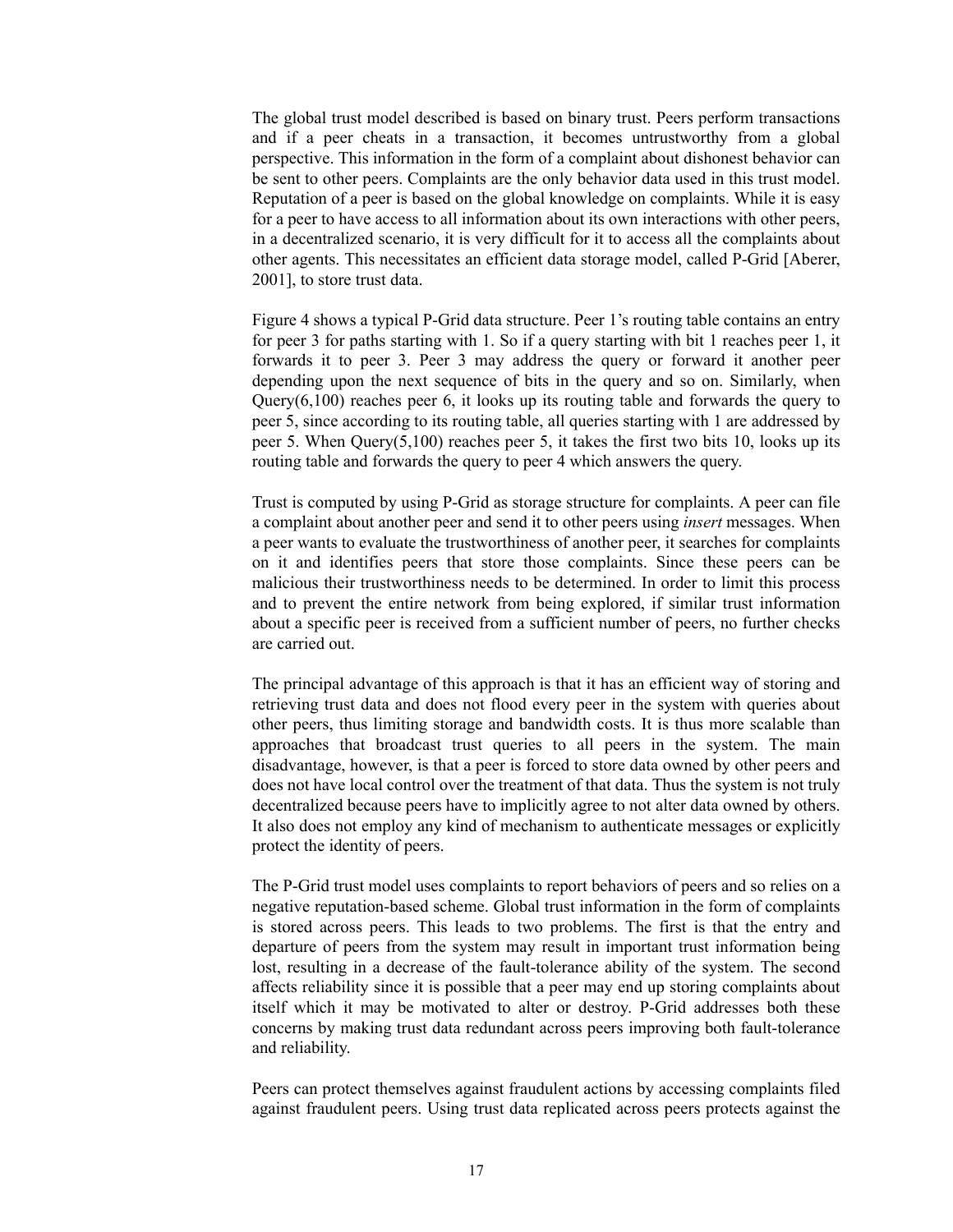possibility that a complaint is altered by a malicious peer. Mis-representation and collusion are further addressed by checking the trustworthiness of the peer that stores the complaint and the peer that reported the complaint, and combining opinions obtained from multiple trustworthy peers. The threat of addition of unknowns is addressed by trusting all new peers until complaints against them are reported.

# **3.2.2.4 NICE Trust Inference Model**

NICE [Lee, Sherwood et al., 2003] is a platform for implementing distributed cooperative applications. Applications based on NICE barter local resources in exchange for access to remote resources. NICE provides three main services: resource advertisement and location, secure bartering and trading of resources, and distributed trust evaluation. The trust evaluation is necessary since malicious peers may threaten the reliable functioning of the cooperative system. Consequently, the objective of the trust inference model is to a) identify cooperative users so that they can form robust cooperative groups, and b) prevent malicious peers and clusters to critically affect the working of the cooperative groups.

NICE uses two trust mechanisms to protect the integrity of the cooperative groups trust-based pricing and trust-based trading limits. In trust-based pricing, resources are priced according to mutually perceived trust. For example, if a peer A trusts B less than B trusts A, A will carry out a transaction with B only if B offers significantly more resources than A. Upon subsequent successful transactions with B, A will have more trust in B and so the difference in resources offered is less. In trust-based trading limits, instead of varying the price of the resource, the amount of the resources bartered is varied. This ensures that when transacting with a less trusted peer, a peer can set a bound on the amount of resources it loses.

Similar to some other trust models, the trust inference model utilizes the opinion of each transacting peer to rate the quality of the transaction. This opinion signed by a peer is called a cookie and is the measure of reputation in the NICE model. This cookie is stored on the other transacting peer which can use this cookie to prove its trustworthiness to other users. If, however, the opinion is negative, the peer storing it has no incentive to retain it, so in this case, the peer signing the opinion stores the cookies itself. Cookies are eventually expired or discarded so that constant storage space is achieved.

When a peer A wants to access B's resources, it sends B a set of credentials signed by B. Upon receiving this, B verifies that the cookies were indeed signed by it. Depending on the set of credentials, B may also decide to search for further references for A. These references along with the credentials are then used to compute the extent of  $B$ 's trust in  $A$ .

The trust inference algorithm can also be expressed using a directed graph called the trust graph (see Figure 5). In such a trust graph, each vertex corresponds to a peer in the system. A directed edge from peer A to peer B exists if and only if B holds a cookie signed by A which implies that at least one transaction occurred between them. The value of this edge signifies the extent of trust that A has in B and depends on the set of Aís cookies held by B. If, however, A and B were never involved in a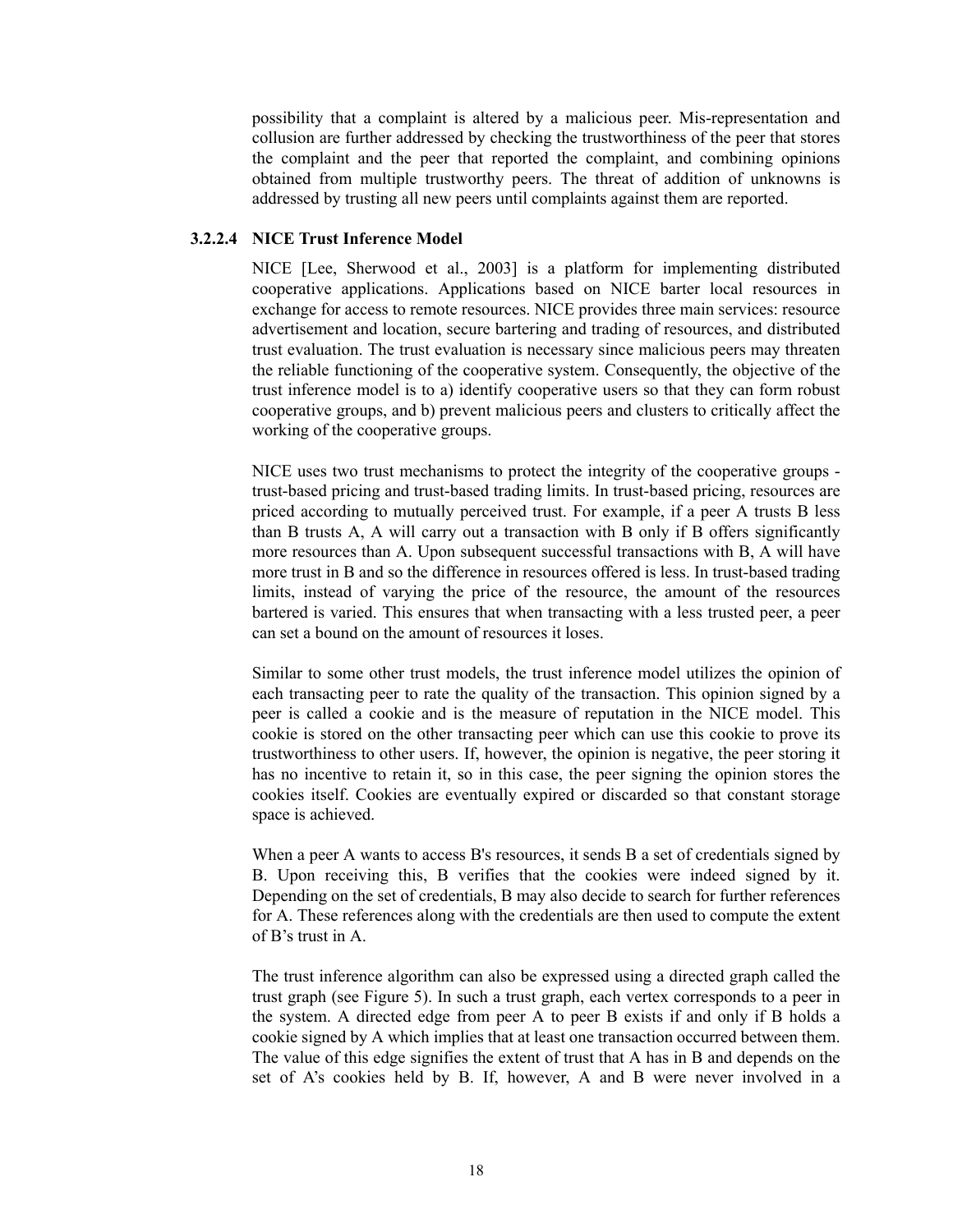transaction and A wants to compute B's trust, it can infer a trust value for B by using directed paths that end at B.



**Figure 5: NICE trust graph**  (Weights represent the extent of trust the source has in the sink)

Two trust inference mechanisms based on such a trust graph are described in the NICE approach. These are the strongest path mechanism and the weighted sum of strongest disjoint paths mechanism. In the strongest path mechanism, strength of a path can be computed either as the minimum valued edge along the path or the product of all edges along the path, and peer A can infer peer B's trust by using the minimum trust value on the strongest path between A and B. In the weighted sum of strongest disjoint paths, peer A can compute a trust value for B by computing the weighted sum of the strength of all of the strongest disjoint paths.

In other trust models, it is the responsibility of the resource owner, say peer B, to verify the trustworthiness of the requesting peer, say peer A, either using its own history of experiences or initiating a search for A's references through the peers it trusts. This is however subject to a potential denial-of-service attack since a malicious peer may continuously solicit other peers to verify its identity. The trust inference algorithm prevents this by putting the onus of acquiring the necessary credentials on A. Therefore, A has to search for Bís cookies and present them to B if it wants to use B's resources. An additional advantage is that since each peer only stores cookies that explicitly benefit it, peers have an incentive to store cookies. This kind of incentive is absent in other trust models. However, an inherent flaw in allowing peers to store reputations about themselves is that they may tend to discard cookies that lower their reputations. As discussed already, in order to counter this, NICE allows a peer issuing a negative cookie to store the cookie itself.

Storing negative cookies and exchanging digests allows information about malicious peers to be dissipated to other peers in the system. This makes peers aware of fraudulent peers. When a peer initiates a search for negative cookies on a target peer, it only relies upon negative cookies received from trustworthy peers. Thus even if a malicious peer were to mis-represent its trust in the target peer, combining the opinions of other peers will help counter the mis-representation. There is no well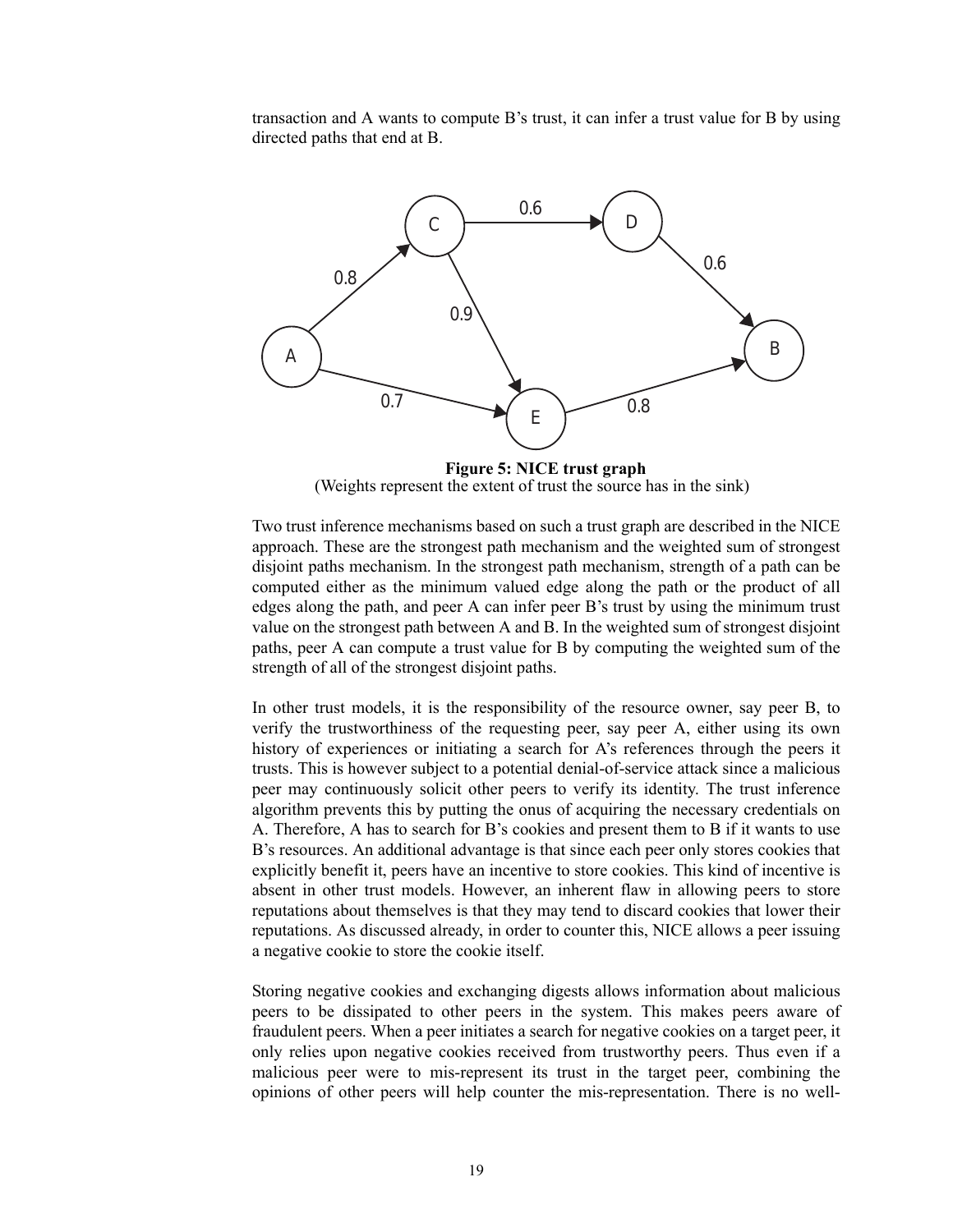defined solution to the problem of addition of unknowns. There are no cookies at the start of the system and peers build up reputation only with successful transactions.

One of the main contributions of the NICE approach is the ability of good peers to form groups and isolate malicious peers. To form such groups efficiently, peers maintain a preference list of potentially trustworthy peers that is constructed based on previous interactions and observations. This ability to form robust cooperative groups, along with the incentive to store cookies, improves the reliability of the system. NICE employs the use of both positive and negative cookies to achieve a more robust reputation scheme. NICE works in a purely decentralized fashion and each peer stores and controls data that benefits itself. Therefore storage costs even in the worst case are limited by the number of interactions with other peers. Further, to improve the efficiency of the cookie-search mechanism and limit bandwidth costs, NICE employs a probabilistic flooding-based search mechanism. These factors together improve its scalability.

Each cookie containing trust information about the requestor is signed by the owner and is verified by the owner upon receipt. Identifiers and public keys are used to verify the credentials of the requestor but there is no provision to protect the anonymity of peers. Since peers in the NICE trust model are responsible for storing reputation cookies themselves, their entry and departure from the network does not affect other peers significantly. While this argues for improved fault-tolerance, there are two exceptions. The first is when additional references required are unavailable because of the absence of peers. The second is when a peer storing a negative cookie departs the system encouraging the concerned malicious peer to continue with its activities.

#### **3.2.2.5 XenoTrust**

XenoTrust [Dragovic, Kotsovinos et al., 2003] is a distributed trust and reputation management architecture used in the XenoServer Open Platform [Dragovic, Hand et al., 2003] which is a public infrastructure for wide-area computing. As illustrated in Figure 6, the XenoServer Open Platform consists of three main entities: XenoServer, XenoCorp, and XenoServer Information Service. XenoServers provide services to clients. XenoCorp acts as a centralized certificate authority that is trusted by both servers and clients. The XenoServer Information Service is responsible for communicating state updates to the servers and uses a data structure called XenoStore to temporarily store updates. Since this platform is open and public, several security and trust mechanisms are needed. The purpose of XenoTrust is to model, administer, and distribute trust between participants (peers) in the XenoServer Open Platform.

There are two levels of trust in XenoTrust: authoritative trust and reputation-based trust. Authoritative trust is based on the verification of a peerís identity using the credentials issued by XenoCorp. More interesting is the reputation-based trust which is built through interaction between peers based on individual experiences. In order to accommodate newcomers to the system who have no initial experience with other partners, exchanging of reputation information between partners is advocated. But instead of storing the reputation vectors on each participant and using a pure peer-topeer approach to facilitate this exchange of information, the reputation vectors are moved into XenoTrust itself. Thus, all information is aggregated in XenoTrust. This information is updated as new reputation information is received from peers.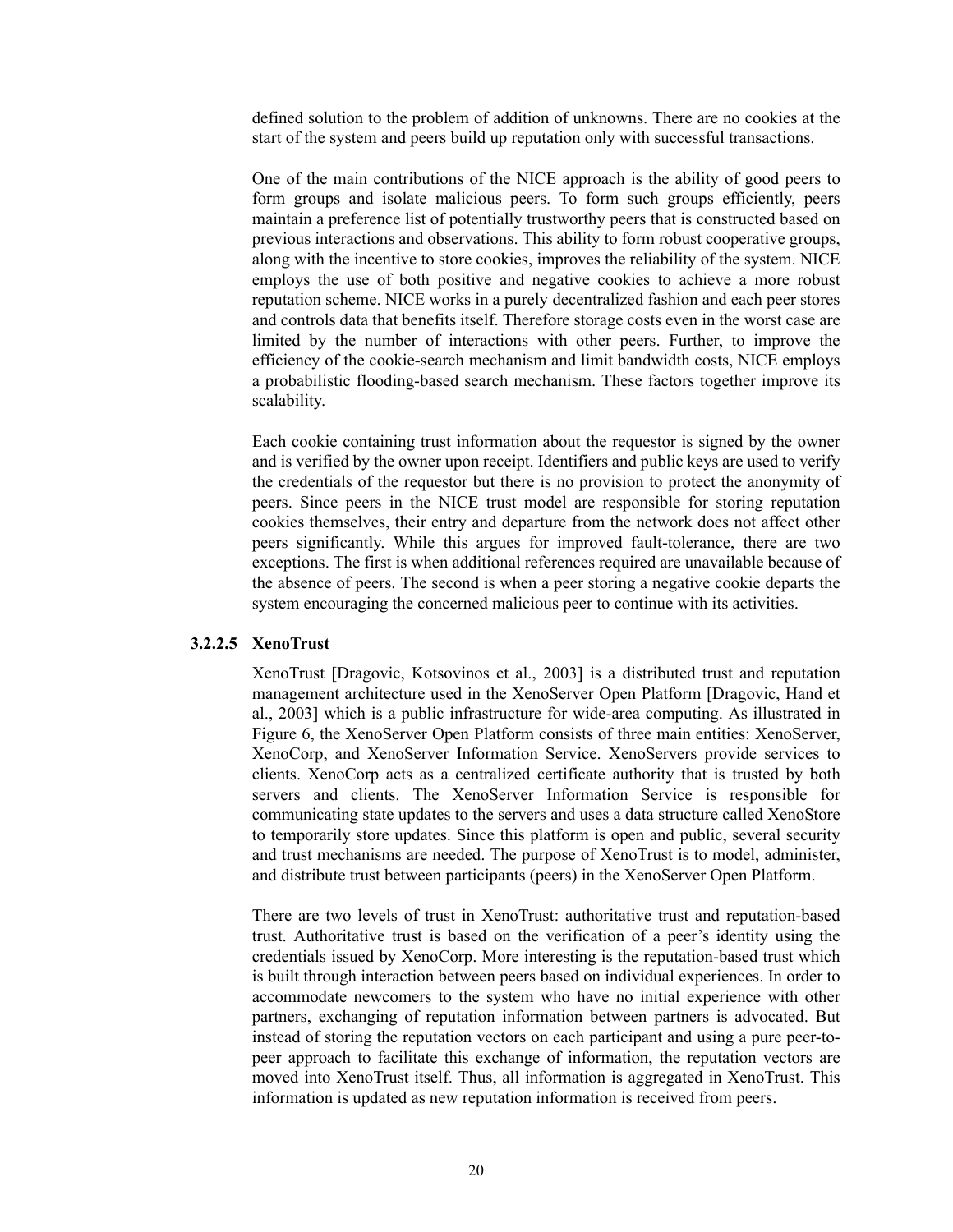A peer can update reputation values by sending a tuple consisting of reputation values and other relevant information to XenoTrust. This tuple is signed by the sender to prevent forgery. Peers access trust values using one of two different schemes. In the first scheme, relevant reputation changes are published by XenoTrust as notifications to subscribed peers. In the second scheme, peers employ a traditional polling "request" reply" mechanism to query trust values.



execute-task

**Figure 6: XenoServer Open Platform**

The main disadvantage of XenoTrust is that it is not a pure decentralized system. Instead of distributing access and control over the trust data among the peers, XenoTrust acts like a trust server that aggregates and stores all the trust data on behalf of the peers. XenoTrust thus suffers from the typical shortcomings characteristic of any centralized system, including presenting a single-point-of-failure that can affect its reliability. It also does not allow peers the ability to maintain privacy of their views about reputations of other peers. Though XenoTrust's centralized architecture is not fault-tolerant, the departure of peers in XenoTrust does not affect the system significantly because no peer stores any data that can be lost. Other advantages include reduced bandwidth costs due to the use of publish/subscribe mechanism [Carzaniga, Rosenblum et al., 2001], minimal storage costs incurred by each peer, signing of tuples to prevent forgery, and a more scalable communication mechanism (publish/subscribe) than traditional polling schemes.

The reputation data reported by peers and stored in the XenoTrust trust server is used by the service to identify and remove fraudulent peers. This is done by carefully analyzing the reputation data obtained from multiple peers to protect against misrepresentation. Another example of misrepresentation is the case where a peer's reputation is positively exaggerated by those with similar interests. In order to counter this, peers combine opinions of multiple peers in the system. However, in the case of a collusion, this will work only if the number of correctly reported reputation values is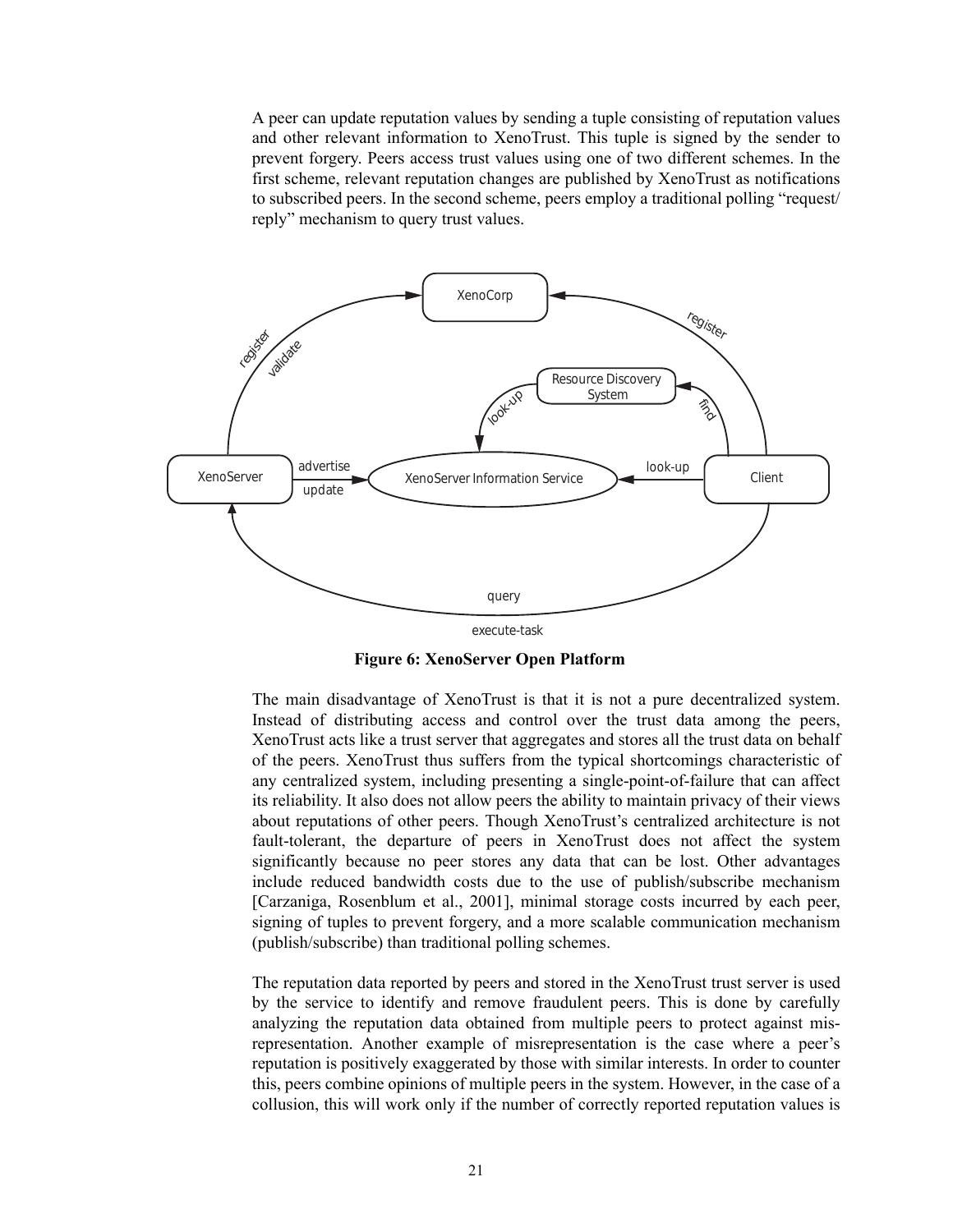greater than the number of incorrectly reported reputation values. XenoTrust provides economic incentives to peers to report reputation data. This allows the aggregation of reputation data in the XenoTrust server and also provides new peers the ability to query for trust data. The new peers can thus identify and transact with trustworthy peers in the system.

## **3.2.3 Social Networks-based Trust Systems**

#### **3.2.3.1 Community-based Reputation**

[Yu and Singh, 2000] was one of the first to explore the effect of social relationships of peers belonging to an online community on reputation in decentralized scenarios. It models an electronic community as a social network. Peers can have reputations for providing good service and referrals. Though the approach is focused towards multiagent systems, it can be mapped to a peer-to-peer system by representing an agent as a peer. In such a system, peer agents assist users working with them in two ways. First, they help decide whether or how to respond to requests received from other peer agents in the system. And second, they help evaluate the services and referrals provided by other peers in order to enable the user to contact the referrals provided by the most reliable peer.



**Figure 7: Computation of Reputation** (To compute trust in B, peer A relies on its direct interaction with B as well as relies on the referrals provided by B's neighbors  $E$  and  $F$ )

In this approach (see Figure 7), peer A assigns a rating to B based on its direct observation of B as well as the ratings of B as given by its neighbors, and A's ratings of those neighbors. When a user poses a query to its corresponding peer agent, the peer uses the social network to identify a set of potential neighboring peers who it believes has the expertise to answer that query. The query is then forwarded to this set of neighbors. A query sent to a peer contains three things  $-$  the question, the requestor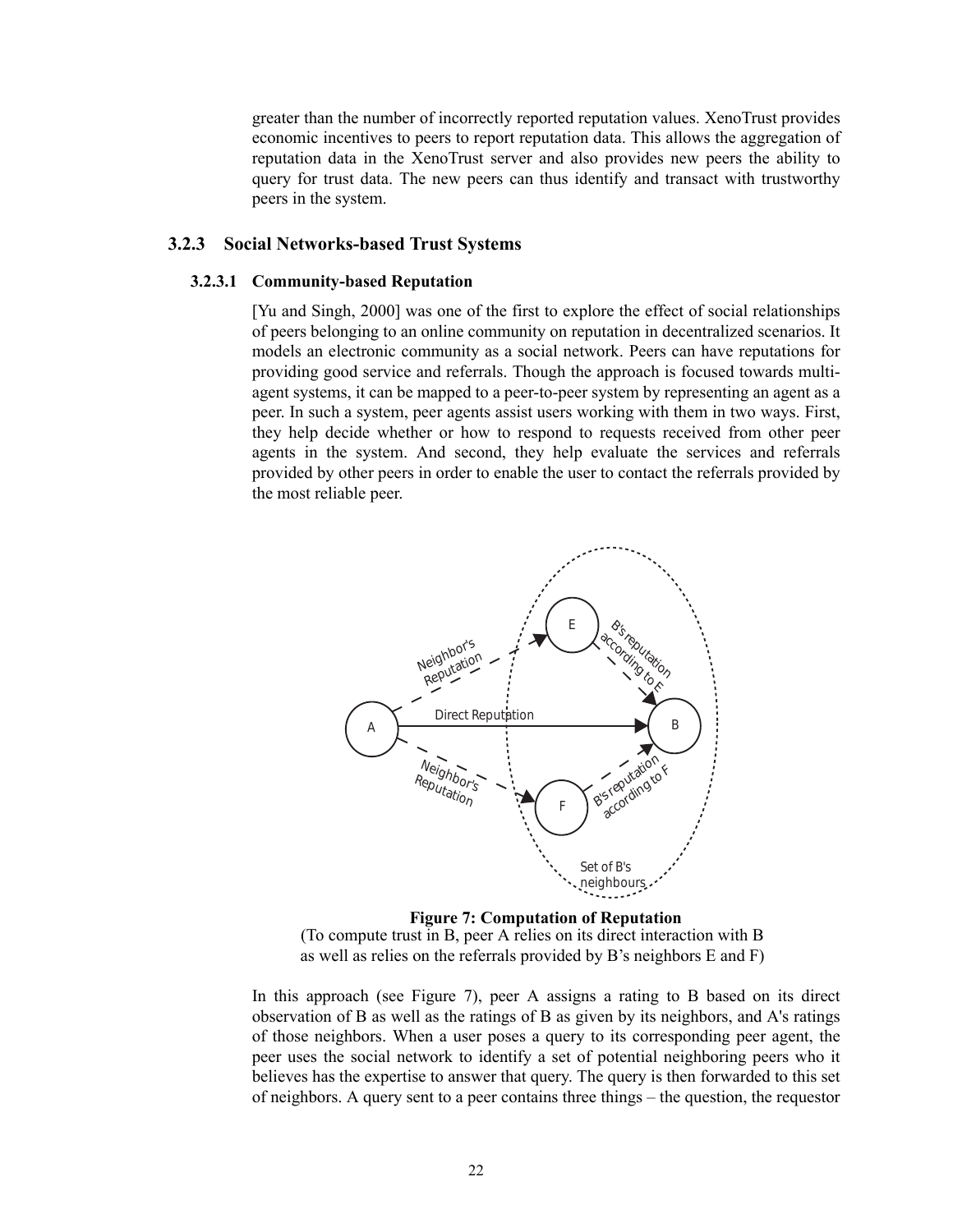peerís ID and address, and a number specifying the upper bound on the number of referrals requested. When a query is received by a peer agent, it decides whether the query suits the user and if it should be shown to the user. The peer agent answers only if it is confident that its expertise matches the query. The peer may also respond with referrals to other trusted users who it believes has the necessary expertise to answer the query. Thus, a response may include an answer to the query, or a referral, or both, or neither.

When such a response is received by the original peer, it can use it in two ways. If the response contains an answer, it uses the answer to evaluate the expertise of the responding peer. This evaluation may result in a change in perspective about the expertise of the responding peer and of those peers who may have given a referral to the responding peer. This might result in a corresponding change in the social network. If the response contains a referral, the original peer can choose to follow it up.

Simulations with the above approach have shown in particular that the reputations of selfish and undesirable agent peers decrease rapidly, and the initial barrier of entry is low so that though a new peer in the system starts with zero reputation, it can increase its reputation steadily by cooperating with other peers. Another advantage of this model is that negative testimony about a malicious peer is quickly disseminated to other peers. This makes the system aware of fraudulent peers. The trust model relies upon trustworthy informant peers and the combination of multiple responses to address the problem of mis-representation. However, this technique can address collusion only if the good peers outnumber the bad peers. This limits the extent to which the trust model can counter collusion, and consequently affects its reliability.

The approach is completely decentralized and each peer maintains an interest vector, an expertise vector, and a set of expertise and reputation information of only some of its neighbors. Storage cost is therefore low and does not increase with the size of the system since only information about some neighbors is maintained. Since queries are only forwarded to neighbors with particular expertise, the communication mechanism is bandwidth efficient and increases the scalability. This approach encourages active propagation of reputation information to ensure that multiple peers contain redundant reputation information. This increases the fault-tolerance capability of the trust model. However, there is no provision for verifying query responses or for protecting the privacy of peers.

#### **3.2.3.2 Regret**

Regret [Sabater and Sierra, 2001] is similar in concept to TrustNet [Schillo, Funk et al., 2000] and includes the social dimension of peers and their opinions in its reputation model [Sabater and Sierra, 2002]. But rather than relying only on the corresponding social network as in TrustNet, Regret adopts the stance that the overall reputation of a peer is an aggregation of different pieces of information. Regret is based upon three dimensions of reputation - individual, social, and ontological. It combines these three dimensions to yield a single value of reputation. When a member peer depends only on its direct interaction with other members in the society to evaluate reputation, the peer uses the *individual dimension*.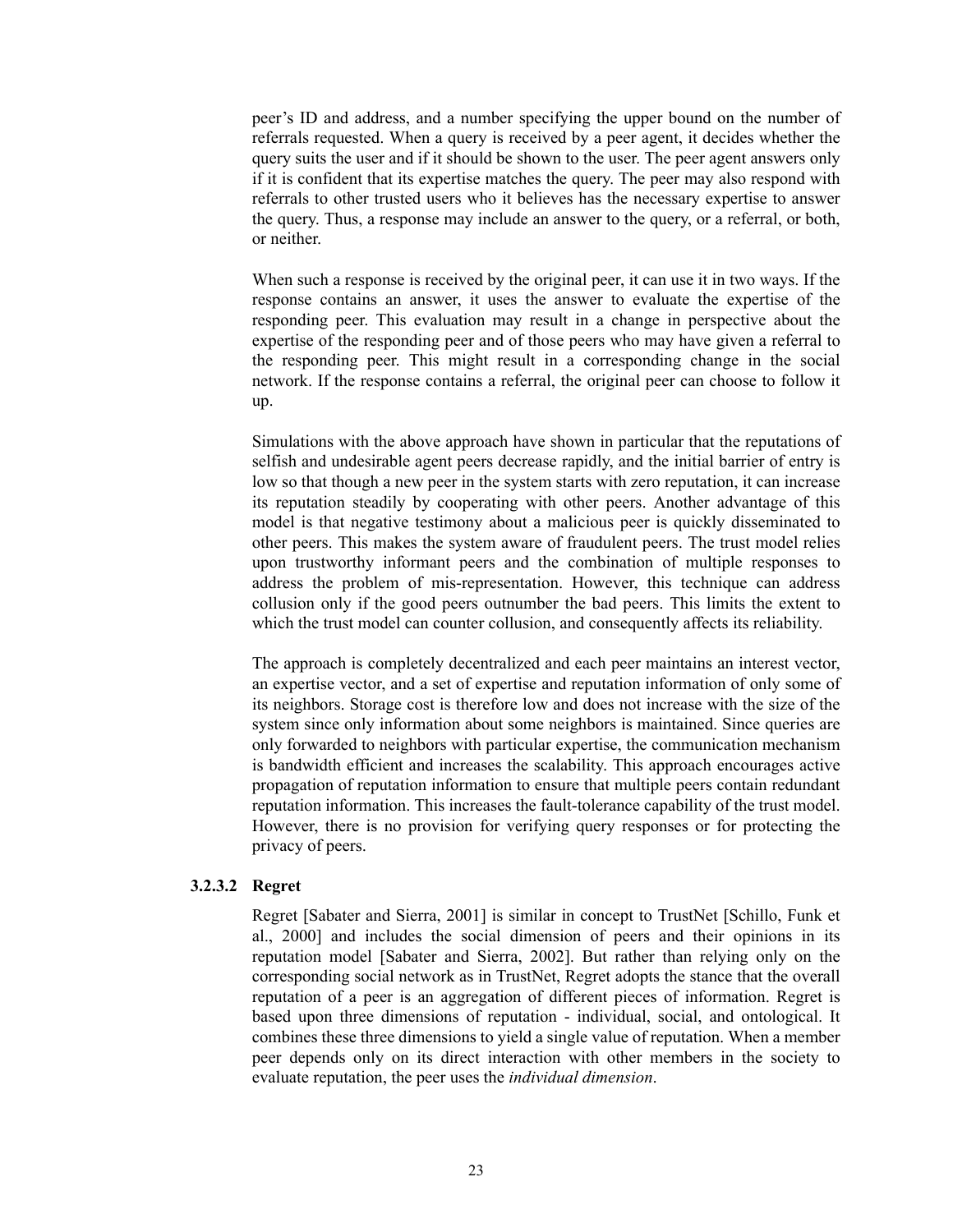If the peer also uses information about another peer provided by other members of the society it uses the *social dimension*. The social dimension is similar to the *regularitybased* trust described in [Minsky, 2003]. The social dimension relies on group relations. In particular, since a peer inherits the reputation of the group it belongs to, the group and relational information can be used to attain an initial understanding about the behavior of the peer when direct information is unavailable. Thus, there are three sources of information that help peer "A" decide the reputation of a peer "B" the individual dimension between A and B, the information that A's group has about B called the Witness reputation, and the information that A's group has about B's group called the Neighborhood reputation. Figure 8 illustrates these various reputation relationships.



**Figure 8: Individual and Social dimensions in Regret**

Finally, Regret unlike TrustNet believes reputation to be multi-faceted and presents the following example as illustration - the reputation of being a good flying company summarizes the reputation of having good planes, the reputation of never losing luggage, and the reputation of serving good food. In turn, each of these reputations may summarize the reputations of other dependent factors. The different types of reputation and how they are combined to obtain new types of reputation is defined by the *ontological dimension*. Clearly, since reputation is subjective, each peer typically has a different ontological structure to combine reputations and has a different way to weigh the reputations when they are combined.

The Regret trust model is purely decentralized and allows each peer local control over its own data. It is a more complete trust model since it also considers group reputation and the ontological dimension while computing reputation. This increases Regretís flexibility and reliability. However, it is still limited in the sense that a peer does not cross group-boundaries to inquire peers from other groups about the reputation of a peer. Understandably if this were to be implemented, the reputation model would become quite complex and would require increased communication between peers. In addition, while the existing model is simple, each peer assumes an implicit trust in other peers belonging to the same group, thus exposing itself to malicious activity within its own group.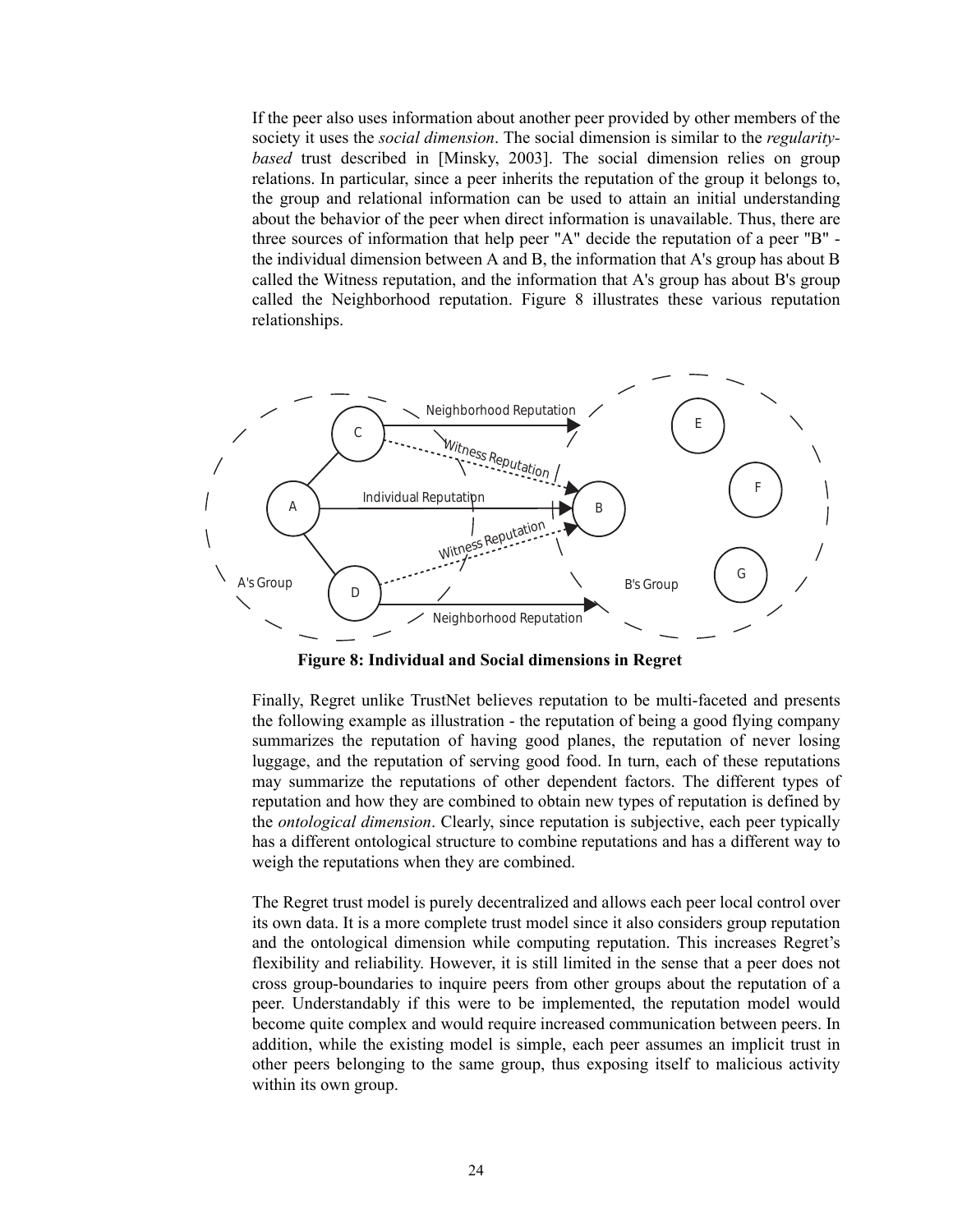Regret expresses trust using both positive and negative levels of reputation. Since each peer stores group information in addition to peer information, additional storage space is required. If peers belonging to a group are considered neighbors, the Regret trust model reduces to the Community-based Reputation model discussed in Section 3.2.3.1 with dimensions, and therefore has similar bandwidth and scalability properties. The main shortcomings of the Regret model are the lack of credential verification, techniques to protect usersí anonymity, and fault-tolerance mechanisms.

Upon detection of fraudulent actions, affected peers can modify not only the reputation value of the malicious peer but also that of the witnesses that recommended the peer. These changed values will forewarn other peers in the future. In addition to using this technique, a peer can combine opinions of multiple witnesses to detect misrepresentation. Like other trust models, collusion can be prevented by using the above social reputation mechanism as long as the number of good peers is sufficiently greater than the number of malicious peers. New peers that join the system start with zero reputation but quickly build up their reputation through successful interactions.

#### **3.2.3.3 NodeRanking**

NodeRanking, like TrustNet and Regret, utilizes social community aspects of peers to determine their reputation [Pujol, Sanguesa et al., 2002]. Most reputation mechanisms require frequent user involvement and feedback in order to be reliable and robust. The goal behind reputation systems like NodeRanking is to remove dependence upon the feedback received from other users, and instead explore other ways to determine reputation. NodeRanking views the system as a social network where each member peer has a position in the community. The location of a given member of a community in the network can be used to infer properties about the peer's degree of expertise or reputation. Members who are experts are well-known and can be easily identified as highly connected nodes in the social network graph. This information can be used by peers directly instead of having to resort to explicit ratings issued by each peer.

The NodeRanking algorithm helps create a ranking of reputation values of community members by using the corresponding social network. The reputation value assigned to a peer is based on the concept that each node on the graph has an associated degree of authority that can be seen as an importance measure. When the system first starts, it is assumed that all nodes have the same authority. The NodeRanking algorithm is then executed to calculate the authority values of all peers in the system. The social network can be considered as a directed graph where each edge has a direction. Edges that start from a node are called its out-edges and the nodes that they connect to are called its out-nodes. Similarly, edges that come into a node are called its in-edges and the nodes that they start from are called its in-nodes. The principal idea behind NodeRanking is that each node has an authority and a part of this authority is propagated to its out-nodes through its out-edges. Thus the authority of a node depends on the authority of its in-nodes.

The authority measure of a node is calculated as a function of the total measure of authority present in the network and the authority of the nodes pointing to it. Nodes that are not pointed to by any other node are assigned a positive default authority value. The resultant authority values obtained after executing the NodeRanking algorithm are used to infer the reputation of the peers in the community.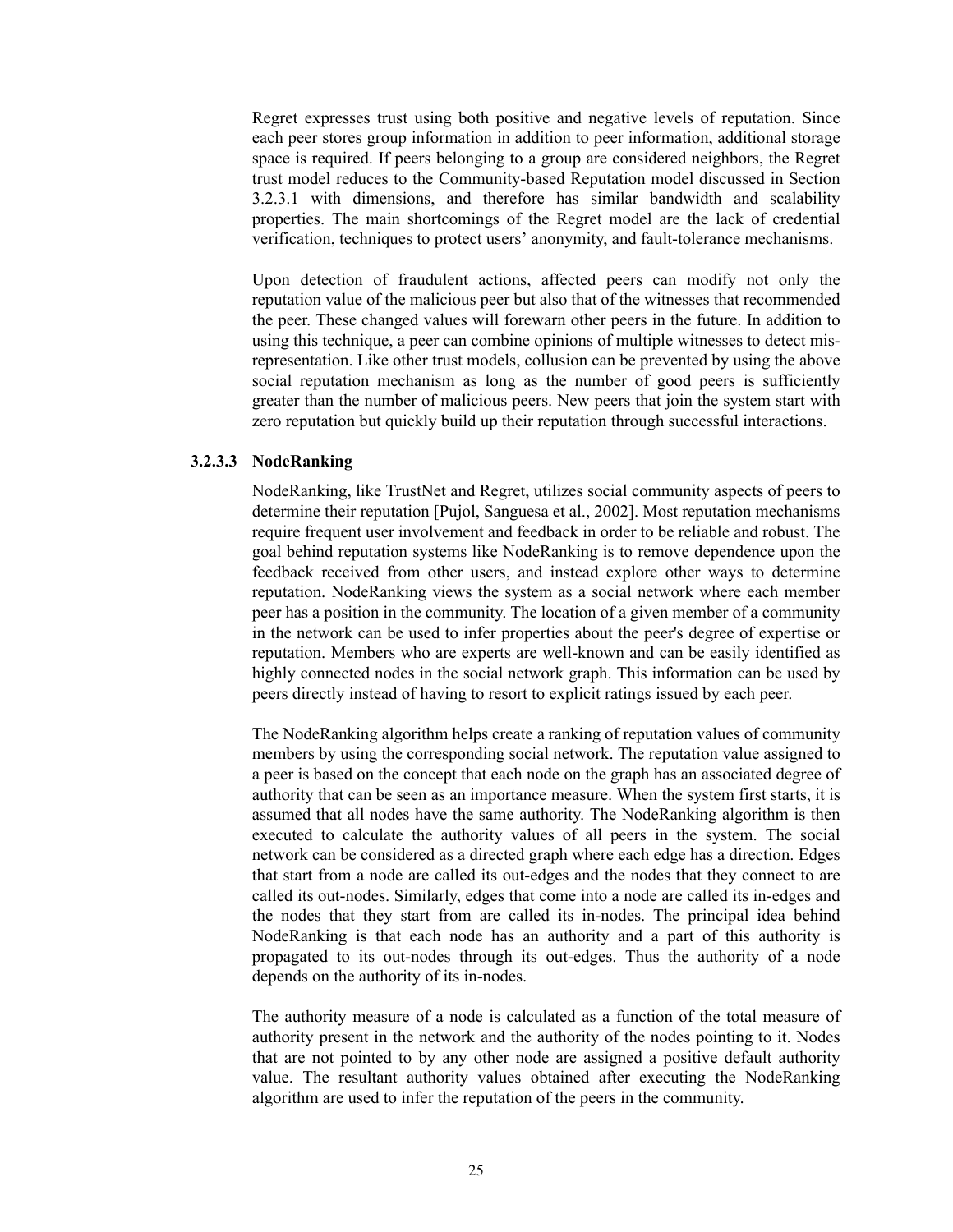The principal shortcoming of NodeRanking is that it is centralized. While the NodeRanking algorithm does not require each peer to know about the rest of the system, the results from each peer are returned to a centralized node in order to construct the social network graph. This centralized node is then queried for reputation information by the peers. Naturally NodeRanking inherits the disadvantages inherent in any centralized scheme, namely, single-point-of-failure and issues of scalability. Additionally, there is no authentication of the communication between the centralized node and the peers and no mechanism to protect the privacy of peers. There is no scheme to prevent a malicious peer from mis-representing authority or to protect against a group of colluding malicious peers that may point to other peers in their own clique in order to increase their authority.

The measure of authority can be used to warn against fraudulent peers. If a peer is found to be committing fraudulent actions, such as sharing incorrect knowledge, peers in the system that currently point at it will start pointing at other peers, thus decreasing its reputation. Storage costs incurred by each peer are minimal. Network traffic is reduced but concentrated around the centralized node leading to possible congestion and delays in response. Interestingly, the departure of peers does not affect resource availability because no peer stores any reputation data. However, the social network graph and the corresponding reputations need to be recomputed to match the current system. Thus the departure of peers from the system increases computation overhead and is a threat to the system's reliability. Reliability is also affected by the singlepoint-of-failure. NodeRanking assigns a default positive authority value to a new peer so that it starts off with some positive reputation and its subsequent interactions (when other peers use its expertise and when it consults other peers) will determine its true authority.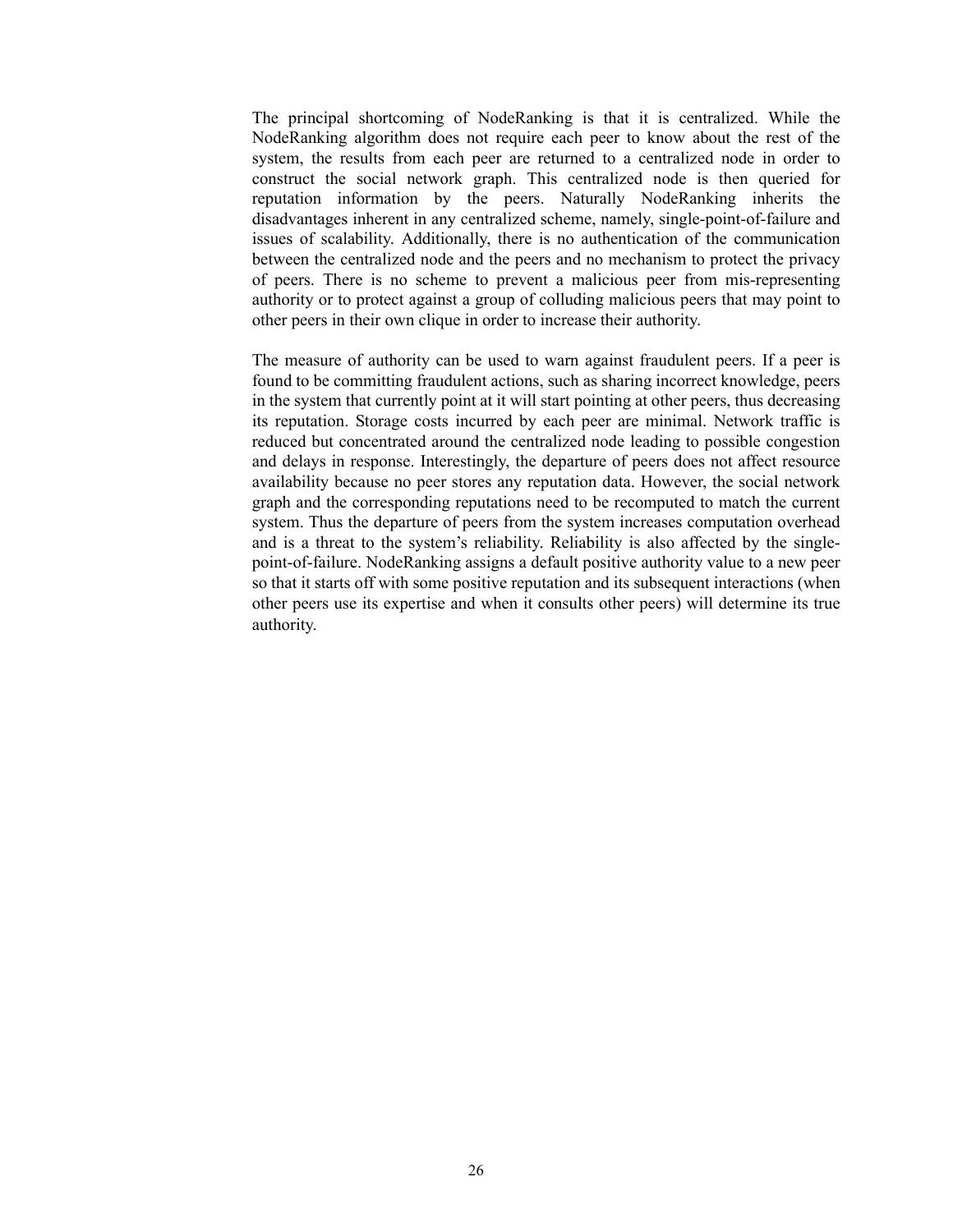|                                          | Ranking<br>Node                     | $\frac{1}{2}$               | decreasing<br>Less peers<br>fraud peer<br>its author-<br>point to a<br>ity                  | $\frac{1}{2}$                                                                                         | $\frac{1}{2}$                                                                                         | value to a<br>new node<br>Assigns a<br>authority<br>positive<br>default                                           |
|------------------------------------------|-------------------------------------|-----------------------------|---------------------------------------------------------------------------------------------|-------------------------------------------------------------------------------------------------------|-------------------------------------------------------------------------------------------------------|-------------------------------------------------------------------------------------------------------------------|
| Social Network-based Trust Systems       | Regret                              | Ş                           | Reputation"<br>Use "Social                                                                  | ness Reputa-<br>Use "Wit-<br>tion" and<br>responses<br>combine<br>multiple                            | of good peers<br>long as Num<br>Reputation"<br>Use "Social<br>$>$ Num of<br>bad peers<br>works as     | with success-<br>Zero at start,<br>rises quickly<br>ful interac-<br>tions                                         |
|                                          | based Repu-<br>Community-<br>tation | $\frac{1}{2}$               | negative rat-<br>propagate<br>Actively<br>$_{\rm mag}$                                      | tion of neigh-<br>Use reputa-<br>responses<br>combine<br>multiple<br>bors;                            | Works only if<br>Num of good<br>peers > Num<br>of bad peers                                           | increase with<br>Zero at start,<br>interactions<br>successful<br>steady                                           |
|                                          | <b>XenoTrust</b>                    | Signature Ver-<br>ification | is used by the<br>data reported<br>cious peers<br>Reputation<br>eject mali-<br>service to   | multiple peers<br>Combine data<br>reported by                                                         | Vulnerable as<br>Num of good<br>$pers$ > Num<br>of bad peers<br>it assumes                            | tives to report<br>Trust for trust<br>nomic incen-<br>query Xeno<br>New peers<br>reputation<br>data; eco-<br>data |
|                                          | <b>NICE</b>                         | Signature Ver-<br>ification | bad peers via<br>Use negative<br>sipates infor-<br>mation about<br>cookies; Dis-<br>digests | Use negative<br>cookies from<br>trusted peers                                                         | groups using a<br>preference list<br>Form robust<br>cooperative<br>of peers                           | No cookies at<br>up trust with<br>start. Builds<br>transactions<br>successful                                     |
| Reputation-based Trust Systems           | P-Grid                              | $\frac{1}{2}$               | Actively file<br>Search com-<br>complaints;<br>plaints                                      | Check trust of<br>combine their<br>Compares to<br>informers,<br>trust data;<br>replicated<br>opinions | Check trust of<br>combine their<br>Compares to<br>informers,<br>trust data;<br>replicated<br>opinions | All new peers<br>are trusted<br>plaints are<br>until com-<br>reported                                             |
|                                          | <b>XREP</b>                         | Verification<br>Signature   | Use Vote<br>Polling                                                                         | Referral trust<br>from multi-<br>Combines<br>responses<br>ple peers;<br>absent                        | confirmation<br>Use cluster<br>tion, vote<br>computa-                                                 | well-known<br>lowers bar-<br>rier to entry<br>Providing<br>resources                                              |
|                                          | TrustRe                             | Verification<br>Signature   | utation revo-<br>Explicit rep-<br>cation                                                    | $\mathbf{c}$<br>decreasing<br>"Recom-<br>mender<br>$Trust"$<br>Limited                                | $\Omega$<br>decreasing<br>"Recom-<br>mender<br>$\operatorname{Trust}^{\prime\prime}$<br>Limited       | rusted peers<br>they interact<br>with whom<br>have an ini-<br>New peers<br>tial list of                           |
| based Trust<br><b>Systems</b><br>Policy- | Maker<br>Policy-                    | Verification<br>Signature   | $\lesssim$                                                                                  | $\frac{4}{2}$                                                                                         | Á                                                                                                     | $\sum_{i=1}^{n}$                                                                                                  |
| Technologies<br>Properties               |                                     | Imperson-<br>ation          | Fraudulent<br>Actions                                                                       | Mis-repre-<br>sentation                                                                               | Collusion                                                                                             | Addition of<br>Unknowns                                                                                           |

<span id="page-28-0"></span>Table 1: Comparison of Trust and Reputation Models against Threats **Table 1: Comparison of Trust and Reputation Models against Threats**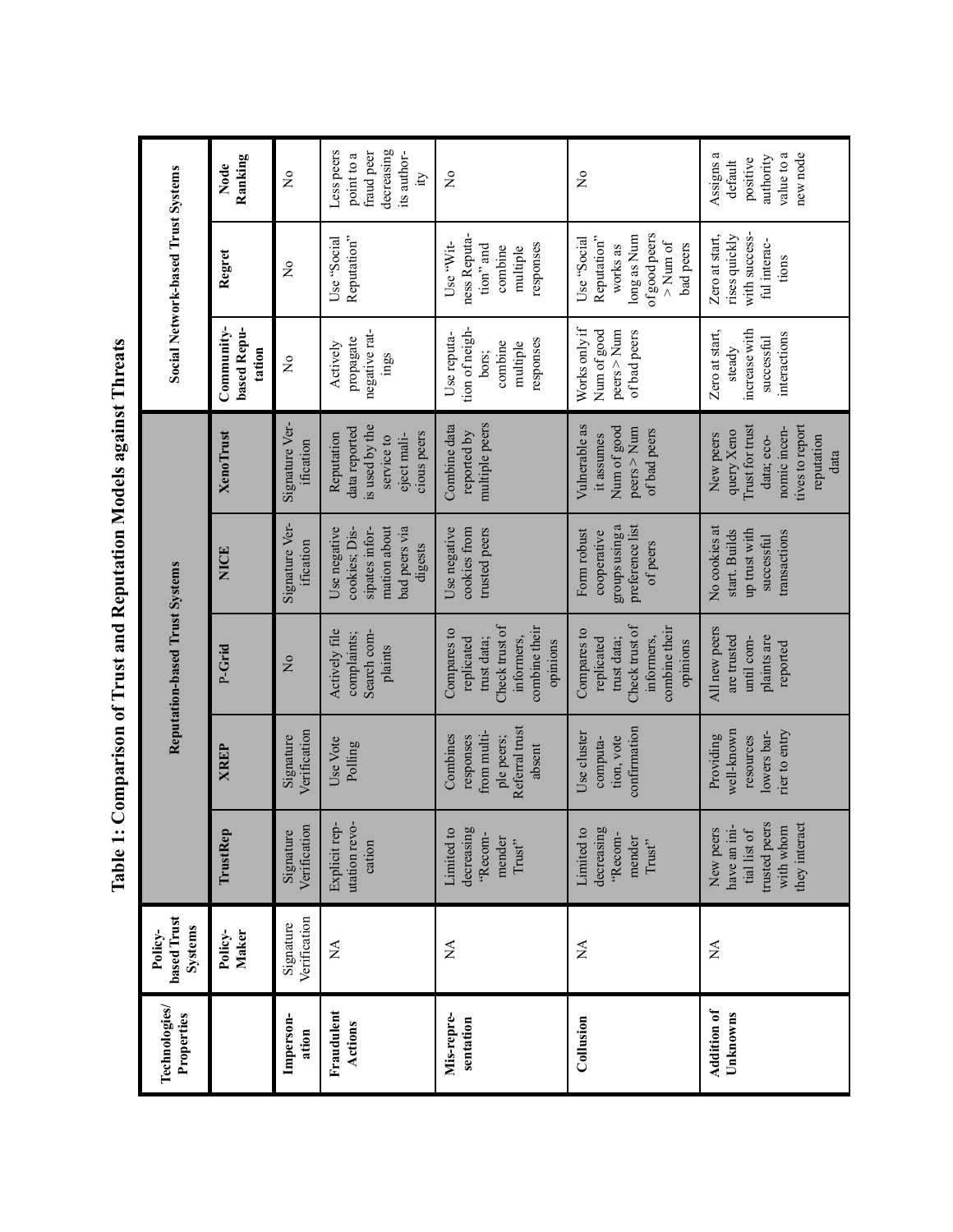Table 2: Comparison of Trust and Reputation Models **Table 2: Comparison of Trust and Reputation Models**

| Technologies/<br>Properties    | Policy-based<br>Systems<br>Trust |                                                                  |                    | Reputation-based Trust Systems |                                                       |                      |                                     | Social Network-based Trust Systems |                               |
|--------------------------------|----------------------------------|------------------------------------------------------------------|--------------------|--------------------------------|-------------------------------------------------------|----------------------|-------------------------------------|------------------------------------|-------------------------------|
|                                | Policy-<br>Maker                 | TrustRep                                                         | XREP               | P-Grid                         | NICE                                                  | <b>XenoTrust</b>     | Community-<br>based Repu-<br>tation | Regret                             | Ranking<br>Node               |
| Decentral-<br>ized             | Yes                              | Yes                                                              | Yes                | $\frac{1}{2}$                  | Yes                                                   | $\overline{a}$       | Yes                                 | Yes                                | $\frac{1}{2}$                 |
| Control<br>Local               | Yes                              | Yes                                                              | Yes                | $\mathop{S}\limits^\circ$      | Yes                                                   | $\frac{1}{2}$        | Yes                                 | Yes                                | Yes                           |
| Trust / Repu-<br>tation Values | Binary                           | Discrete                                                         | Binary             | Binary                         | Continuous                                            | Continuous           | Continuous                          | Continuous                         | Continuous                    |
| Reputation<br>Type of          | $\stackrel{\Delta}{\simeq}$      | Positive<br>Negative                                             | Positive           | Negative                       | Negative<br>Positive                                  | Negative<br>Positive | Negative<br>Positive                | Negative<br>Positive               | $\sum_{i=1}^{n}$              |
| Verification<br>Signature      | Yes                              | Yes                                                              | Yes                | $\mathsf{S}^{\mathsf{o}}$      | Yes                                                   | Yes                  | $\mathop{S}\limits^\circ$           | $\mathop{S}\limits^\circ$          | $\mathop{S}\limits^\circ$     |
| Anonymity                      | $\frac{1}{2}$                    | $\rm \stackrel{\circ}{\rm \stackrel{\circ}{\rm \scriptstyle X}}$ | $\overline{a}$     | $\overline{a}$                 | $\frac{1}{2}$                                         | $\overline{R}$       | $\stackrel{\mathtt{o}}{\mathsf{z}}$ | $\frac{1}{2}$                      | $\frac{1}{2}$                 |
| <b>Bandwidth</b><br>Cost       | $\mathbb{A}$                     | $\pmb{\times}$                                                   | ******             | $\pmb{\times}$                 | $\pmb{\times}$                                        | $\pmb{\times}$       | $\pmb{\times}$                      | $\chi$                             | $\chi$                        |
| <b>Storage Cost</b>            | $\mathbb{A}$                     | $* * *$                                                          | $* * *$            | $\pmb{\times}$                 | $***$                                                 | $\pmb{\times}$       | $\chi$                              | $_{\rm x}^{\rm x}$                 | $\chi$                        |
| tolerance<br>Fault-            | ******                           | $\pmb{\times}$                                                   | $\mathbb X$        | $*$<br>$*$                     | $\begin{array}{c}\n\ast \\ \ast \\ \ast\n\end{array}$ | *****                |                                     | $\mathbb X$                        | $* * * * *$                   |
| Scalability                    | ******                           | $\begin{array}{c}\n\ast \\ \ast \\ \ast\n\end{array}$            | $\pmb{\mathbb{X}}$ | ******                         | ******                                                | ******               | ******                              | ******                             | $\mathbf{x}$                  |
| Reliability                    | ******                           | $\pmb{\times}$                                                   |                    | *****                          | ******                                                |                      | ******                              |                                    | $\frac{\varkappa}{\varkappa}$ |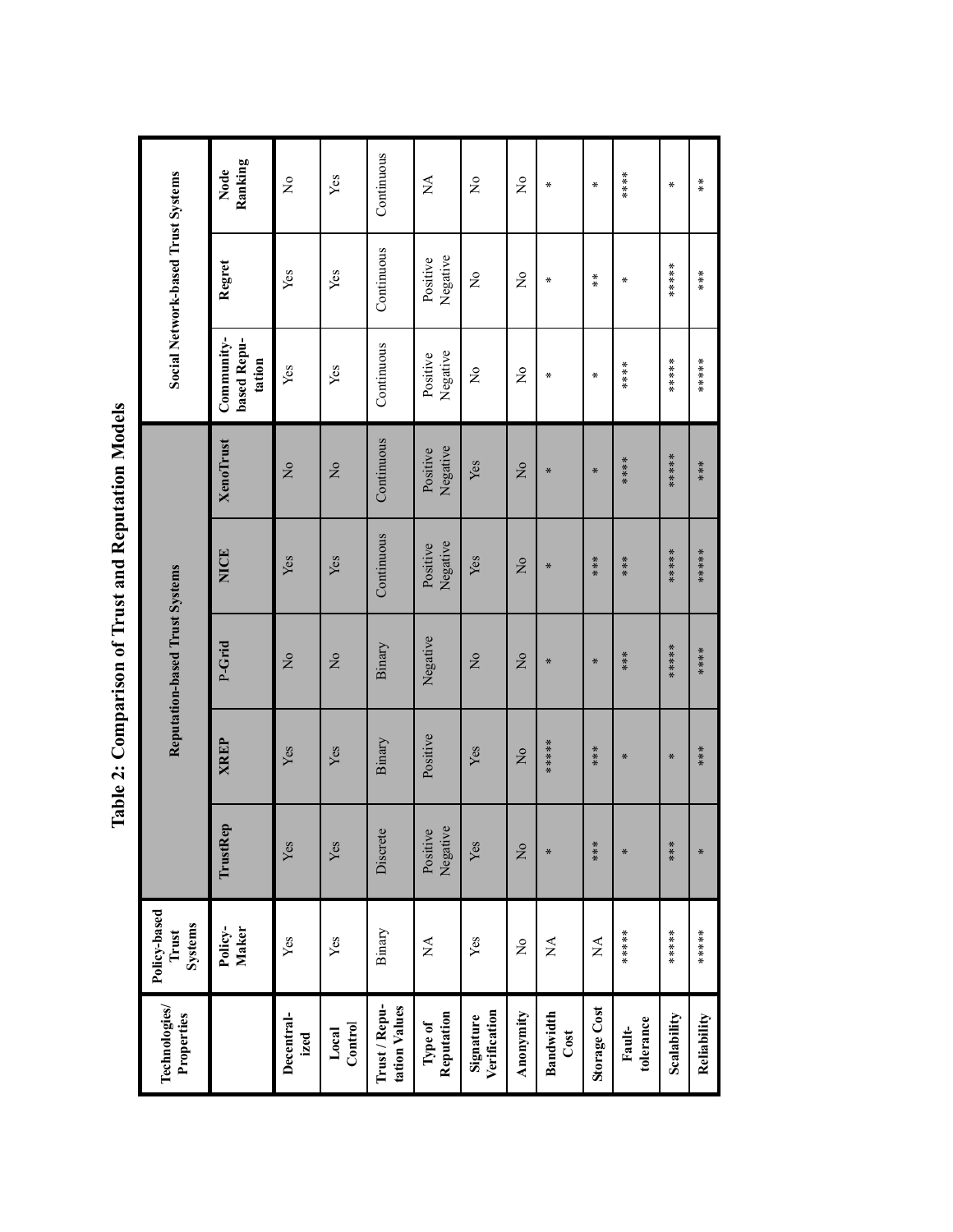# **4 Resource Discovery**

# **4.1 P2P Discovery Properties**

# **4.1.1 Local Control**

Decentralized applications conceptually are supposed to consist of peers that are autonomous and have full local control over their data. However in certain cases, for example structured overlay networks, a peer may actually store and maintain data belonging to other peers. In order to prevent peers from changing the data that resides on them, peers in such systems are not enabled with local control over the data they maintain. Rather they have access and control to their own data residing on some other peer. We use the Local Control property to help distinguish systems that allow their peers local control over their data from those that don't.

# **4.1.2 Search Accuracy**

Search Accuracy measures the effectiveness of a search mechanism. Since responses to a query may also include results that are not directly related to the query, it is important to distinguish them from exact matches. Therefore, assuming there exists at least one exact match for a query, Search Accuracy then represents the ratio of the number of matching results returned to the total number of results returned for that query. When an exact match is difficult to determine, Search Accuracy may also be evaluated based on the degree of relevance of the returned results to the query.

Clearly, there exists a relationship between Search Accuracy and the number of peers that are queried. As the number of peers queried increases, the probability that a match will be found also increases.

# **4.1.3 Search Flexibility**

There are some search techniques that only allow resources to be searched by their names. The drawback of this is that users have to know the exact name of a resource in order to get a matching response. Richer search schemes on the contrary allow, for example, searches with keywords and thus provide far more flexibility to the user in specifying a query.

# **4.1.4 Performance**

This property refers to the user-perceived latency of a search operation. In other words, it measures the time taken by a search operation to return a set of responses. While a centralized directory can pinpoint the exact location of a resource, a pure decentralized application may possibly have to initiate a system-wide search to determine the same. In addition to the time required for each peer to process queries, time is also required to set up connections to the next peer to whom the query is to be forwarded [Hong, 2001]. In such a case, the time required for a search operation will increase with the increase in the number of peers in the system. In general, replication and intelligent routing mechanisms help increase the performance of search operations.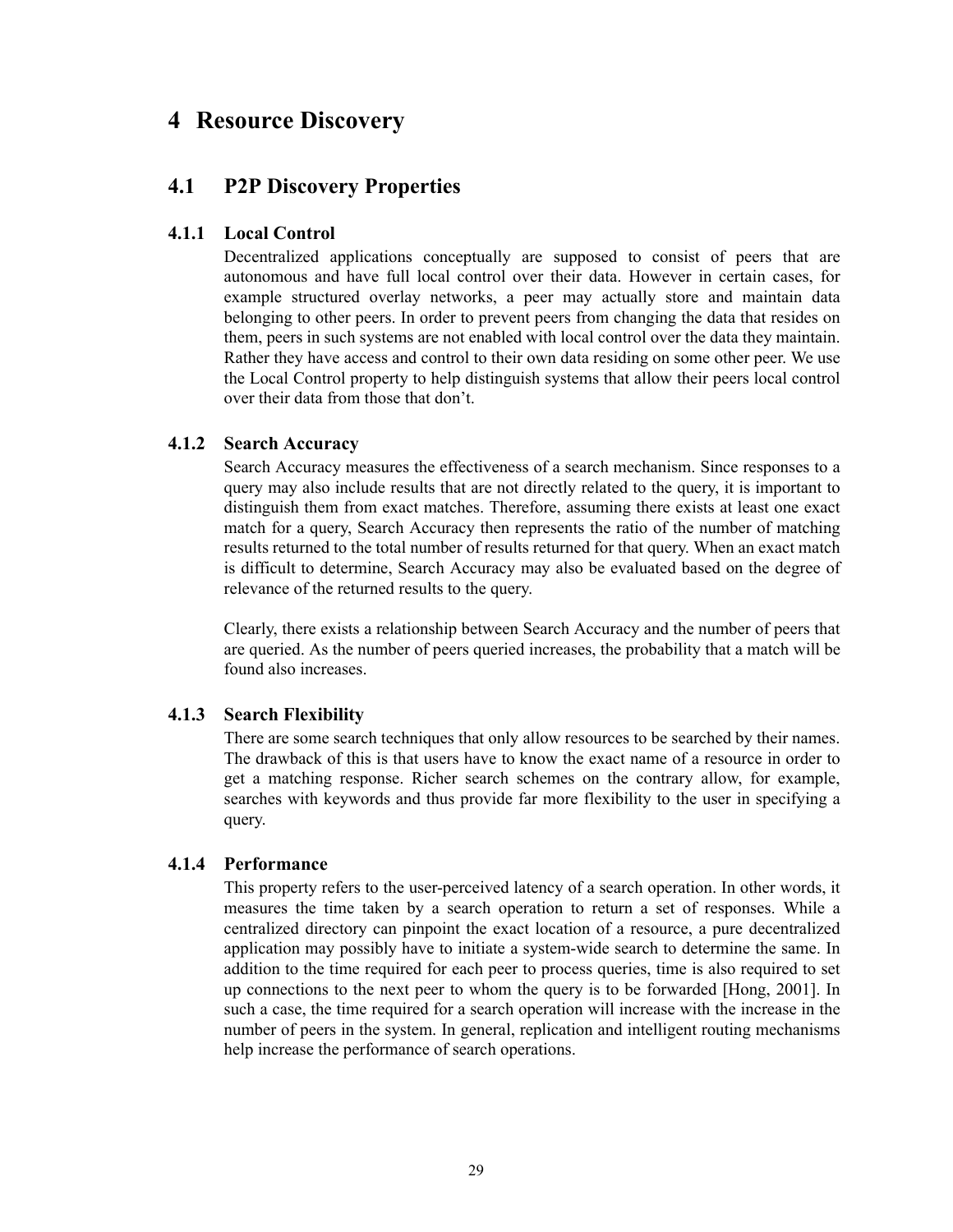## **4.1.5 Search Cost**

In addition to reducing the number of messages transmitted to and fro between the peers, it is also necessary to reduce the number of peers that actually process the query. Gnutellalike systems are very inefficient and flood every query to all peers in the system. This results in every peer processing every request irrespective of whether it can satisfy a request or whether there are other peers that have already responded to the query. Ideally queries should be sent to only those peers that either have a matching resource or can point to the nearest one. The Search Cost parameter denotes the cost incurred by the peers to process a query and in this report is represented by the number of peers that process the query.

# **4.1.6 Bandwidth Cost**

Bandwidth consumption in a P2P application is typically measured in terms of the number of messages exchanged between peers. Peers in a P2P system typically have different constraints regarding size and connectivity. Some peers with limited queue sizes may not be able to handle large number of messages. In addition if the system uses some flooding scheme, each peer is flooded with a lot of messages. This requires each peer to put in more effort to process messages and sometimes may also result in certain messages being dropped. These various reasons strongly affect the performance of the system. Therefore, reduction in bandwidth is one of the most important objectives of any search mechanism.

# **4.1.7 Storage Cost**

Certain search schemes rely on some kind of routing information to intelligently route queries to peers that can better answer them. This entails peers to maintain routing tables and pointers to data and other peers in the system. The extra memory required to store this routing information is referred to as the storage cost. Storage cost also depends upon the number and size of resources stored upon a peer. For example, maintaining only one copy of a resource results in lower storage costs than maintaining multiple copies across peers.

# **4.1.8 Fault-Tolerance**

One of the main characteristics of a P2P network is its constantly changing topology. This may be in addition or due to the transient nature of peers which may enter, leave or be disconnected from the system at any time. The system is expected to gracefully recover from the loss of data and routing information as peers enter or leave the network by mechanisms such as replication of data and routing along alternative paths respectively. It is also expected to continue providing connectivity and reliable service to all the peers without them being aware of any changes in the underlying network. Fault-tolerance denotes the extent to which a particular search mechanism can successfully cope with this challenge.

#### **4.1.9 Scalability**

Scalability refers to the ability of the search mechanism to support a greater number of peers or a greater number of interactions between the peers or both. For example, with increase in the number of peers in the system, it may be that each peer has to maintain larger indices. Advantages of this, however, include an increase in the probability of finding a resource, and a possible increase in resource redundancy across peers since more peers may be available to store multiple copies.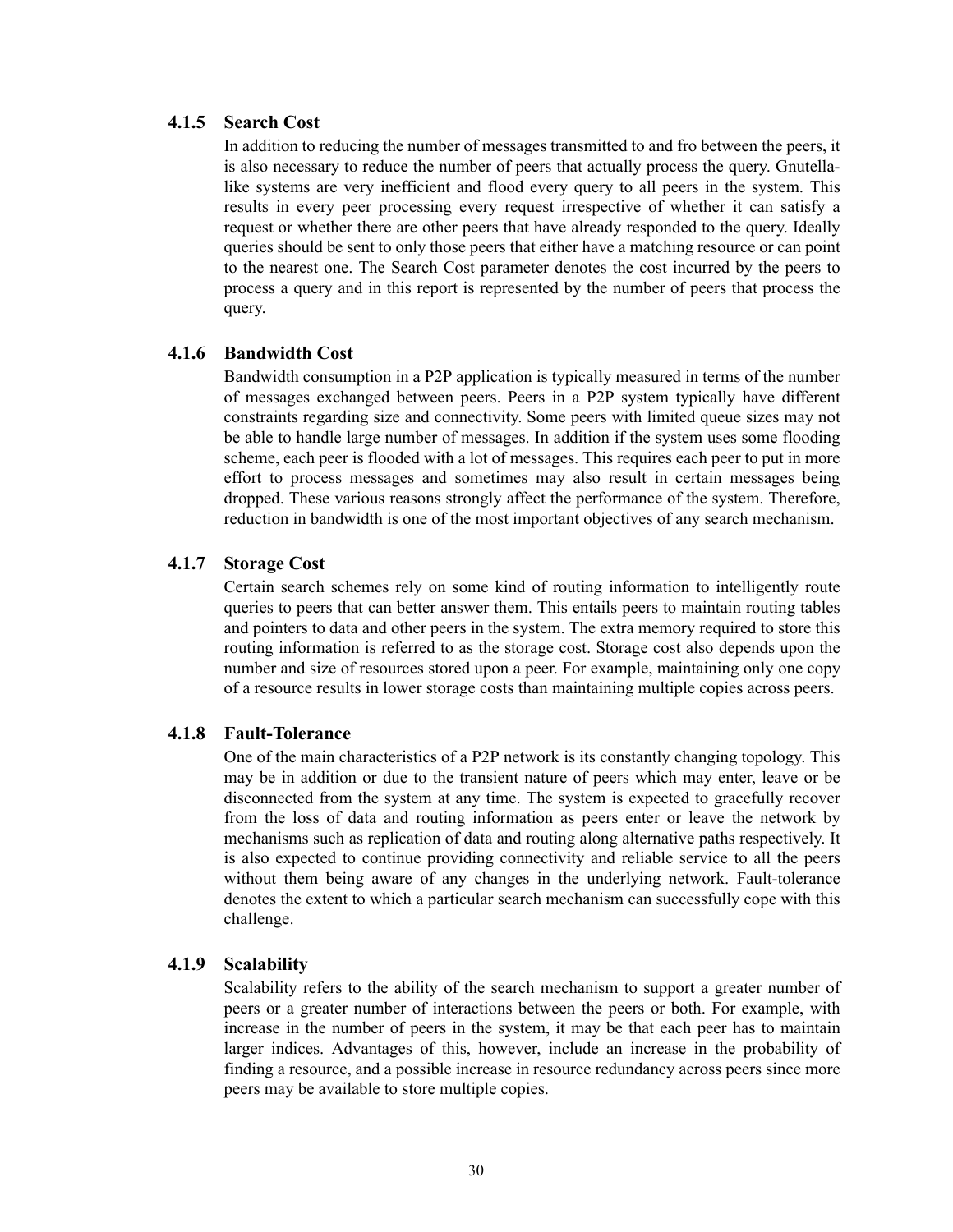The ability of peers to handle multiple connections with other peers also affects scalability. For example, while a peer may be able to support parallel connections in a system with a small number of peers, it will be constrained to keep up the quality of its connections as their numbers increase.

# **4.1.10 Reliability**

Reliability denotes the overall success of the search mechanism. It is hard to guarantee the reliability of search mechanisms in decentralized P2P systems because of two reasons. First, there is no centralized node that keeps track of the content of all the peers. As a result, resource requests may be routed in an arbitrary fashion and may never reach a resource owner. Second, resource availability is threatened because peers may depart from the system at any time. We combine these two reasons, namely, the effectiveness of the search mechanism and its fault-tolerance capability to decide its reliability.

# **4.2 P2P Discovery Technologies**

We classify discovery technologies into two categories as illustrated in Figure 9: those that are used in unstructured networks and those that are used in structured networks.



**Figure 9: Resource Discovery Taxonomy**

A structured network uses a distributed hash table (DHT) approach to create an overlay network that handles resource placement and ensures a bounded number of hops for every search query. Examples of technologies based on structured networks include CAN [Ratnasamy, Francis et al., 2001], Chord (section 4.2.3.2), Kademlia [Maymounkov and Mazieres, 2002], Koorde [Kaashoek and Karger, 2003], Kelips [Gupta, Birman et al., 2003]. These discovery technologies assume guaranteed peer and resource availability in the network and therefore do not work very well in environments where peers constantly leave and join the system. Therefore, these search mechanisms are typically geared towards specific architectures like ODISSEA [Suel, Mathur et al., 2003], OceanStore [Kubiatowicz, Bindel et al., 2000; Rhea, Eaton et al., 2003], PAST [Rowstron and Druschel, 2001b], and Bayeux [Zhuang, Zhao et al., 2001].

Discovery mechanisms in an unstructured network, on the other hand, do not assume any guarantees about the availability of peers and so do not put any restrictions on the topological placement of data. These systems assume the transient nature of peers in the system as an inherent characteristic of P2P networks. Examples of unstructured networks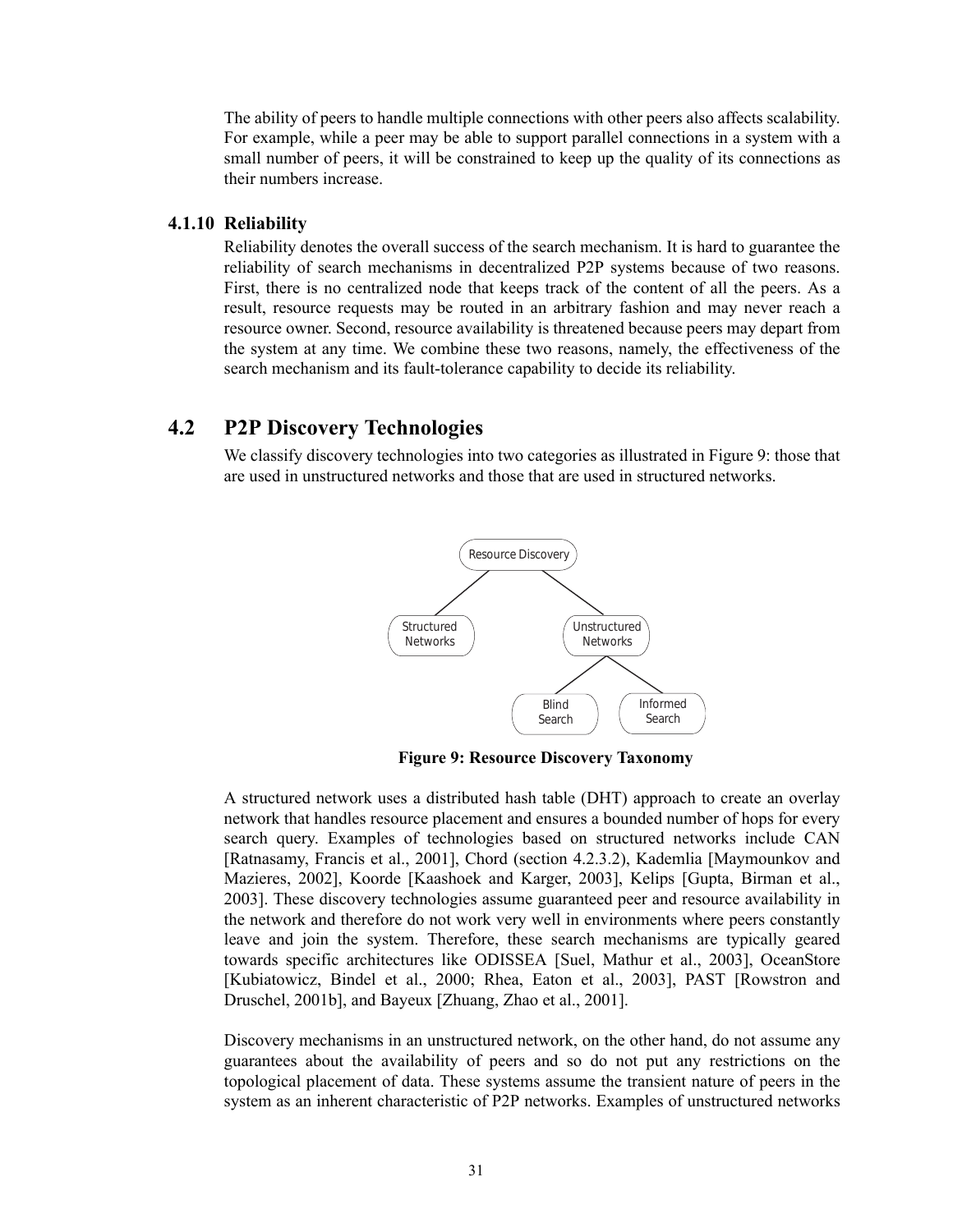include file sharing systems such as Gnutella (section 4.2.1.1). We further classify discovery mechanisms in unstructured networks into two categories: those that use variations of a blind search approach, and those that use different kinds of informed searches [Tsoumakos and Roussopoulos, 2003].

Blind search mechanisms employ non-intelligent flooding techniques to broadcast queries to peers in the system. Peers in such systems maintain no information about the network or the possible locations of resources to intelligently route queries to peers that can better handle them. Examples of such systems include those that use simple breadth-first search like Gnutella (section 4.2.1.1).

In informed search mechanisms, on the contrary, peers maintain some kind of routing information to forward queries intelligently to peers that can better handle the queries. This information may be based on either possible resource locations, or possible serving capacities of peers, or the number of successful responses to queries, etc. Informed search approaches offer smaller response time than blind search approaches but at the cost of increased overhead of maintaining intelligent routing tables. Examples of informed search mechanisms include Local Indices (section 4.2.2.3), Gia (section 4.2.2.4), etc.

It should be noted that the taxonomy based on structured and unstructured networks described above is not unique and has been suggested by others [Cohen and Shenker, 2002]. We believe this is mainly because discovery mechanisms have different requirements depending upon the underlying network. This classification therefore helps understand the guarantees that an application needs to make before using a particular discovery mechanism. Similarly, the sub-classification of unstructured networks-based mechanisms into those that use blind search techniques and informed search techniques is not unique and has been previously suggested by [Tsoumakos and Roussopoulos, 2003]. We believe this sub-classification helps distinguish applications that require increased system or network information from those that don't. For the purpose of our survey, we believe that these taxonomies are sufficient and promote a deeper study of the different needs of applications and the technologies best-suited for them.

# **4.2.1 Blind Search in Unstructured Networks**

# **4.2.1.1 Gnutella**

Gnutella [Gnutella, ; Kan, 2001] is one of the first peer-to-peer resource sharing applications that is purely decentralized. There is no single server or authority that regulates interaction among the peers, yet peers at the edge of the network can share resources with other peers. Peers communicate with each other through messages. Though there are a lot of interesting issues about Gnutella, we restrict ourselves here to only discussing its search mechanism.

Gnutella uses a breadth-first search (BFS) scheme to search for resources. When a peer needs to search for a resource, it broadcasts a search query message with an optional depth/hop count. Each message has a unique message ID called the UUID. When a neighboring peer receives this query, it stores this UUID and searches its contents to find out whether it has a match for the resource requested. If not, this query is progressively forwarded by the peer to all its neighbors until the specified depth/hop count is reached. If a peer contains a matching resource, it routes the response to the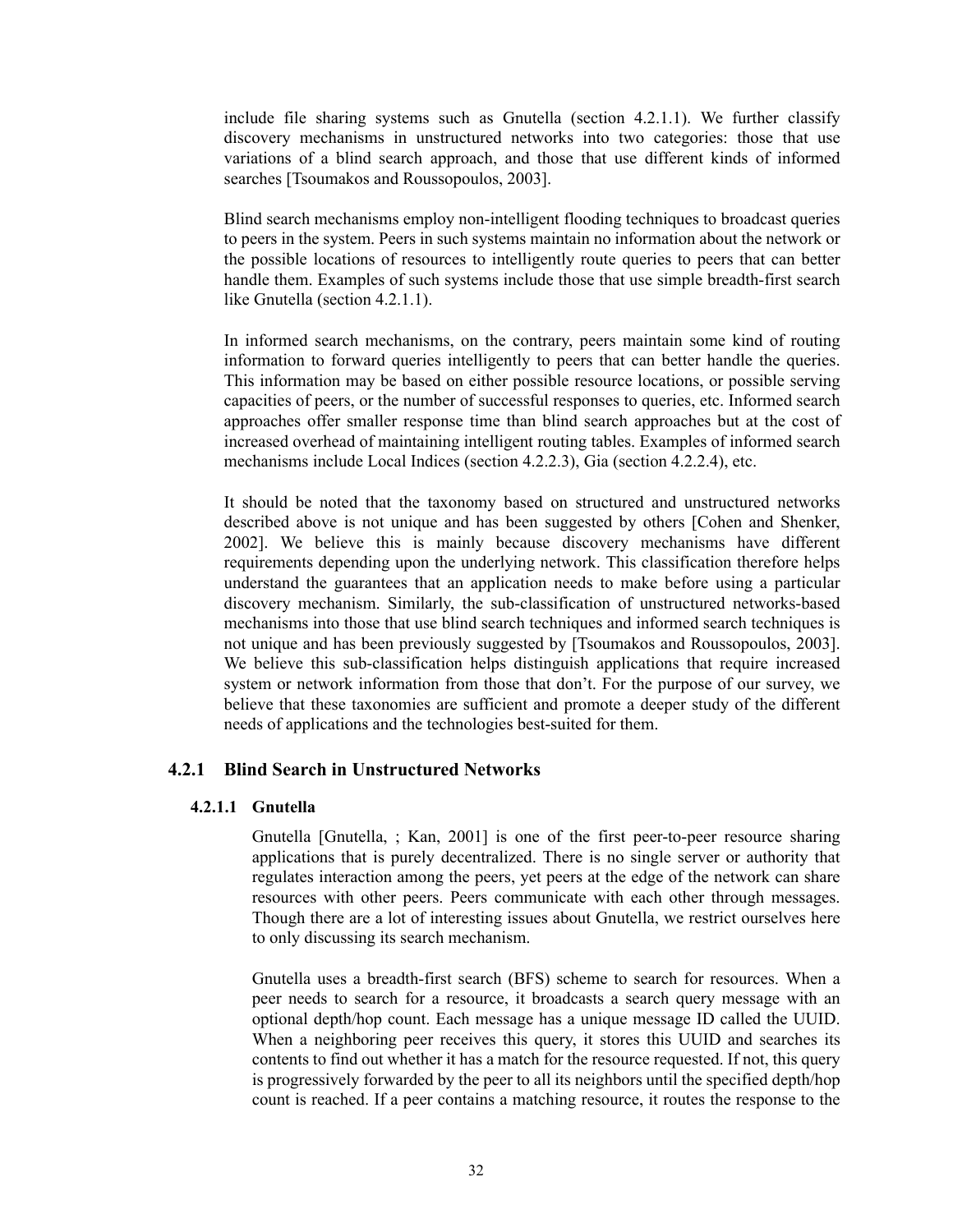peer from which it received the request using the UUID. This is followed by the actual resource exchange between the requesting peer and the resource owner through a direct connection like HTTP.

Though the search scheme used in Gnutella is faster than a depth-first search scheme, each peer broadcasts queries to all other peers resulting in unnecessary message traffic and computation overhead at each peer. This makes Gnutella quite inefficient and reduces its scalability. Moreover, search is limited only to file names. In the simplistic Gnutella model, there is no replication mechanism to ensure that multiple resource copies exist across peers. Therefore, the departure of a peer may result in nonavailability of its resources decreasing the fault-tolerance capability and reliability of Gnutella. User-perceived latency is also significant since query responses are collected before being displayed to the user. However, querying a large number of peers potentially works towards improving the search accuracy. Gnutella's search mechanism offers peers a certain level of anonymity since a peer is aware only of its neighbors at any given time. This implies that every peer stores information about only a few peers in the system.

#### **4.2.1.2 Iterative Deepening**

Iterative Deepening [Yang and Garcia-Molina, 2002] involves initiating successive multiple breadth-first searches with increasing depth limits. Suppose there are to be three iterations, with the first iteration searching to a depth of 'a', the second to a depth 'b', and the third to depth 'c'. A policy that specifies the iterative deepening mechanism is then represented as  $P = \{a, b, c\}$ , and the time between successive iterations is represented by W.

Iterative Deepening with policy P as defined above works as follows. A source peer S first initiates a breadth-first search of depth 'a'. In turn, it receives response messages from peers. In addition to responding, when a peer at depth 'a' receives a query message, it stores the message temporarily and does not forward the query to other peers. If after waiting for time W the responses received satisfy the query peer S does nothing, else it starts the next iteration by initiating a breadth-first search with new depth 'b'. But instead of sending a new query, S uses a Resend message with a TTL (Time To Live) of value 'a'.

When a peer receives a Resend message it forwards the message to other peers unless it is at depth 'a', in which case it recognizes that the query has been resent, drops the Resend message and forwards the initial query temporarily stored with a new TTL value of 'b-a'. This ensures that peers that have already processed the query do not waste their resources in reprocessing. Similarly, the entire process is repeated with depth 'c' if none of the responses received satisfy the query.

While affording the same search flexibility as Gnutella, iterative deepening is more efficient than Gnutella's breadth-first search. While Gnutella also returns correct and relevant results, a lot of resources are wasted since the query is sent to every peer in the system. Instead, Iterative Deepening starts the search with a few peers and increases the span of search only in the following iterations. This improves its scalability. Another advantage of Iterative Deepening is that it aims for user satisfaction by providing as soon as possible an initial set of results, rather than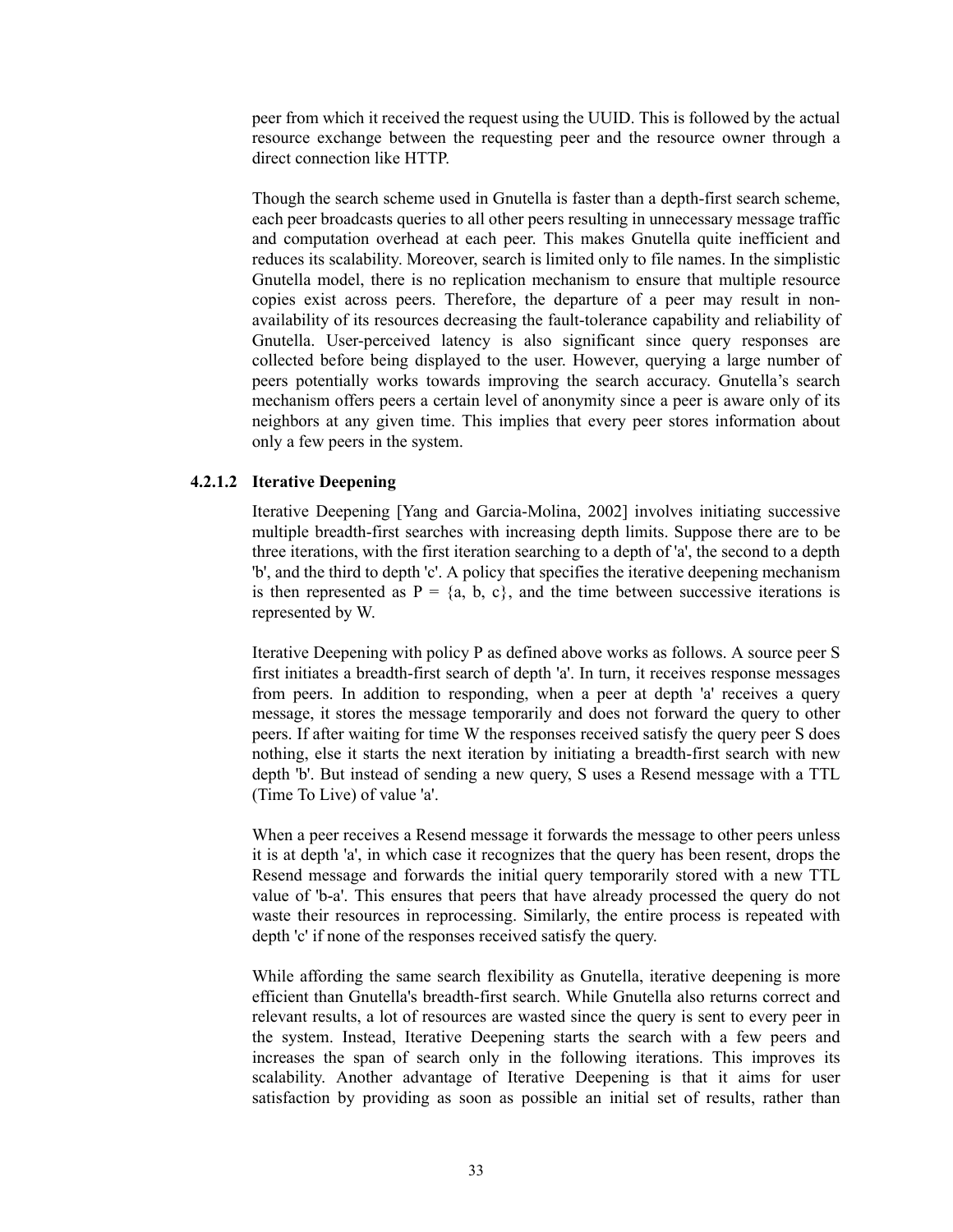waiting to receive the responses of all the queries and then presenting the results to the user. The storage costs incurred are the same as in Gnutella since a peer is only aware of its neighbors at any time and thus only needs to store information about a few peers in the system. Iterative deepening does not have any scheme to replicate resources and therefore reflects the same fault-tolerance and reliability as Gnutella.

# **4.2.2 Informed Search in Unstructured Networks**

## **4.2.2.1 Freenet**

Freenet [Clarke, Sandberg et al., 2000; Langley, 2001] is a decentralized peer-to-peer information storage and retrieval system that allows users to share unused disk space. A resource (file) is identified with a unique location-independent key. Each peer maintains a local data storage which may not necessarily contain data owned by that peer. This data storage is made available to the network for reading and writing. Each peer also maintains a routing table that has a list of keys and the addresses of the peers that contain those keys.

Freenet uses a search scheme which is similar to depth first search (DFS) [Tarjan, 1972] but with intelligent routing. In this scheme, a peer forwards a query to only one neighbor at a time. A query is basically a request for a binary file key and also contains a hop count (TTL) attribute. Upon receiving this query, the neighbor searches its local data storage for the requested resource. If it does not find the requested resource, it looks up its routing table to locate the key that is nearest to the requested key and identifies the corresponding address. It then decrements the query's hop count and forwards it to this address. This process is repeated until either the resource is found or the hop count limit is reached.

When a peer finds a matching resource, it sends the resource back to the peer which forwarded the query. This peer will cache a copy of that resource in its own data store, create a new entry in its routing table associating that resource key with the resource provider and send the response upstream to the next peer and so on. Spreading caches of resources across peers helps in reducing the response time the next time the same resource is requested, and also increases the fault-tolerance and reliability of Freenet.

The principal advantage of this scheme is that since queries are routed intelligently using routing tables, other peers do not have to unnecessarily process queries, reducing both bandwidth and search costs and improving scalability. The storage cost incurred by a peer partly depends upon the size of the routing table maintained by it. Since the routing table does not list all the resources possessed by all the peers in the system, routing tables are smaller in size. Though this portends lower storage costs, its effect is offset because of caching which increases storage costs. Another advantage of Freenet is that search accuracy potentially increases because only exact matches are returned. The major drawback of Freenet is that the search scheme is sequential. However, the use of intelligent routing enables it to perform better than a Gnutella search. Searches for keywords are not supported in Freenet. Instead search is limited to querying for resources using binary file key.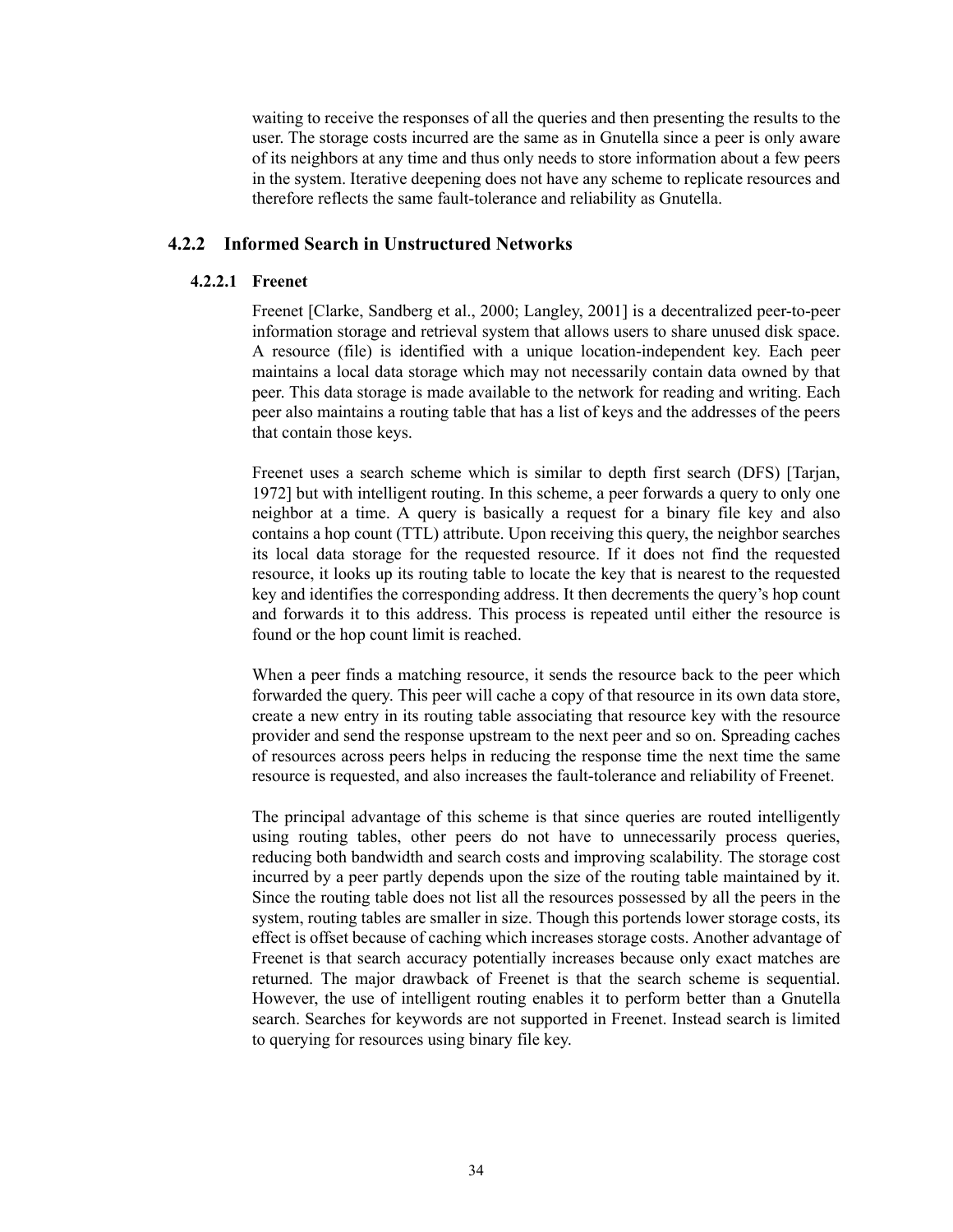#### **4.2.2.2 Directed Breadth First Search (DBFS)**

In the Directed Breadth-First Search mechanism [Yang and Garcia-Molina, 2002], the originator sends query messages to only a subset of its neighboring peers. This subset of peers is selected based on how well they are connected to peers providing higher quality of resources so that the results returned are consequently of higher quality. To intelligently choose such a subset of neighboring peers, every peer maintains relevant data about each of its neighbors. This may include the number of results received through that neighbor for past queries, the quality of the connection with that neighbor, the number of responses that required the least number of hops, the bandwidth and storage capacities, etc.

The advantage of the DBFS mechanism is that response time to a query is reduced since it directs the search queries towards peers that are more likely to respond with positive results. Another positive side-effect of this is that lesser number of peers are queried, significantly reducing search and bandwidth costs and increasing scalability. However, storage costs are increased since each peer has to keep track of extra routing-relevant information about each of its neighbors. Without any provision for data redundancy, fault-tolerance and reliability of the system is reduced. Search accuracy and flexibility is the same as in Gnutella.

#### **4.2.2.3 Local Indices**

In the Local Indices mechanism [Yang and Garcia-Molina, 2002], each peer maintains a local index of the content of all neighboring peers within a hop distance of 'r'. This hop distance is called the radius of the index and for value 0 reduces to the case of a breadth-first search where each peer indexes only its own content. Maintaining indices is useful because a peer can process a received query on behalf of every node within 'r' hops. This helps in reducing the number of peers that actually process a query, and user-perceived latency.

In the Local Indices Search mechanism a policy P specifies one or more depths at which a query should be processed. All peers at depths not specified in the policy do not process the queries and instead only forward them to peers at the next depth. For example, if  $P = \{1.5\}$ , a query will be processed only by peers at depth 1 and forwarded to peers at depth 2 who will forward the query to other peers without processing it. Only peers at depth 5 will ultimately process the query.

Since this search mechanism relies on accurate indices to be maintained at each peer, it is important to update these indices when a peer joins or leaves or changes its content. In particular, a new peer uses a Join message to reach out to other peers in the system. This is followed by an exchange of metadata about content between the existing peers and the newly joined peer. On the other hand, when a peer leaves the network or is cut off from the rest of the system, peers that have indexed its content remove its corresponding metadata after an appropriate time period. In both these cases as well as when a peer updates its content, it sends out an Update message with a TTL of 'r' so that its neighbors can also update their indexes to reflect the changes.

This approach has been adopted as part of several discovery mechanisms (see section 4.2.2.4 and 4.2.2.5). Advantages of this approach include reduced search and bandwidth costs, and faster searches. These in turn improve its scalability. However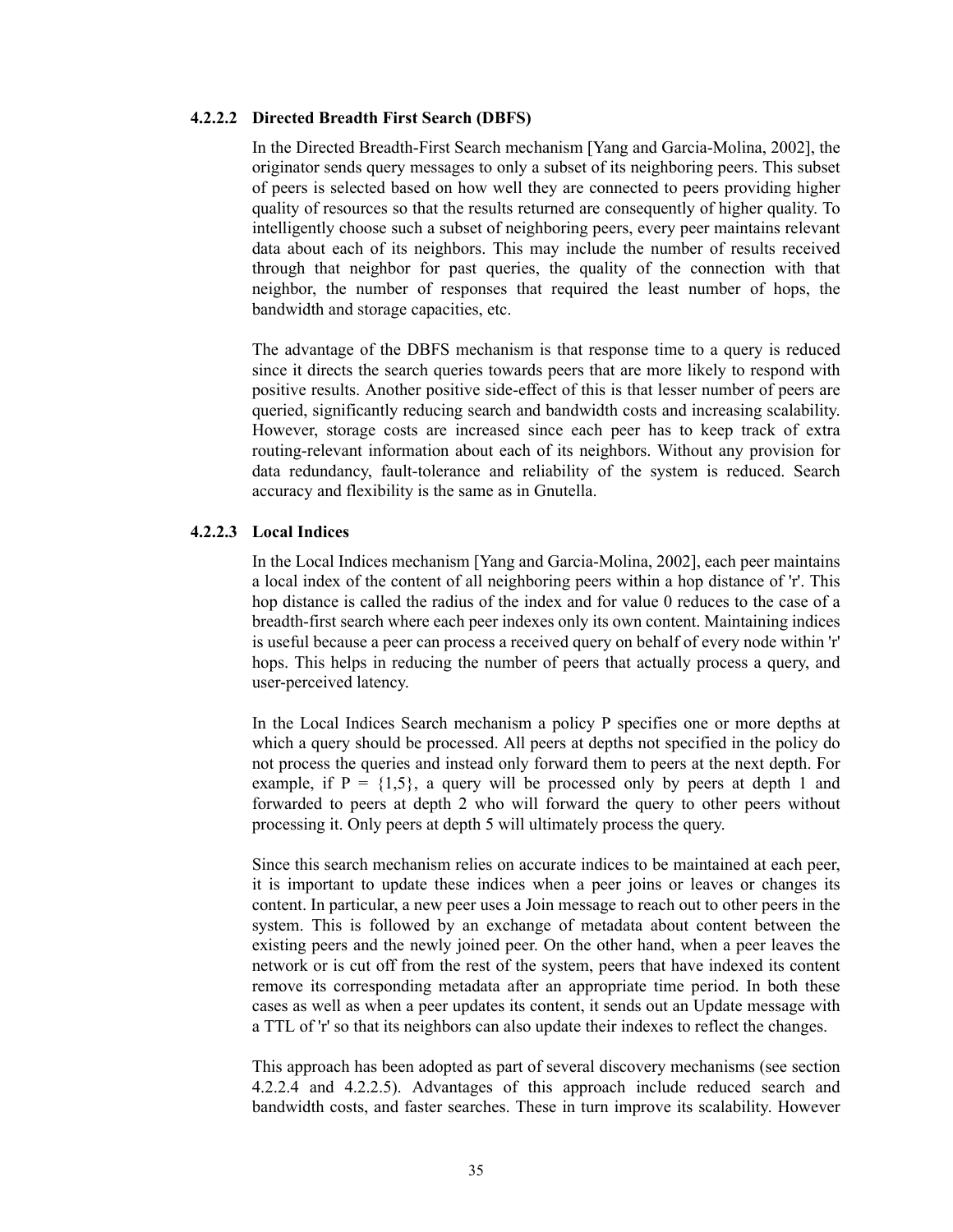storage costs are higher than in Gnutella because each peer now stores an index of the content of its neighbors. But this storage cost does not increase significantly with the increase in the number of peers since the number of neighbors a peer has will remain a fraction of the size of the system. Thus increased storage cost has no adverse effect on scalability. Using metadata to search for resources and find matches increases the search flexibility. There is no data replication or any other mechanism to deal with the departure of peers from the system. Consequently, fault-tolerance and reliability are low.

# **4.2.2.4 Gia**

Gia [Chawathe, Ratnasamy et al., 2003] is a P2P file-sharing system like Gnutella but with modifications to Gnutella's design to achieve better scalability. In particular, the contributions of Gia are mechanisms for the dynamic adaptation of the network overlay and improved search algorithms. Gia is designed specifically for unstructured networks where the system topology and data placement is not controlled. However it has been shown to serve systems three to five orders of magnitude better than that of Gnutella.

Gia uses random walks to search for resources instead of flooding the entire network with messages. Since the changing topology of the P2P network is a significant factor that affects the random walk mechanism, a dynamic topology adaptation algorithm is included. This algorithm guarantees that peers that can handle a large number of queries (high-capacity peers) are highly-connected so that more queries are routed their way, and that most peers are within a short network distance of such highcapacity peers. This reduced network distance ensures that search accuracy is improved since peers with required resources are a few hops away from the highcapacity peers.

Gia introduces a token-based flow control algorithm to prevent the overloading of peers. Each peer periodically assigns flow-control tokens to its neighbors. A flowcontrol token represents a single query that the peer is willing to accept. So a neighboring peer can send a query to a peer only if the neighbor had received a token from this peer. A peer can decrease the rate at which it allocates tokens to its neighbors if it receives more queries than it can handle. Similar to the Local Indices approach in 5.2.3, all peers store pointers to the content offered by their immediate neighbors. This in combination with the dynamic adaptation algorithm ensures that the highly connected peers have higher capacity so that they can handle more queries.

Though random walk search scheme qualifies as a blind search mechanism, the Gia random walk search protocol is different and is biased towards high-capacity peers [Lv, Cao et al., 2002]. Instead of forwarding a query to a randomly chosen neighbor, a peer forwards the query to the neighbor for which it has the greatest number of flowcontrol tokens. To avoid redundant paths, each query is assigned a unique ID by its originator. Each peer keeps track of the neighbors to which it forwarded a given query. If a peer receives the same query again, it forwards it to a different neighbor. A query can specify the maximum number of responses it expects which is decremented every time a peer finds a matching response for that query. If a peer itself contains the requested resources or has links to its neighbors with that resource, before forwarding the query the peer appends the addresses of the peers that contain that resource. This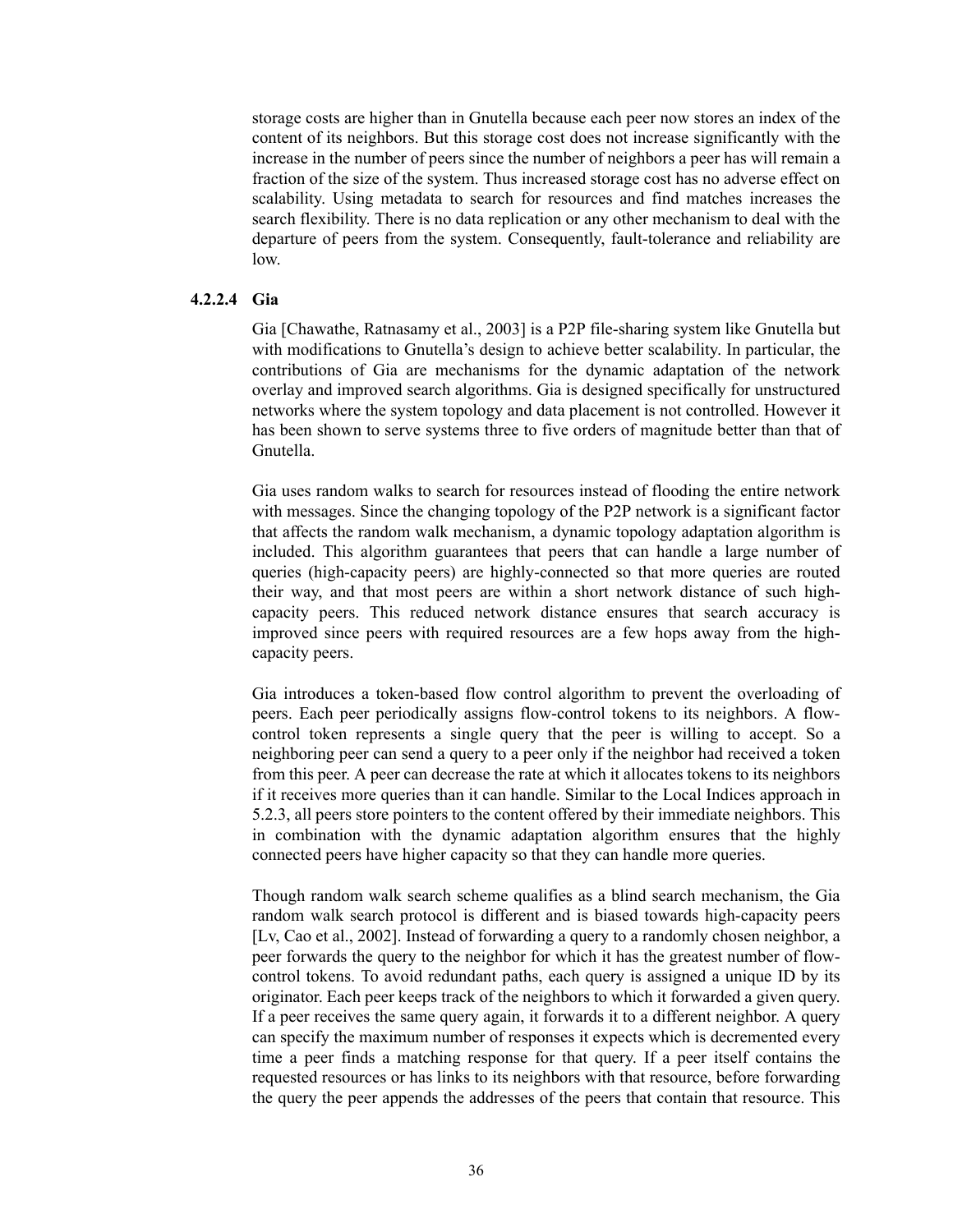restricts a neighboring peer that owns a matching resource from responding if it finds itself already listed in the query message. Query responses are sent back to the originator using the reverse path of the query.

Gia enables keyword searching and adapts its protocols to account for capacity and bandwidth constraints that peers may have. Enforcing peers to maintain and share indices of their neighbors' content improves the search efficiency and scalability at the expense of storage overhead on the peers. Other advantages include bandwidthefficient communication among peers, and reduced search costs. Multiple highcapacity peers avoid the problem of a single-point-of-failure. All these factors combine to make Gia a more reliable search mechanism than Gnutella. However, while Gia also implements mechanisms such as query resilience that enable the system to recover from the effects of sudden departures and joins of peers, there are no data replication mechanisms to ensure resource availability.

#### **4.2.2.5 Probabilistic Search Protocol**

The Probabilistic Search Protocol as described in [Menasce and Kanchanapalli, 2002] attempts to address the content location problem using a probabilistic approach. Whereas the deterministic location approach aims to locate a set of peers that manage a resource given the name of the resource, the probabilistic location approach aims to locate with a given probability a set of peers given a resource name. The motivation in introducing a probabilistic measure is because it is inefficient to search all the peers in the system for a particular resource. Therefore, the probabilistic resource location protocol trades performance and scalability for the probability Pf that a resource is located. The protocol can be altered to get the desired value of Pf. Clearly, the ideal objective would be to achieve  $Pf = 1$  while reducing the consumption of system resources like bandwidth, number of peers searched, and storage.

Each peer in the system has a Local Directory that points to its resource, and a Directory Cache that maintains a mapping between a resource and its possible location. A resource can be identified with a unique global identifier (GUID). Each peer has a local neighborhood comprising of a set of peers that are within certain number of hops from that peer. Two messages SearchRequest and ResourceFound are used to encapsulate query requests and responses respectively. The SearchRequest also specifies a TTL (time to live) parameter that dictates the depth of the query.

Upon receiving a SearchRequest message, a peer first searches its Local Directory and then its Directory Cache. If it finds the queried resource in the Local Directory, it responds with a ResourceFound message which updates the Directory Cache at every peer it visits along the reverse path back to the originator. On the other hand, if the resource is found in the Directory Cache, the SearchRequest message is forwarded to the corresponding peer. If, however, the resource is not found in either the Local Directory or the Directory Cache, the peer broadcasts the SearchRequest message to each peer in its neighborhood with a probability called the broadcast probability.

In this approach, typically a peer only forwards queries to peers based on their indices maintained in its Local Directory. In other words, only a few number of peers actually process queries leading to a reduction in search costs. Experiments done with this search mechanism [Tsoumakos and Roussopoulos, 2003] indicate that query flooding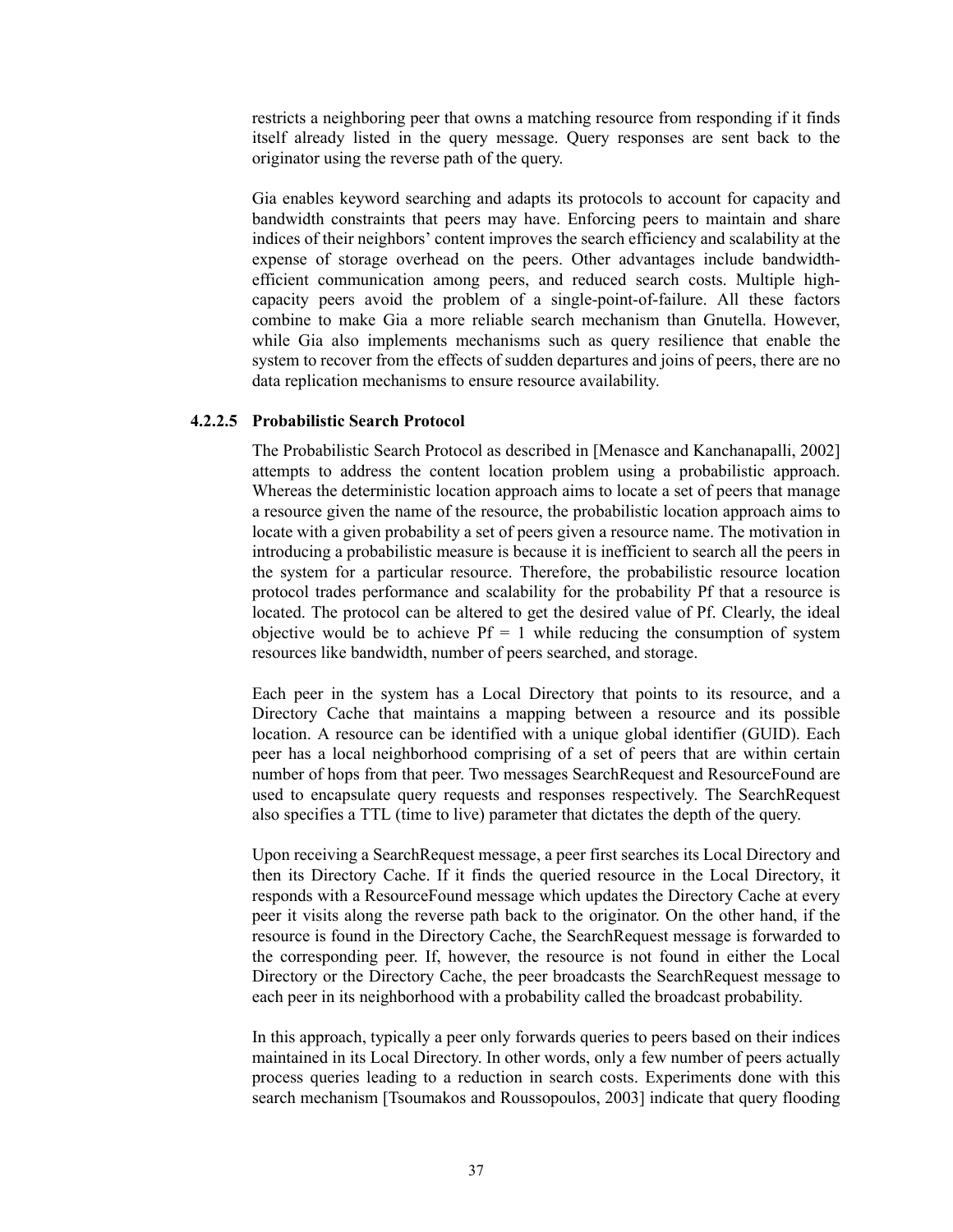is frequent only at system-start. Subsequent query flooding are limited to a small depth since more number of nodes have pointers to resources. Therefore, after system start only a small number of messages are needed to find responses to queries, thus reducing bandwidth consumption. All these factors tend to improve the scalability of the PSP approach. However, though using a directory cache that is updated with every query response helps better the search speed and search accuracy, it costs each peer extra storage space to maintain the directory cache. With increase in the number of peers, the size of the directory cache also increases across every peer limiting the scalability of the approach. Search flexibility of the PSP scheme is not clearly known. Further, there is no data replication mechanism to ensure resource availability in the event of peer departures. Consequently, fault-tolerance and reliability are affected.

#### **4.2.3 Structured Networks**

#### **4.2.3.1 pSearch**

pSearch is a decentralized non-flooding P2P information retrieval system [Tang, Xu et al., 2003]. The main approach here is to adopt some rationale instead of randomly allocating documents among distributed peers. It uses a logical network called a semantic overlay in which resources are distributed based on their semantics such that the network distance between two resources is proportional to the difference in their semantics.

pSearch uses Latent Semantic Indexing [Deerwester, Dumais et al., 1990] to generate semantics of documents/resources [Tang, Xu et al., 2002]. These are used to distribute document indices throughout the P2P network based on a content addressable network (CAN) [Ratnasamy, Francis et al., 2001] which provides a distributed hash table abstraction over a cartesian space. The semantic overlay is thus mapped to the physical nodes in the CAN. In particular, the semantic vector of a document is used as the key to store the document index in the CAN. Depending on its semantics, each document can be considered as a point in the cartesian space. Two documents having similar content will naturally be positioned close to each other in this space. A query for a resource can also be positioned similarly in this space and all documents in a particular range of the query would be considered good matches.



**Figure 10: The pSearch system**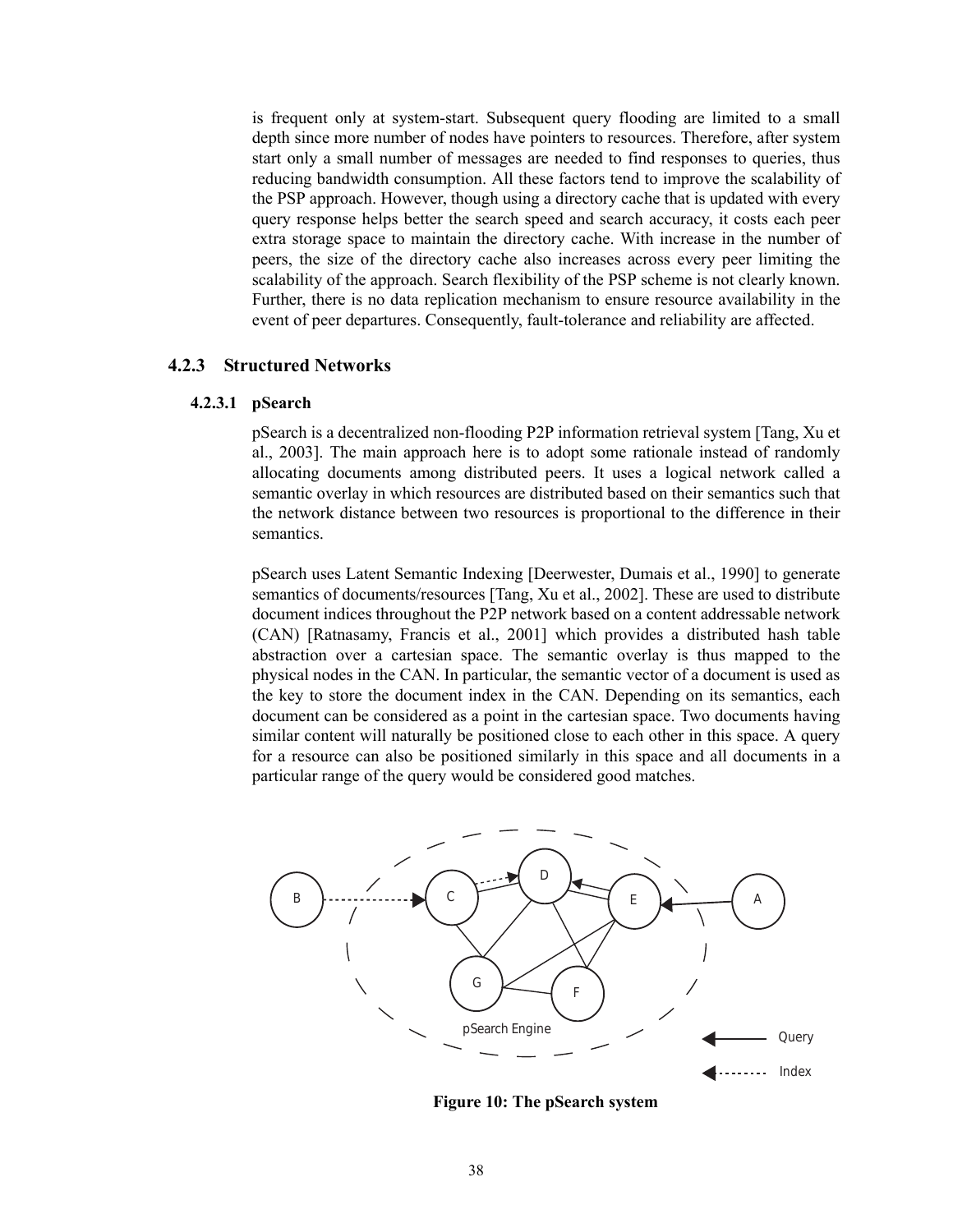In pSearch, peers with good connectivity collectively form a pSearch Engine (see Figure 10). All peers within the pSearch Engine are exactly similar in functionality and help build and maintain document indices, and also respond to queries submitted by peers outside the Engine. It is possible that the network may be imbalanced because the semantic vectors generated are not distributed uniformly in semantic space. To counter this, pSearch partitions the semantic space along more dimensions to help distribute the indices more uniformly across the peers. Furthermore, when the load inside the Engine is high, more peers can join the Engine.

pSearch has an enhanced search mechanism by allowing resources to be searched on the basis of their semantics. It reduces the number of nodes accessed by using appropriate index distribution and feedback information received from recently processed queries. In addition, since indices of semantically related documents tend to be co-located in the pSearch network, a lesser number of nodes are searched reducing search and bandwidth costs. Since queries are always directed towards a matching resource, two benefits are achieved. The first is that it decreases the time required for searches, and the second is that the search accuracy is improved since a returned document will be the closest (or overlapping) in semantic space to the requested document. In fact, pSearch has been found to achieve performance comparable to centralized information retrieval systems by searching only a small number of nodes. Efficient document distribution, and decreased make pSearch more scalable than other search mechanisms.

The structured network underlying pSearch increases the impact caused by the entry and departure of peers from the system. To counter this, pSearch enforces replication of both content and indices stored on an Engine peer on some of its neighbors. This increases its fault-tolerance and also contributes towards increasing its reliability. However, this also increases storage costs but since only the content of neighbors is replicated on a peer, storage cost is controlled and does not affect scalability significantly. The main disadvantage of pSearch is that it is not strictly decentralized. This is because resources are distributed according to a system-wide algorithm; as a result, a peer may not have actual local control of its own resources and they may even be located on a distant peer.

# **4.2.3.2 Chord**

Chord [Stoica, Morris et al., 2001] is a distributed lookup protocol that efficiently allocates resources to peers. Chord basically performs just one operation - given a key, it maps the key onto a peer which may store associated resources, for example, files, documents, etc. depending upon the nature of the application. Thus a key corresponds to a resource or service that a peer can provide. To map keys onto peers, Chord uses consistent hashing [Karger, Lehman et al., 1997] that balances the load on each peer by roughly assigning all peers an equal number of keys. The consistent hash function assigns each peer and key m-bit identifiers by hashing the peer's IP address and the key respectively. These identifiers are ordered around an identifier circle modulo 2m also called the Chord ring as shown in Figure 11. A key is assigned to the first peer whose identifier is equal to or follows the identifier of the key. This peer is called the successor node of the key, and is the first peer clockwise from the key in the Chord ring.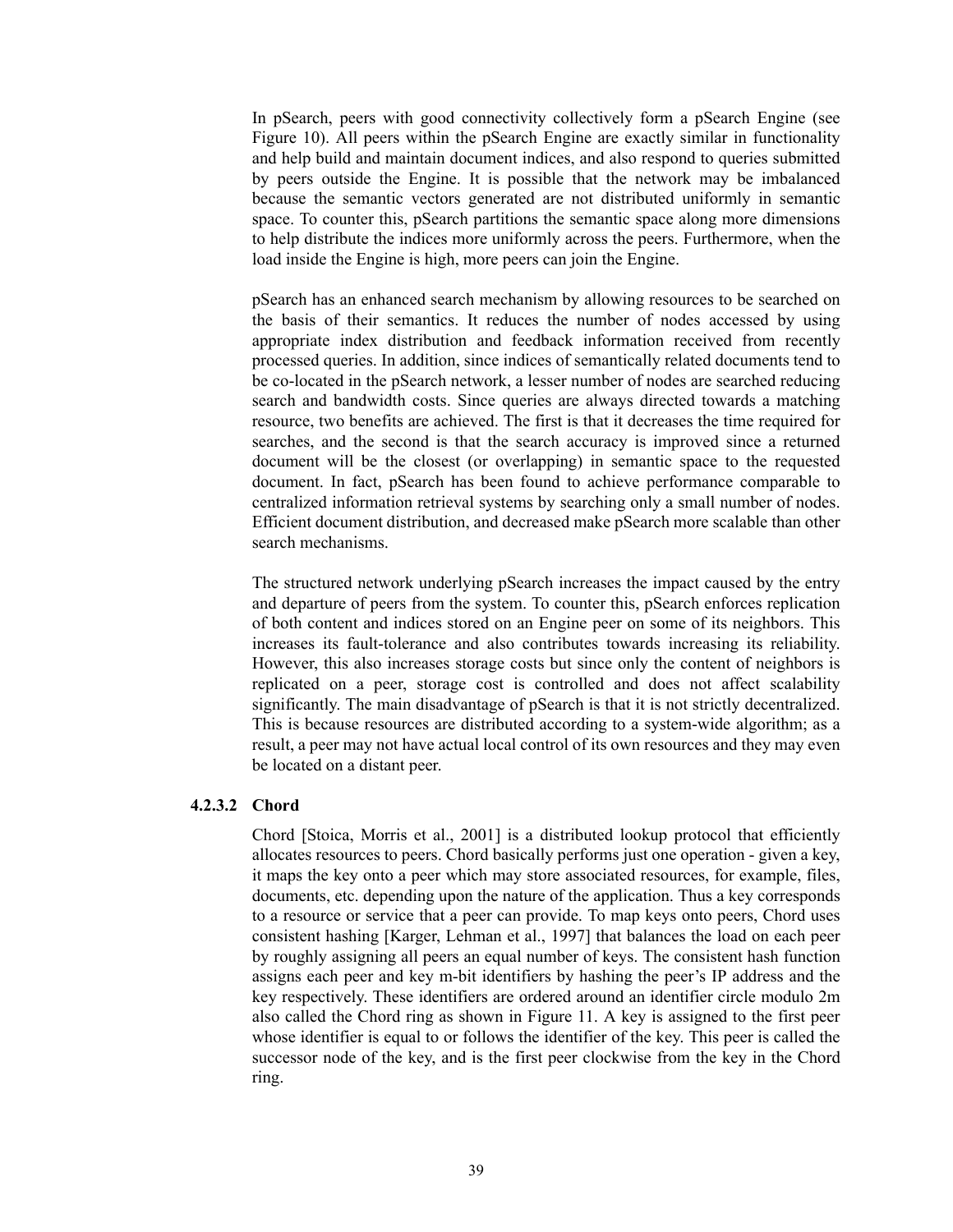In an open decentralized system where peers can leave the system at any time, consistent hashing also limits the number of keys that need to moved from one leaving peer to another peer in the system. When a peer 'p' joins the system, certain keys previously assigned to  $p$ 's successor are now assigned to p. Similarly, when peer p leaves the system, all of its assigned keys are reassigned to p's successor. Therefore, there is minimum disruption when peers enter and leave the system.



**Figure 11: Chord Ring with 8 nodes storing 5 keys**

Chord improves the scalability of consistent hashing by not requiring each peer to know about every other peer. Rather, each peer only needs to know how to contact its current successor node in the Chord ring (see Figure 11). Queries for a given key are passed around the ring via these successor pointers until the peer that maps to the key is encountered. However, this process can be slow. Therefore, in order to accelerate lookups, each peer maintains additional routing information in the form of a finger table. A peer p's finger table contains only 'm' entries, with the  $i<sup>th</sup>$  entry containing the identity of the first peer that succeeds p by at least 2i-1 on the Chord ring. This entry includes both the Chord identifier and the IP address of the relevant peer. Thus each peer stores information about only a small number of peers that helps it to determine approximately the location of a key. Each Chord peer also runs a stabilization protocol periodically to keep the finger tables and successor pointers updated. This protocol learns about newly joined nodes and determines whether they should be its predecessor or successor peers in the Chord ring.

Chord provides an equal distribution of keys (resources) among peers and facilitates faster and efficient lookups because of finger tables. Moreover, search and bandwidth costs are lower since queries are not flooded to all the peers in the system. All these factors combine to make Chord extremely scalable. However, like in pSearch, a peer does not have local control over the resources it owns. Thus a Chord-based system is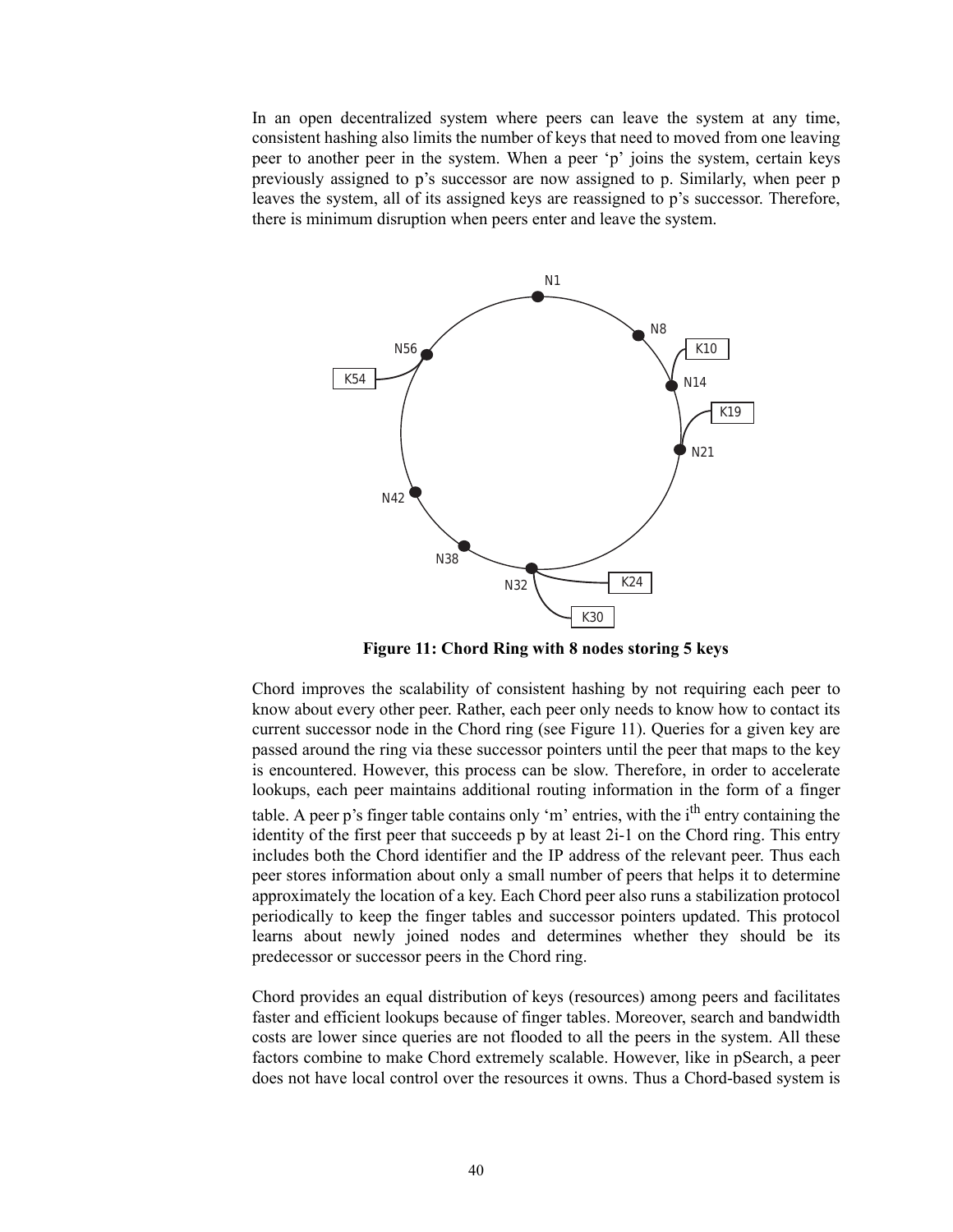not decentralized in the truest sense. Using hash values to search for resources also limits the search flexibility.

To address concurrent departure and arrival of peers, each peer in Chord additionally maintains a list of successor peers. Thus, if a peer's successor in the Chord ring suddenly leaves the system, the peer can substitute the successor with another one from the list. Peers voluntarily leaving the system can also transfer their keys to their successors to ensure resource availability. However, since resources are not actively replicated across peers, resource availability is affected in the face of sudden involuntary departure of peers from the system. This reduces the reliability of Chord to a certain extent.

Pastry [Rowstron and Druschel, 2001a] and Tapestry [Zhao, Kubiatowicz et al., 2001] are two routing and location mechanisms that are very similar to Chord. The main difference is that instead of forwarding messages based on numerical difference between the source and destination addresses as Chord does, Pastry and Tapestry utilize prefix and suffix based routing mechanisms respectively [Zhao, Huang et al., 2003]. Further, unlike Chord, they utilize a natural correlation between overlay logical distance and network distance in the underlying network which ensures that queries never travel long physical distances for every close logical hop.

#### **4.2.3.3 Gridella**

Gridella [Aberer, Punceva et al., 2002] aims to address the inefficient data access problems of P2P applications like Gnutella, using a decentralized scalable data access structure called the P-Grid [Aberer, 2001]. Each Gridella peer internally has a clientserver architecture. While the Gridella client component provides a user interface, the Gridella server component handles data management and communication with other peers.

P-Grid is a virtual binary search tree that distributes replication over peers in the network and uses randomized algorithms for search and access. Search keys are represented in a binary form and distributed across peers. Each peer stores part of the overall tree. Each peerís position is determined by its path in the form of a binary bitstring that represents the subset of the tree's overall information that the peer is responsible for. To achieve redundancy in order to account for peers that may be offline, multiple peers can be responsible for the same path.

P-Grid provides a mapping scheme to compute a binary representation from a filename string. A requesting peer may send a query in the form of binary bits to any peer in the system. Upon receiving a query, the receiving peer checks if it has the corresponding resource. If it cannot address the query, it searches its routing table for the longest common prefix and forwards the query to the corresponding peer. This process is repeated with subsequent bits in the query until the query reaches a peer that can exactly match the query. This peer returns a reference to the associated data to the query originator which can then request the data specifically.

For each bit in its path, a peer stores the address of at least one other peer that is responsible for the other side of the binary tree at that level. This is necessary so that any query that cannot be satisfied can be forwarded to a peer whose path reveals that it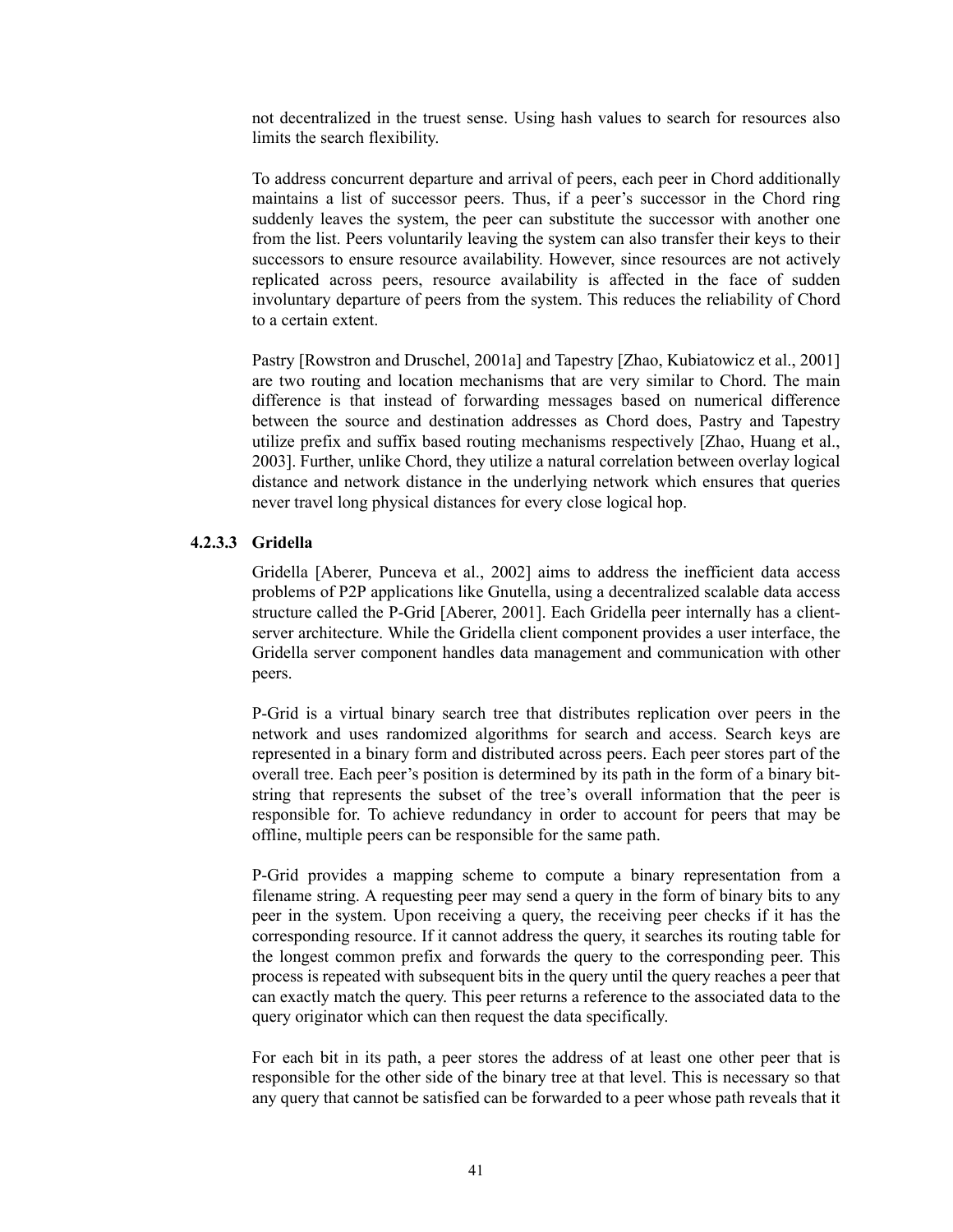can better address the query. The P-Grid construction algorithm ensures that routing tables of peers always provide at least one path from the peer receiving a request to a peer holding a replica of the requested resource.

The main advantage of Gridella is that search for resources is bandwidth efficient since queries are not flooded to all the peers, and faster since there are multiple copies of resources and at every step the query is routed to a peer that is closer to the result. These make Gridella quite scalable. However, maintaining multiple copies can also potentially decrease the search accuracy. In particular, when resources are to be updated, the updating peer uses a limited breadth-first search to identify all the replicas and replace them with fresh copies. This limited breadth-first search does not ensure that all copies are found; as a result, the probability of finding a fresh resource decreases. Gridella addresses this concern by initiating multiple searches on the P-Grid and choosing the correct answer based on the highest number of identical answers. Though this increases its search effectiveness and reliability, it also increases search and bandwidth costs.

P-Grid facilitates search of resources using binary representation of only resource names. The search mechanism is therefore limited in flexibility. P-Grid handles the departure of peers from the system by making data redundant across multiple peers. This, in addition to every peer maintaining a part of the P-Grid tree as well as a routing table to route queries to suitable peers, increases storage costs considerably. This, in turn affects the scalability of Gridella. A peer may also not have local control since it may not store the resources it owns and therefore, Gridella is not a pure decentralized system.

# **4.2.4 Other Search Mechanisms**

# **4.2.4.1 A Mobile agent-based solution**

[Dunne, 2001] describes a mobile agent based solution to address the discovery problem in P2P applications. The main focus of this approach is to reduce the bandwidth consumption that results when peers establish channels of interaction using mobile agents [Ghezzi and Vigna, 1997]. Mobile agents can help encapsulate these interactions along with any data required and can be sent as a discrete piece of network traffic from one peer to another. Therefore when a mobile agent arrives at the destination peer, all ensuing interactions are limited and localized to the peer, thus reducing network traffic significantly.

When a peer wants to participate in a network, it creates a mobile agent. The created agent updates itself with all information about its creator peer. Two parameters of the mobile agent are set that control the breadth and depth of the search. These are the journey time that denotes the maximum number of peers that may be visited before the agent returns to the origin peer, and a branching factor that determines the number of times the agent may be cloned at any peer. Initially the agent is given the addresses of a few other peers in the network. It then clones itself so that an agent can be sent to each of these peers. After arriving at each peer, it exchanges resource information with that peer. Thus the peer comes to know of other resources in the system, and the mobile agent updates itself with the peer's resource information.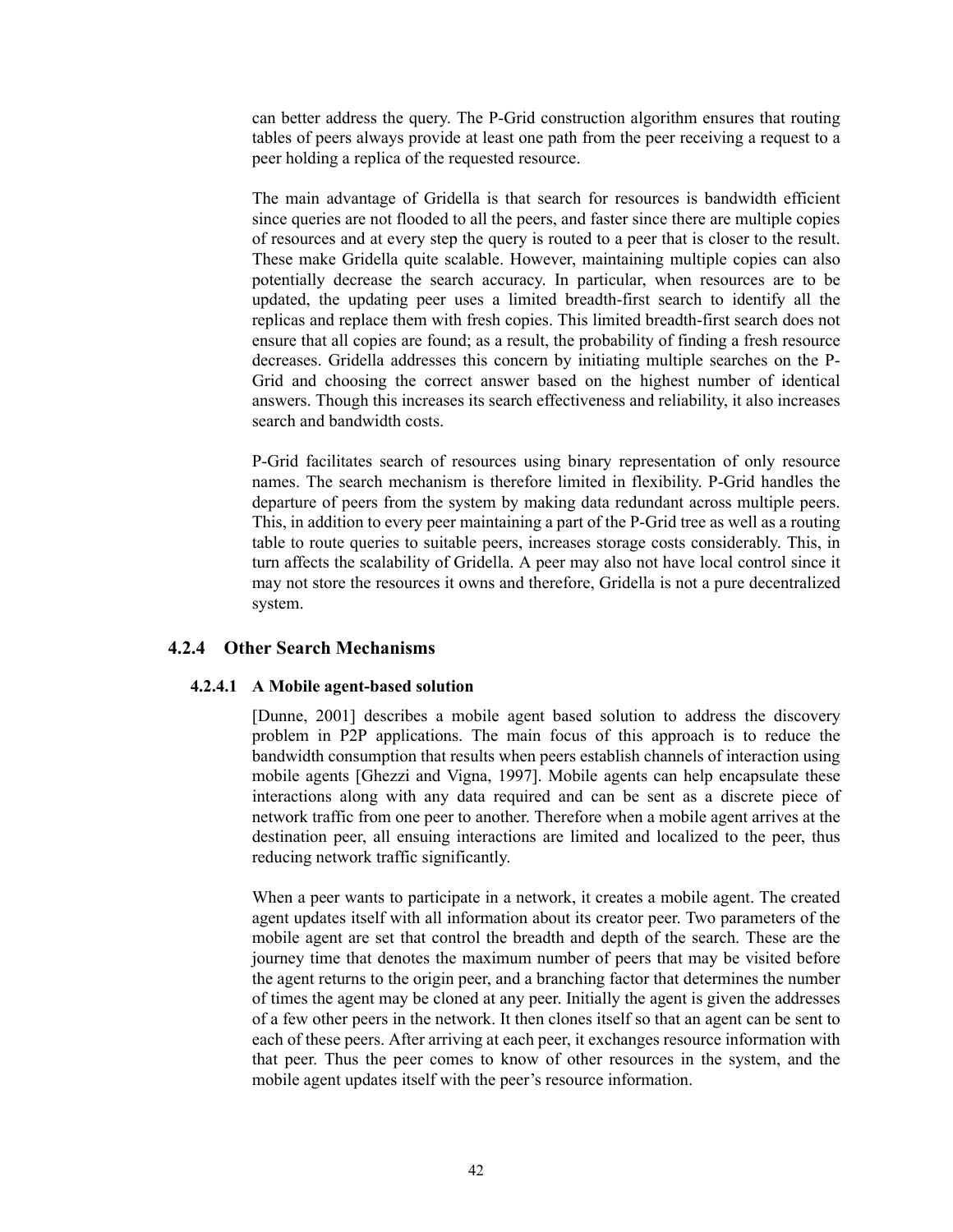If the agent's journey time expires at a peer, it returns to its creator peer and updates it with all the information it has collected. Else, it clones itself and sends a clone to each peer that the current peer knows and that was not already visited.

This approach provides several advantages. Mobile agents are autonomous and can add dynamic information about the network to their knowledge base as they progress through it. This increase in knowledge facilitates increase in search accuracy. Further, they can also be cloned so that they may function in parallel. This ensures that network resource discovery is completed sooner. If there is a shortage in the network resources, search accuracy can be traded for efficiency by decreasing the journey time and branching factor accordingly. If a peer's resources are critically limited, it can refuse to accept mobile agents. Another advantage is that even if some mobile agents are destroyed, other agents still have a positive impact.

Peers have local control over their resources, but also store data about all known peers. Storage costs, therefore increase linearly with the increase in the size of the system and can potentially reduce scalability. Though the approach does not shed any light on the nature of the resource information obtained through the mobile agents, we believe that this mechanism can afford flexible search mechanisms by employing mobile agents with suitable capabilities. One significant aspect of this search approach is that every peer creates mobile agents to collect and update resource data across the network, and maintains that data irrespective of whether those corresponding resources are really required. Though this facilitates faster search responses, it can be wasteful if the resource is not really needed. This approach also lacks suitable mechanisms such as data replication to alleviate the effects of departure of peers from the system. This can potentially reduce its reliability. However, this is difficult to determine since this approach lacks evaluation in a large real-world system.

#### **4.2.4.2 PlanetP**

PlanetP [Cuenca-Acuna, Peery et al., 2001] is an infrastructure that allows users to set up information sharing P2P communities without the presence of any centralized server. Each peer creates an inverted (word-to-document) index of the documents that it wishes to share, summarize this index in a compact form, and diffuse the summary throughout the community. Using these summaries, any peer can query against and retrieve matching information from other peers in the system. The goal is to provide a rich search mechanism while at the same time improving search efficiency. A similar approach has been used in other search mechanisms for example, YouSearch [Bawa, Bayardo Jr. et al., 2003].

In Planet P, data is represented using XML. The XML document can also contain links to external files. A peer can share an XML document with other peers by choosing PlanetP to index the document. Since an index can be huge, PlanetP utilizes a Bloom filter [Bloom, 1970] to summarize the index. This condensed index is then distributed to other peers using a variation of a rumor-mongering algorithm [Demers, Greene et al., 1987; Harchol-Balter, Leighton et al., 1999]. Consequently each peer has a set of bloom filters, one for each peer in the system.

A peer can then query for content by querying against these Bloom filters it has received from other peers [Cuenca-Acuna and Nguyen, 2002]. PlanetP uses a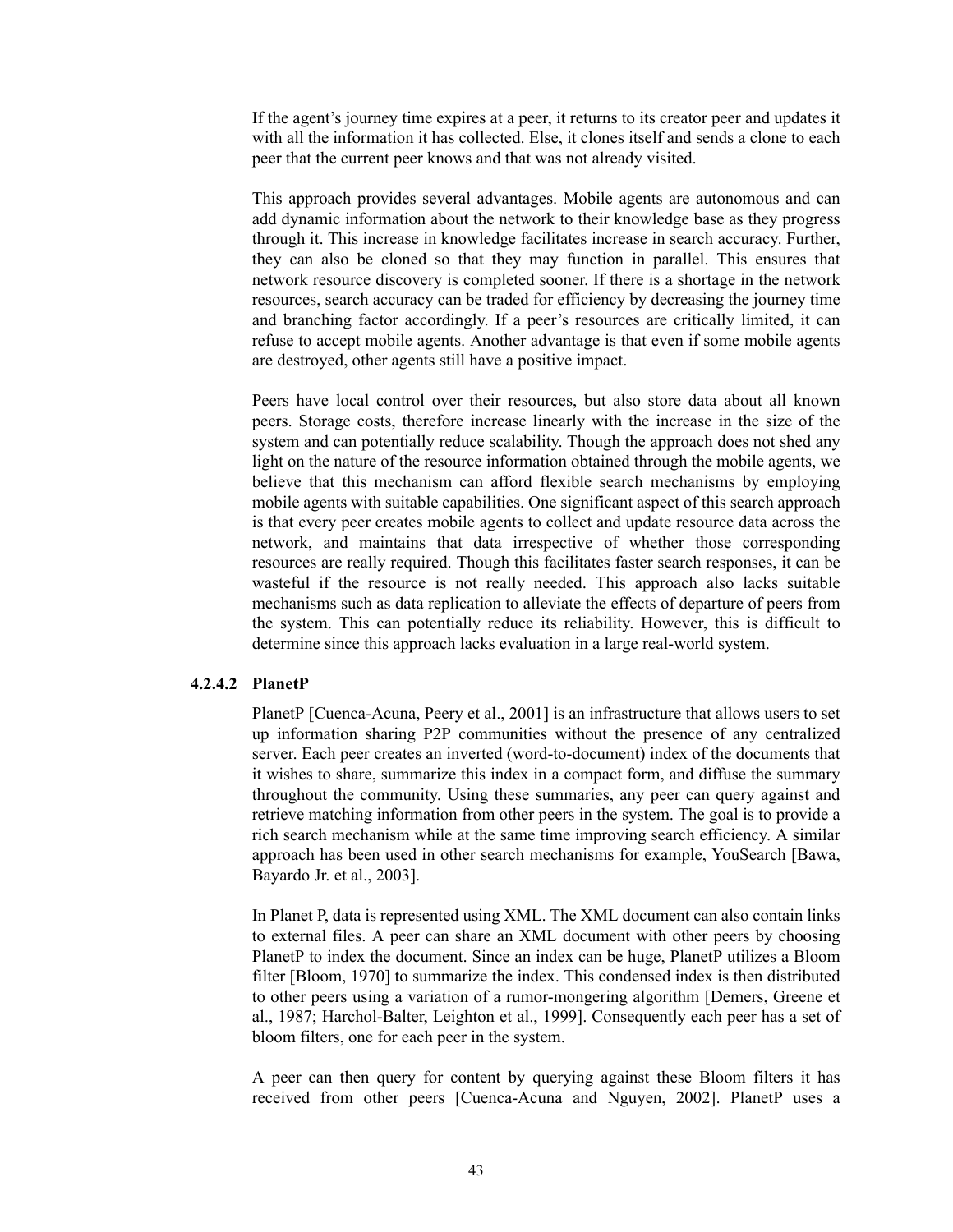modified vector space ranking model to identify documents that match the query. In a vector space ranking model, documents and queries are represented as vectors. The terms in a document form the different dimensions of the vector and their corresponding weights represent their importance in the document. A comparison of the similarity between a query vector and a document vector can then be used to rank documents that match the query. PlanetP, in addition, also ranks peers in the order of their likelihood to possess relevant documents using an inverse peer frequency measure. This measure ranks peers on the basis of the uniqueness of the terms contained in the index of each peer. Thus, given a query, an ordered list of peers is created and depending on the maximum number of documents specified by the user, relevant documents are returned to the user.

The principle advantage of PlanetP is that it provides a flexible content search mechanism. Though PlanetP is better than schemes that store uncondensed indices, it still suffers from unnecessary storage overhead. This is mainly because each peer stores summaries of the indices of all peers in the system. Therefore, though experiments with PlanetP have indicated that it scales well for systems up to 1000 users, it may not scale well for a much larger system. A possible solution to address this problem could be to enable a peer to choose to combine summaries of peers into a big index, but any query that matches that index will then have to be routed to all the peers in the group resulting in unnecessary traffic. Bandwidth costs are particularly high at system start since peers diffuse their indices simultaneously to all the other peers but gradually decreases with time. Storing indices of all peers in the system not only increases the search accuracy, but also results in reduced search costs, increased reliability, and better performance since queries are directly routed towards peers that maintain the needed resources. Resource availability is, however, still threatened by the departure of peers from the system.

#### **4.2.4.3 SHARK**

Symmetric Hierarchy Adaptation for Routing of Keywords (SHARK) is based upon structuring the P2P network and the search space into a multidimensional symmetric redundant hierarchy [Mischke and Stiller, 2003]. SHARK structures the resource metadata in a hierarchical fashion with each level of the hierarchy adding finer granularity to the categorization of the resource. Each level may also have multiple dimensions depending on the degree of categorization required. The meta-data description also includes a string expression that further specifies the object within the lowest level category.

SHARK arranges the system topology so that it exactly matches the structure of the query meta-data (see Figure 12). This enables efficient query routing. Each peer is assigned to a group-of-interest (GoI) according to the objects it stores and to its past request behavior. Each GoI denotes a leaf in the search space hierarchy. In order to ensure that all peers have symmetric roles, the hierarchy adds redundancy by making each peer also assume partial responsibility for its parent positions recursively until the root peer. Therefore each peer is virtually replicated on every level of the hierarchy, and there is no need for a single peer to act as the root.

A SHARK query contains a meta-data description of the desired object (Mq) and thresholds for the minimum required similarity of object and query description for the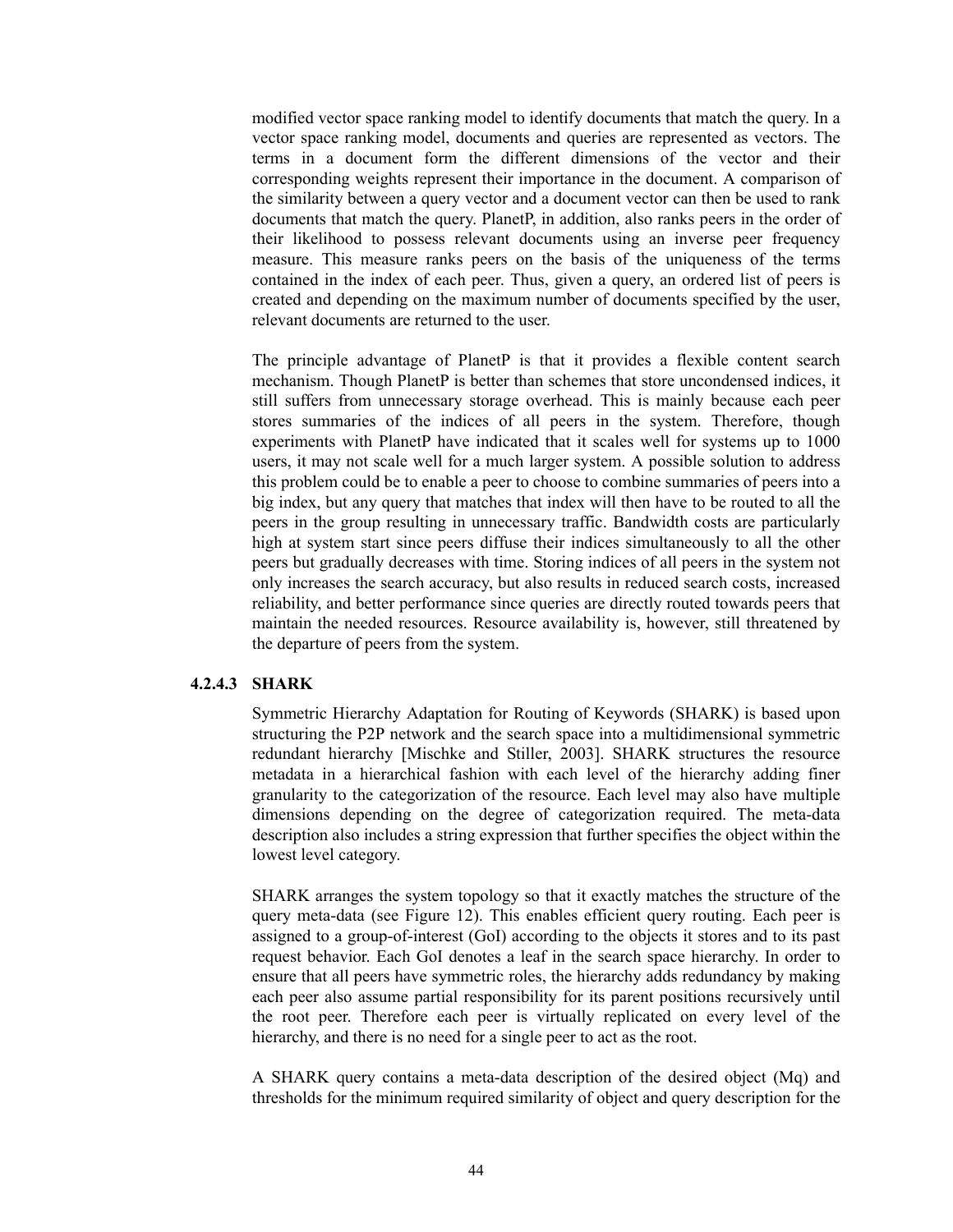structured (tstruct) and the string expression (trand) part of the meta-data description respectively. When a peer receives a query, it looks up its routing table and forwards it to all neighbors whose position meta-data exhibits a similarity with Mq greater than the threshold tstruct. It also adds information on the current level and dimension in the hierarchy that has been resolved to avoid duplication of effort. The query is forwarded until there are no suitable categories or it reaches the corresponding leaf position in the hierarchy. At this point, it is flooded throughout the GoI. Any peer that has a link to a resource with similarity greater than 'trand' returns that link back to the query originator.



**Figure 12: Multidimensional Symmetric Redundant Hierarchy in SHARK**

Resource insertion is as follows in SHARK. In order to make a resource available, an insert request with a meta-data description of the resource (MIR) and a replication parameter (r) is routed through the hierarchy. When the query reaches the corresponding leaf GoI, the contacted peer stores a link to the object. If the value of the replication parameter r is greater than 0, a modified query with replication parameter 0 is forwarded to r neighbors.

SHARK supports multi-dimensional search and range searches by using meta-data to describe resources and queries. It provides fault-tolerance and load balancing by enforcing peers to have symmetric roles. And though SHARK is primarily focused around P2P file-sharing applications, it can be used for other applications that involve object search and discovery. Each peer is responsible for storing and maintaining the resources it owns. Categorization of resources allows a query to be forwarded towards a group of peers corresponding to that category. Using meta-data and categories to intelligently route queries helps reduce network traffic and search costs significantly. It also helps better performance and increase search accuracy. Since no peer acts as the single root in the hierarchy, SHARK avoids a single-point-of-failure. This improves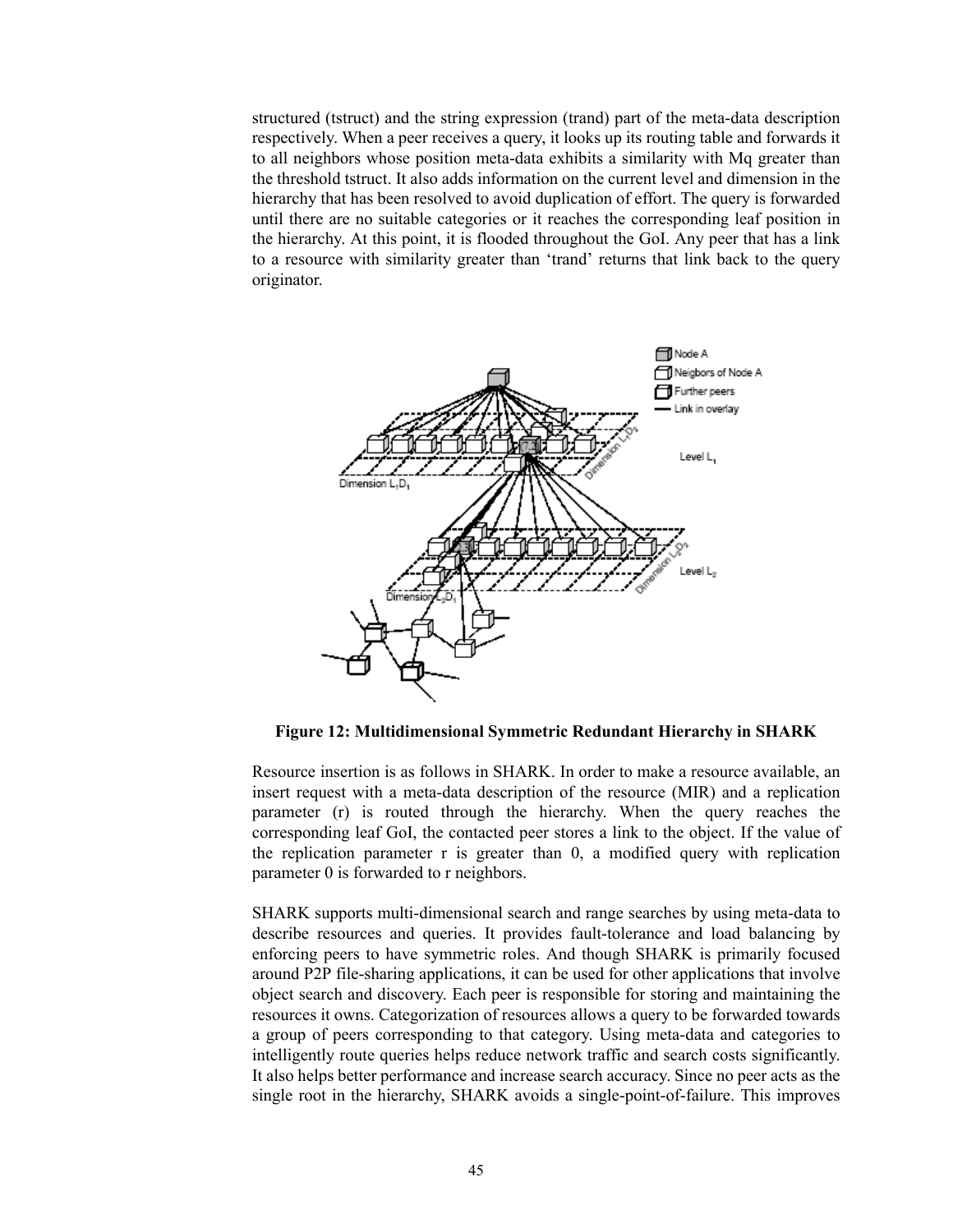its scalability and reliability. Routing tables maintained by each peer are quite small; consequently, storage cost incurred is quite minimal. These factors contribute towards making SHARK a reliable and scalable search mechanism. SHARK also provides some form of limited redundancy in routing tables to account for the departure of peers. However, since resources are not replicated across multiple peers, resource availability is a bigger problem when peers depart from the system.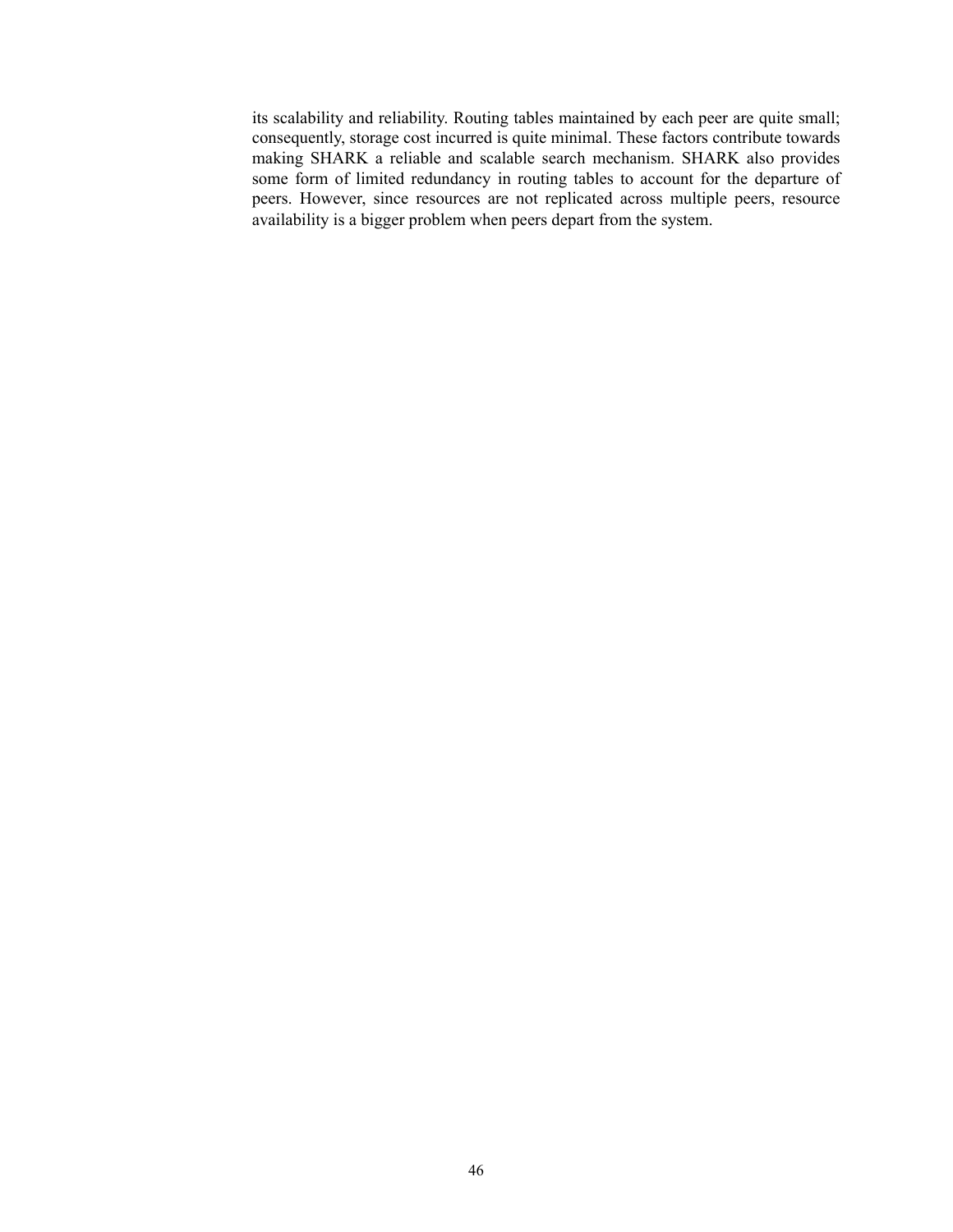Table 3: Comparison of P2P Search Technologies **Table 3: Comparison of P2P Search Technologies**

| Technologi<br>Properties<br>$\overline{\mathbf{e}}$ s |                             | <b>Blind Search in</b><br>Unstructured<br><b>Networks</b> |                |                | Informed Search in Unstructured Networks |                               |                                    |                                     | Search in Structured Networks                               |               |                   | <b>Other Search Mechanisms</b> |                |
|-------------------------------------------------------|-----------------------------|-----------------------------------------------------------|----------------|----------------|------------------------------------------|-------------------------------|------------------------------------|-------------------------------------|-------------------------------------------------------------|---------------|-------------------|--------------------------------|----------------|
|                                                       | Gnutella                    | Iterative<br>Deepen-<br>$\overline{\mathbf{a}}$           | FreeNet        | <b>DBFS</b>    | Indices<br>Local                         | Gia                           | PSP                                | pSearch                             | Chord                                                       | Gridella      | Mobile<br>Agent   | PlanetP                        | <b>SHARK</b>   |
| Decentral-<br>ized                                    | Yes                         | Yes                                                       | Yes            | res            | Yes                                      | Yes                           | Yes                                | $\frac{1}{2}$                       | $\frac{1}{2}$                                               | $\frac{1}{2}$ | Yes               | Yes                            | Yes            |
| Local Con-<br>trol                                    | Yes                         | Yes                                                       | Yes            | Yes            | Yes                                      | Yes                           | Yes                                | $\stackrel{\mathtt{o}}{\mathsf{z}}$ | $\tilde{z}$                                                 | $\frac{1}{2}$ | Yes               | Yes                            | Yes            |
| Accuracy<br>Search                                    | ******                      | ******                                                    | *******        | *******        | *******                                  | ******                        | *******                            | *******                             | *******                                                     | *******       | ******            | *******                        | *******        |
| Flexibility<br>Search                                 | $\pmb{\varkappa}$           | $\mathbb X$                                               | $\pmb{\times}$ | X              | $* * *$                                  | $* * *$                       | $\pmb{\times}$                     |                                     | $\chi$                                                      | $\mathbb X$   | $***$             | *****                          | ******         |
| Perfor-<br>mance                                      | $\pmb{\varkappa}$           | $\frac{\varkappa}{\varkappa}$                             | $* * * *$      | $* * *$        | *****                                    | ****                          | *****                              | *******                             | ******                                                      | ******        | $\pmb{\varkappa}$ | ******                         | ******         |
| Search<br>Cost                                        | *******                     | ******                                                    | $* * *$        | $* * * *$      | ***                                      | $\frac{\varkappa}{\varkappa}$ | $* * *$                            | $\chi$                              | $\chi$                                                      |               | ******            | $\pmb{\times}$                 | $\pmb{\times}$ |
| Bandwidth<br>Cost                                     | *******                     | ******                                                    | $***$          | ****           |                                          | $\stackrel{*}{\ast}$          | $\stackrel{\text{\tiny{M}}}{\ast}$ | $\pmb{\times}$                      | $\chi$                                                      |               | $\pmb{\times}$    | $\pmb{\times}$                 | $\pmb{\times}$ |
| Storage<br>Cost                                       | $\pmb{\times}$              | $\pmb{\times}$                                            | ******         | $* * * *$      | $***$                                    | $***$                         | $***$                              | ******                              | $\begin{array}{l} \ast \\ \ast \\ \ast \\ \ast \end{array}$ | ******        | ******            | ******                         | $***$          |
| Fault-Tol-<br>erance                                  | $\pmb{\varkappa}$           | $\pmb{\times}$                                            | $* * *$        | $\pmb{\times}$ | $\pmb{\times}$                           | $* * *$                       | $\pmb{\times}$                     | $**$                                | ******                                                      |               | $\pmb{\times}$    | $\pmb{\times}$                 | $* * *$        |
| Scalability                                           | $\frac{\text{X}}{\text{X}}$ | ****                                                      | *****          | *****          | *****                                    | ******                        | *****                              | *****                               | ********                                                    | ******        | *****             | $\pmb{\varkappa}$              | ******         |
| Reliability                                           | $\mathbf x$                 | $\mathbb X$                                               | $***$          | $\pmb{\times}$ | $\ast$                                   | $***$                         | $\pmb{\times}$                     |                                     | ******                                                      |               | $\pmb{\times}$    | $\frac{1}{2}$                  | $***$          |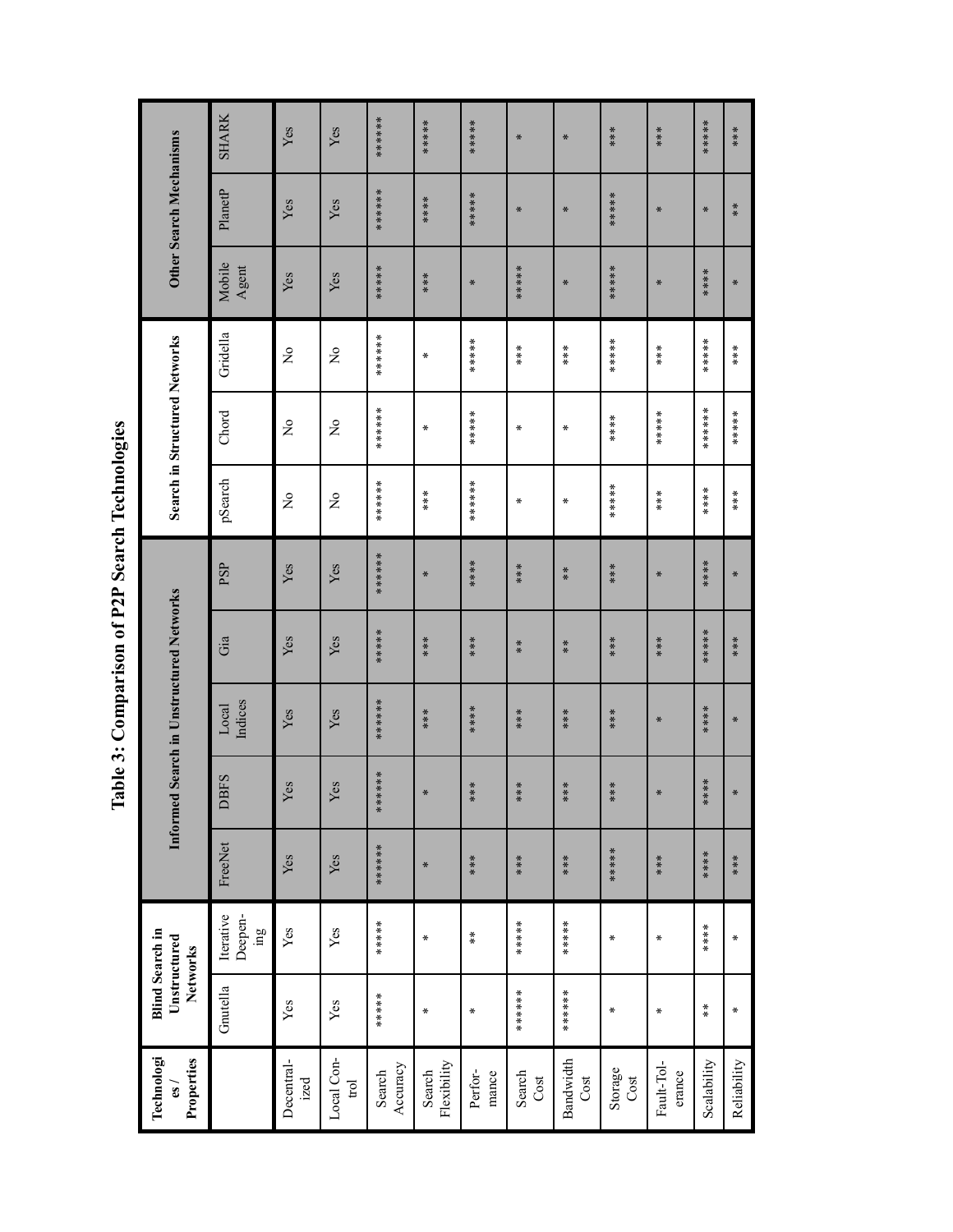# **5 Conclusions**

This report surveyed two essential aspects of P2P systems, trust management systems and resource discovery systems. It identified important properties of these two aspects and compared several P2P models and technologies on the basis of these properties. In this section, we present some open research questions that have either not yet been addressed or only partially addressed by the research community. We also describe the contributions of both the trust management and resource discovery aspects and briefly discuss the limitations of this survey.

# **5.1 Trust Models**

We classified trust management systems into three categories: credential-based, reputation-based, and social network-based. Credential-based trust management systems are based on the assumption that service providers and their services can be fully trusted while resource requestors cannot be trusted. Therefore, service providers use credentials and policies to determine the trustworthiness of service requestors. Based on this trust determination, resource requestors acquire access to resources. The focus of reputationbased trust management systems, on the other hand, is on determining the trustworthiness of resource providers either through direct interactions or through information received from other participants of the system. In such systems, it is the resource requestors who are responsible for acquiring information about the reputations of resource providers and their resources before actually accessing them. The third type of trust management systems are based on social networks and rely upon existing social relations among entities and the various roles played by them in order to determine an entity's reputation. Due to its nature of using social relationships, a social network-based trust system can only be applied to certain specific communities.

Our study of different trust management and reputation mechanisms revealed the interplay between the degree of autonomy and the requirement of trust. In a pure centralized system, all control is embedded in a single authority which alone is responsible for making decisions that govern the behavior of all other entities in the system. No other entity makes local decisions; instead, all entities follows the commands of the central authority. As a result, there is an absolute certainty about the actions of each entity and so there is no need to establish trust relationships to determine the trust worthiness of entities. Moving towards a system that promotes increased autonomy to peers leads to a scenario where peers may have separate, possibly conflicting goals and make local autonomous decisions. In such a completely decentralized scenario, there is increased uncertainty about the behavior of peers, and as a result, the confidence that a peer has in other peers is reduced. Trust relationships, therefore, need to be established to determine the trust worthiness of other peers in order to facilitate interaction among them. Autonomy of interacting peers thus results in a need for trust management.

Additionally, we observed that the capabilities of a trust model must increase with the degree of autonomy. There are two main reasons for this. The first reason is that as a system provides greater autonomy to the peers, additional trust mechanisms are needed to determine the trustworthiness of peers. For example, agent-based applications which guarantee certain agent behavior require simpler trust models than online communities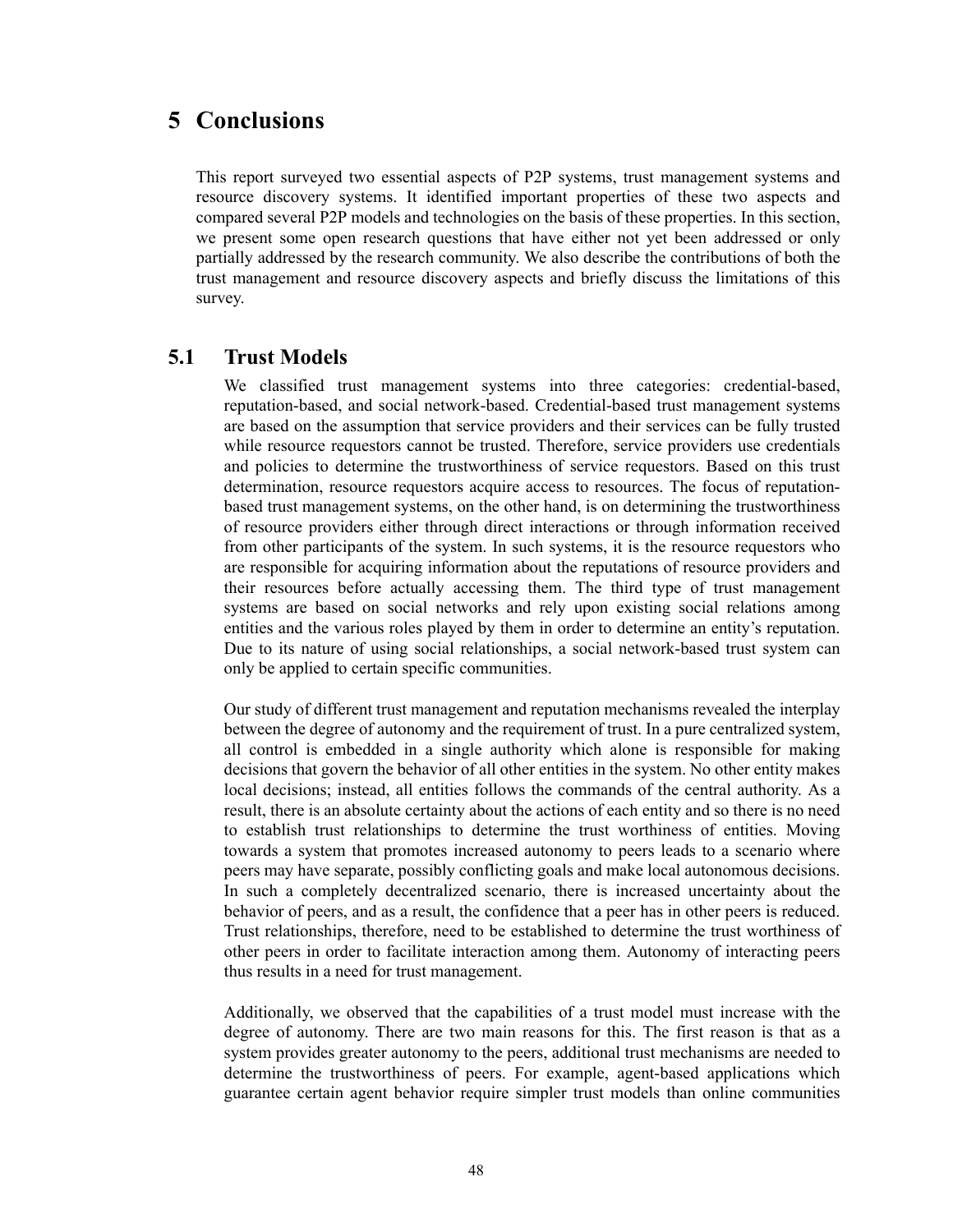where the behavior of peers is more unpredictable. The second reason is that a trust model requires additional mechanisms to shield peers from the attacks of malicious peers. For example, in open decentralized systems, such malicious peers may try subvert the trust management mechanism itself. The typical approach to this problem has been to facilitate the sharing of trust data among the peers. This may, however, fail because peers are autonomous and may refuse to share invaluable trust data, thus inducing the need for trust models with increased capabilities such as those that support incentive mechanisms [Jurca and Faltings, 2003].

Our survey also identified a taxonomy for trust models and revealed the presence of an ever-increasing body of knowledge about decentralized trust management. We found that the focus of the research community has been either only on policy-based access control systems or on reputation-based systems. Consequently, trust models are only geared towards one of these categories. We believe that trust models belonging to a specific category do not suffice by themselves to provide a complete decentralized trust management solution. Rather, a combination of credential-based and reputation-based trust models enjoys potential benefits and can serve as an excellent starting point for exploring trust management for decentralized systems in the future.

Using the threats of decentralization to survey various trust models revealed to us the existing shortcomings of trust models in the research literature. We believe research in decentralized trust and reputation management is still in its infancy and warrants both an extensive as well as a concentrated research effort in order to be able to completely address these threats. An anticipated benefit of this survey, additionally, is that it will help us identify the essential properties of an ideal decentralized trust model. This is an initial but significant step towards the realization of a consummate reliable decentralized trust model in the future.

Another aspect common to all trust models identified by our survey is the absence of techniques to maintain the anonymity of peers. As described earlier in section 3.1.4, anonymity and trust have an inherent trade-off. However, the research community realizes that protecting the anonymity of peers should be an essential capability of any trust model especially in the case of open decentralized systems. As a result, initial studies have been conducted to explore the trade-off between anonymity and trust [Seigneur and Jensen, 2004]. Several approaches to achieve a balance between trust and anonymity have also been proposed [Dingledine, Mathewson et al., 2003; Bussard, Molva et al., 2004; Pavlov, Rosenschein et al., 2004]. While these reports appear promising, we believe that a substantial work is further needed in this area.

Two other research issues we identified as a result of the survey are the interoperability of trust models, and the relationship between trust models and routing mechanisms which we discuss in the next section. We found several trust models use similar concepts such as conditional transitivity, recommendations or referrals, context-based trust etc. We believe that the identification of these common concepts is a starting step towards achieving trust models interoperability. Attaining this interoperability will enable peers with different trust models to interact in a seamless fashion with each other and provide greater application flexibility.

Another interesting aspect that we discovered is that while there exists an abundance of trust models in the research literature, there is no well-defined way of composing them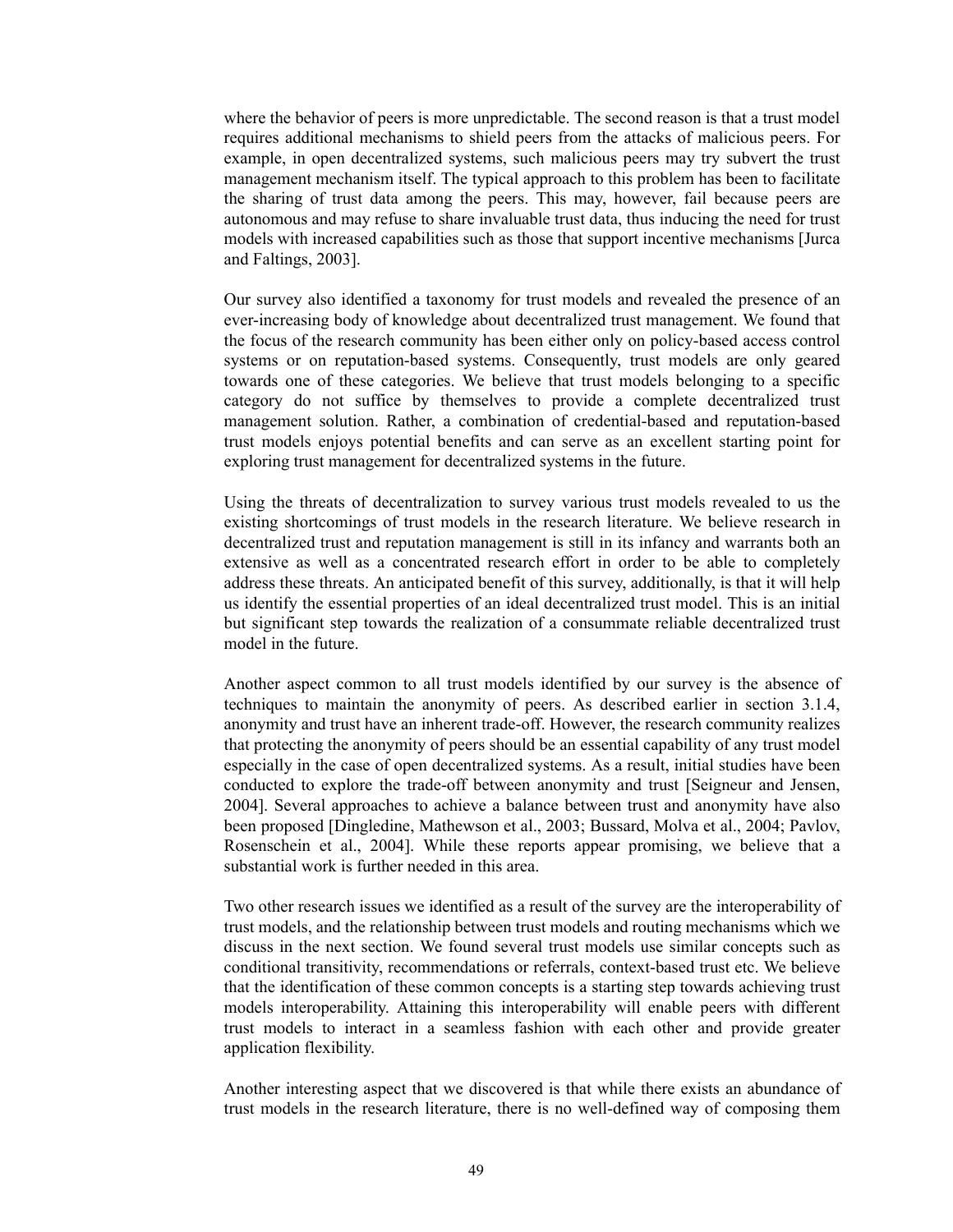modularly into a decentralized application. Some initial approaches have been identified such as the framework proposed by [Gray, O'Connell et al., 2002], but suffer from the shortcomings of having a centralized architecture. Similarly, the effects of using a trust model on the rest of the application have not been extensively investigated. We believe this is essential since trust management is only one aspect of decentralization and so the requirements of a particular application may influence the choice of trust model.

There are a few limitations of our survey. The set of decentralization threats described in this survey is not exhaustive and needs to include several other threats [Damiani, di Vimercati et al., 2002; Lee, Sherwood et al., 2003] in the future in order to provide a comprehensive comparison of trust models. Further, the set of properties used to compare trust models are chosen to elicit only those characteristics of trust models that are of relevant interest to us. Similarly, the set of trust models surveyed in this report are not exhaustive. Trust models discussed are chosen to serve as examples for the taxonomy outlined. In fact, since trust is a cross-cutting concern, several computing communities have focused on the problem of decentralized trust management, albeit in their own respective domains such as multi-agent systems and ubiquitous and pervasive computing [English, Nixon et al., 2002; Shankar and Arbaugh, 2002]. While some of the trust models surveyed in this report belong to different domains (for example, multi-agent systems), there are domains such as ubiquitous computing, grid computing, and mobile *ad hoc* networks that are not covered by this survey.

# **5.2 Resource Discovery**

We classified resource discovery mechanisms in P2P systems as either based on structured networks or unstructured networks. Structured networks are those which make assumptions about the availability of peers and the network, and charge peers with the responsibility of maintaining that structure. They ensure an efficient distribution of data across the peers and guarantee fast and reliable retrieval by efficiently routing queries. Unstructured networks, on the other hand, do not make any assumption about the availability of the peers and treat the arrival and departure of peers from the system as a normal behavior. Peers in unstructured networks store and manage their own data and use comparatively inefficient routing mechanisms to route queries.

Though the taxonomy identified in this survey is not unique as mentioned earlier, it helped us develop insights into the different needs of applications and the technologies bestsuited for them. For example, we observed that though models such as Chord and P-Grid afford greater scalability, they are not truly decentralized since peers have to yield local control over the data owned by them. In other words, the system sacrifices the autonomy of peers in order to achieve a common system goal, in this case faster efficient discovery. Clearly, Chord and P-Grid can be used for only those applications where the autonomy of peers is not a necessary constraint. Similarly, systems such as Gnutella and Gia are best suited for applications where peers are autonomous and may not necessarily work together for the common good. Further, in the case of applications that rely on an unstructured network, we observed that applications that use intelligent routing provide faster searches, reduced network traffic, and greater scalability than those that broadcast queries to all the peers, but at the cost of increased storage costs. We concluded, therefore, that the choice of a discovery mechanism depends upon the constraints and requirements of the application.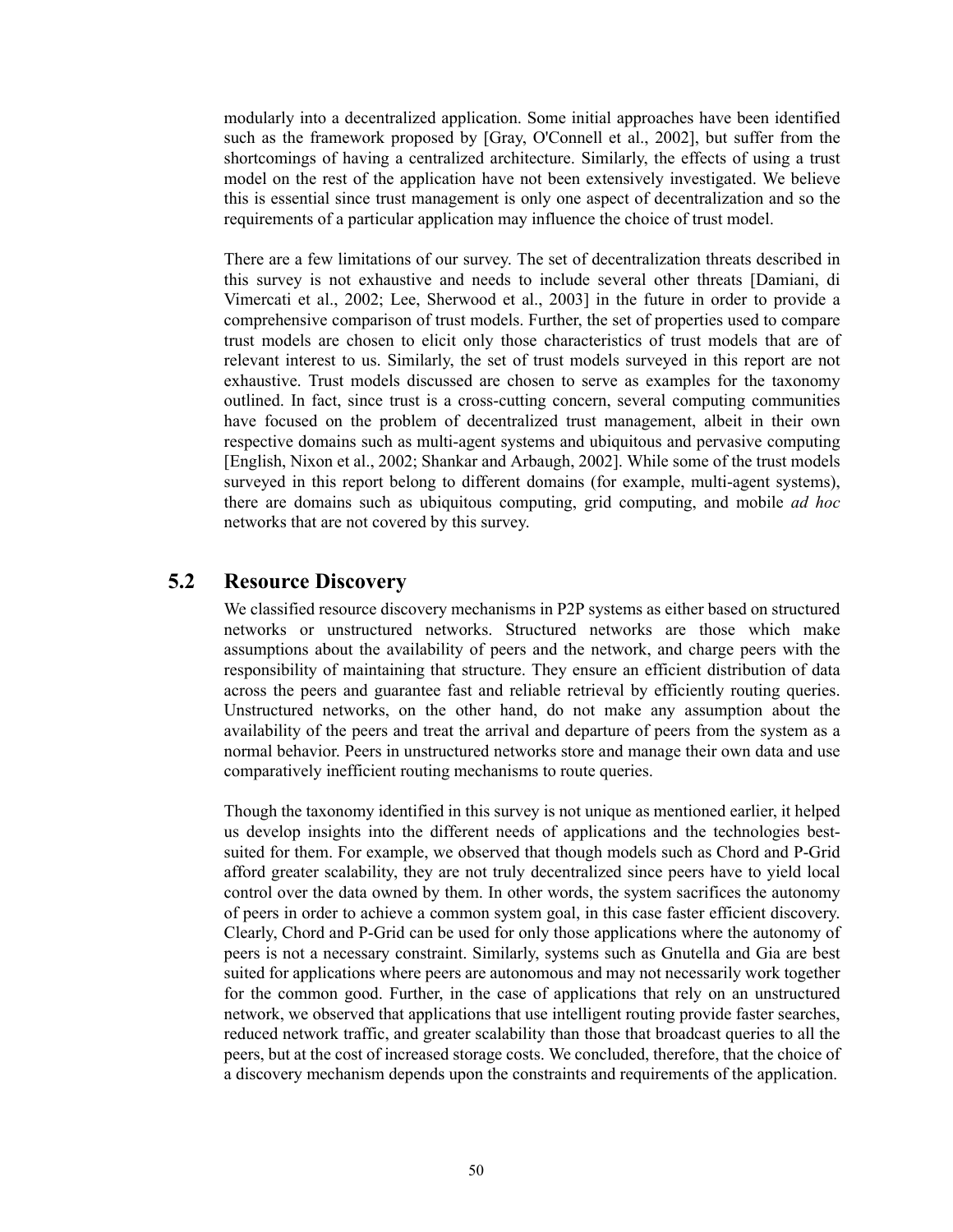Drawing upon the technologies surveyed, we classified the efforts of the P2P community in the area of resource discovery into three categories: discovering new technologies or enhancing the various abilities of existing technologies, applying these technologies to new applications, and building tools to support the use of these technologies. It should be noted that these research categories are generic and are applicable to other disciplines of computer science as well. We believe that each of these categories is a fertile ground for extensive research in the domain of P2P resource discovery, but an indepth exploration of issues belonging to these categories is beyond the scope of this paper. Instead we focus below on some of the issues that are relevant to our research.

A main topic of interest to us, also discussed by other researchers [Milojicic, Kalogeraki et al., 2002], is the interoperability of these different discovery mechanisms. While there has been some initial work in this regard [Lui and Kwok, 2002], we believe that this is an area with a lot of substantial benefits. In particular, interoperability will provide peers with the flexibility to use their specific protocols and search mechanisms to interact with other peers. This will enable peers to join any P2P network without having to bother about whether it can interact with other peers in the network.

Another core issue is the composition of these discovery mechanisms into a decentralized application. This is similar to the problem of composing trust models in a decentralized system which we discussed above. While there are several discovery mechanisms utilizing different communication mechanisms, there is no well-defined way of integrating these into a decentralized application. Our current work focuses on architecture-based solutions for this purpose. We believe that an architectural approach will not only help us incorporate these mechanisms but also help us explore how their various abilities can be enhanced. Further, considering the possible correlation between trust models and discovery technologies as described below, an architectural approach will provide guidance on where to incorporate each of these technologies and enable an examination of the relationship between the two.

Finally, our exploration of both trust models and discovery mechanisms in this survey revealed that there exists a definite relationship between the trust model and the choice of a routing scheme. This is because most decentralized trust models depend upon the exchange of trust information between peers. This interaction could be enabled either through broadcast, or multicast, or even point-to-point communication. This motivates three research questions: whether we need exclusive routing schemes for trust data, what are the optimal routing mechanisms to transfer trust data, and whether a peer can be trusted to route trust data. The latter question has also been the focus of Moretown and Twigg [Moreton and Twigg, 2003] who explore the use of trusted routing schemes to increase the robustness of trust management solutions.

A limitation of our survey is that the resource discovery and retrieval technologies discussed are not comprehensive. We have chosen these specific approaches since they serve as representatives of the categories created by the taxonomy. Further the properties used to compare these various technologies are chosen so as to expose only those characteristics that we are interested in. Therefore the comparison of technologies in this survey should not be considered exhaustive.

Figure 13 summarizes the future research concerns for trust management and resource discovery that we have identified in the sections above. As discussed earlier, we have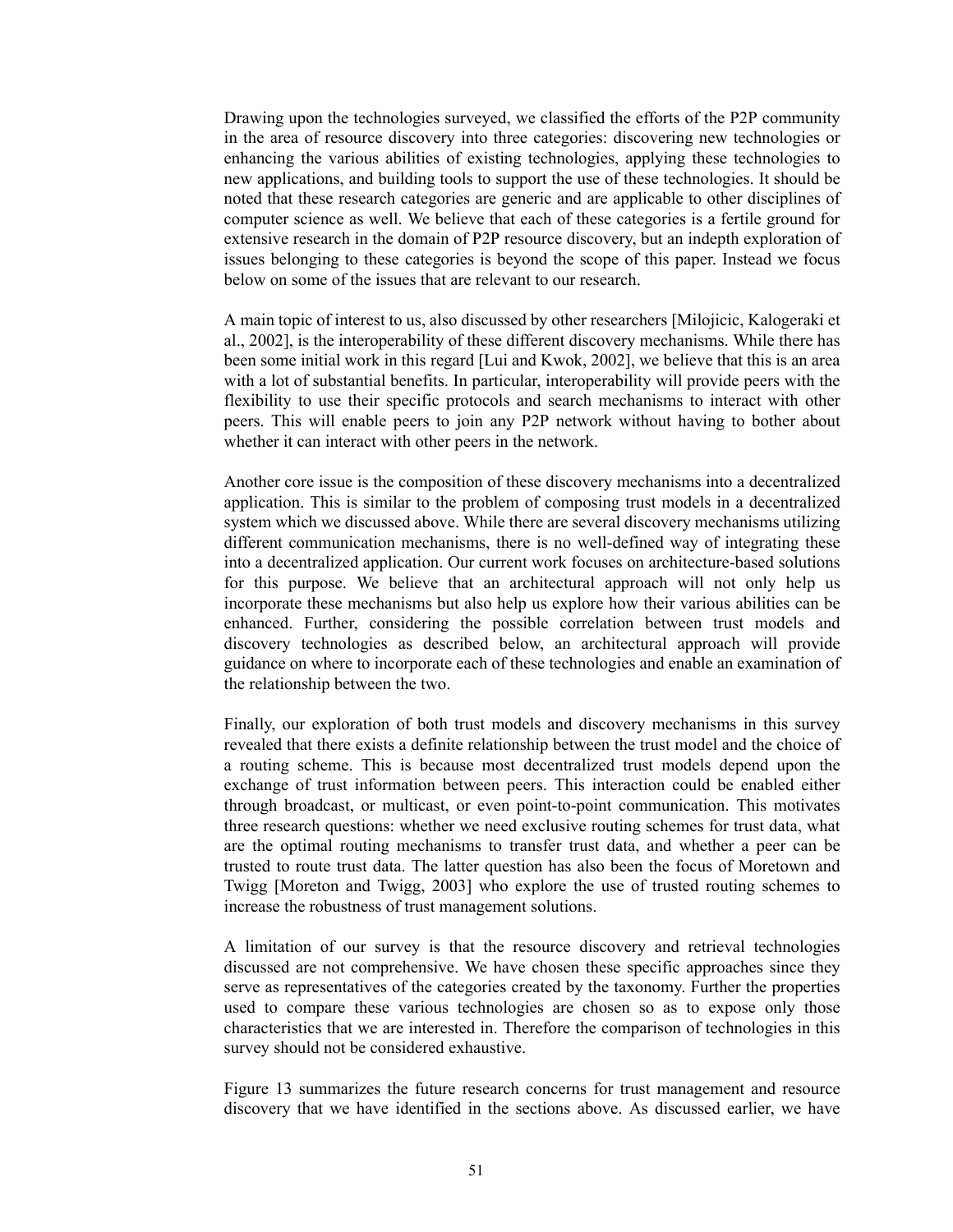identified two research issues that cut across both these aspects. The first is that we need to explore the interplay between the routing infrastructure and the choice of a trust model. The second is that we need a well-defined way to integrate these models together in order to construct a decentralized application. The latter issue is the focus of our current research and our initial work has been in identifying the essential elements of decentralization and creating an architectural style to facilitate the incorporation of trust models [Suryanarayana, Erenkrantz et al., 2003] into a decentralized application.



**Figure 13: Future Concerns for Trust Management and Resource Discovery**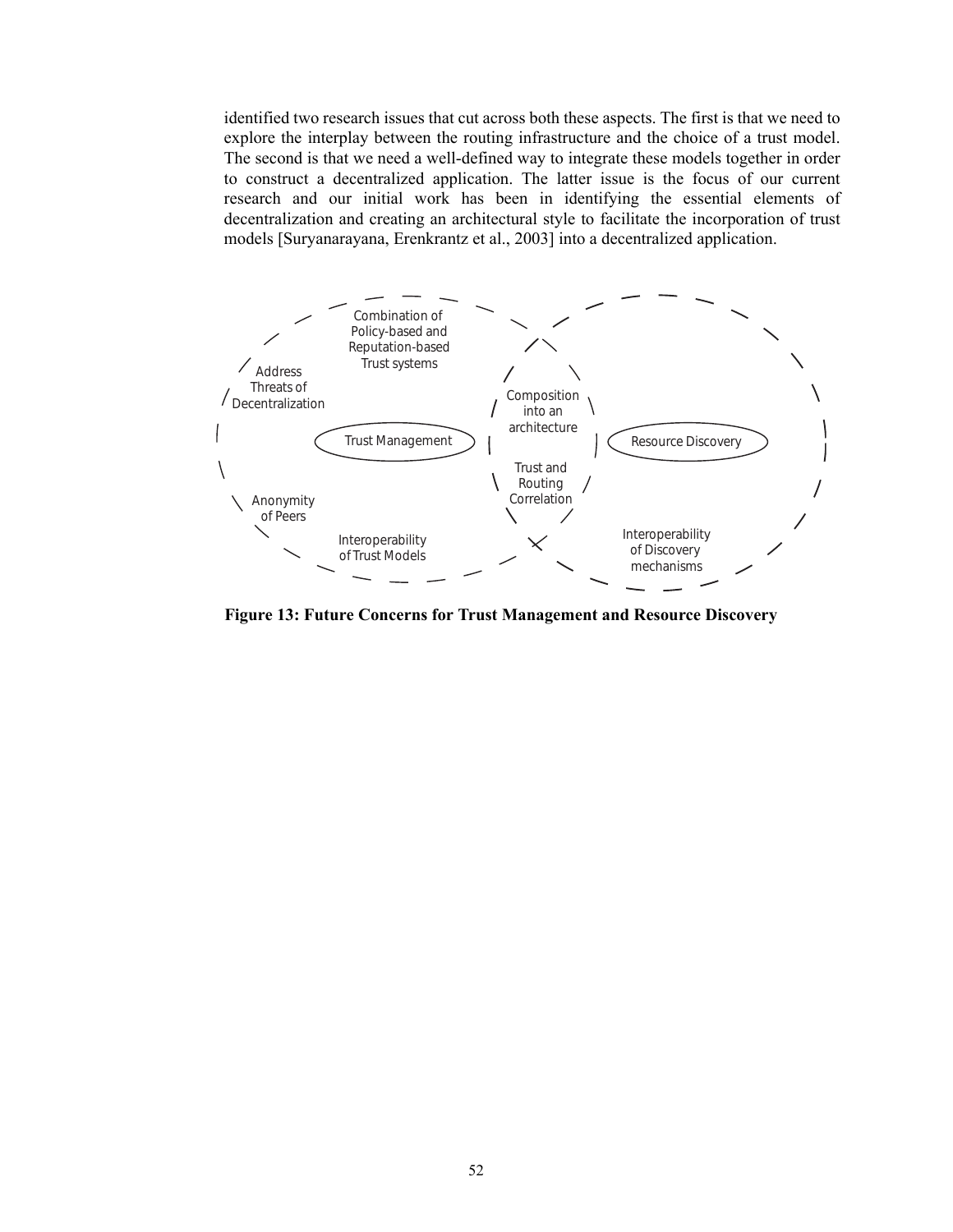# **6 Bibliography**

- [Abdul-Rahman and Hailes, 1997]Abdul-Rahman, A. and Hailes, S. (1997). A Distributed Trust Model. New Security Paradigms Workshop, Langdale, Cumbria UK.
- [Abdul-Rahman and Hailes, 2000]Abdul-Rahman, A. and Hailes, S. (2000). Supporting trust in virtual communities. Hawaii International Conference on System Sciences, Maui, Hawaii.
- [Aberer, 2001]Aberer, K. (2001). P-Grid: A self-organizing access structure for P2P information systems. 9th International Conference on Cooperative Information Systems, Trento, Italy.
- [Aberer and Despotovic, 2001]Aberer, K. and Despotovic, Z. (2001). Managing Trust in a Peer-2-Peer Information System. Conference on Information and Knowledge Management, Atlanta, Georgia.
- [Aberer, Punceva et al., 2002]Aberer, K., Punceva, M., et al. (2002). "Improving data access in P2P systems." IEEE Internet Computing Journal: 58-67.
- [Bawa, Bayardo Jr. et al., 2003]Bawa, M., Bayardo Jr., R., et al. (2003). Make it fresh, make it quick - Searching a network of personal webservers. World Wide Web, Budapest, Hungary.
- [Blaze and Feigenbaum, 1997]Blaze, M. and Feigenbaum, J. (1997). "Managing Trust in an Information Labeling System." European Transactions on Telecommunications **8**: 491- 501.
- [Blaze, Feigenbaum et al., 1999a]Blaze, M., Feigenbaum, J., et al. (1999a). RFC 2704 The KeyNote trust-management system version 2.
- [Blaze, Feigenbaum et al., 1999b]Blaze, M., Feigenbaum, J., et al. (1999b). The Role of Trust Management in Distributed Systems Security. Secure Internet Programming.
- [Blaze, Feigenbaum et al., 1996]Blaze, M., Feigenbaum, J., et al. (1996). Decentralized Trust Management. IEEE Symposium on Security and Privacy.
- [Bloom, 1970]Bloom, B. H. (1970). "Space/time trade-offs in hash coding with allowable errors." Communications of the ACM **13**(7): 422-426.
- [Bussard, Molva et al., 2004]Bussard, L., Molva, R., et al. (2004). Histroy-Based Signature or How to Trust Anonymous Documents. Second International Conference on Trust Management, Oxford, UK.
- [Carzaniga, Rosenblum et al., 2001]Carzaniga, A., Rosenblum, D. S., et al. (2001). "Design and Evaluation of a Wide-Area Event Notification Service." ACM Transactions on Computer Systems **9**(3): 332-383.
- [Chawathe, Ratnasamy et al., 2003]Chawathe, Y., Ratnasamy, S., et al. (2003). Making gnutella-like P2P systems scalable. SIGCOMM, Karlsruhe, Germany.
- [Chen and Yeager]Chen, R. and Yeager, W. Poblano: A Distributed Trust Model for Peer-to-Peer Networks.
- [Chu, Feigenbaum et al., 1997]Chu, Y., Feigenbaum, J., et al. (1997). "REFEREE: Trust management for web applications." World Wide Web Journal: 127-139.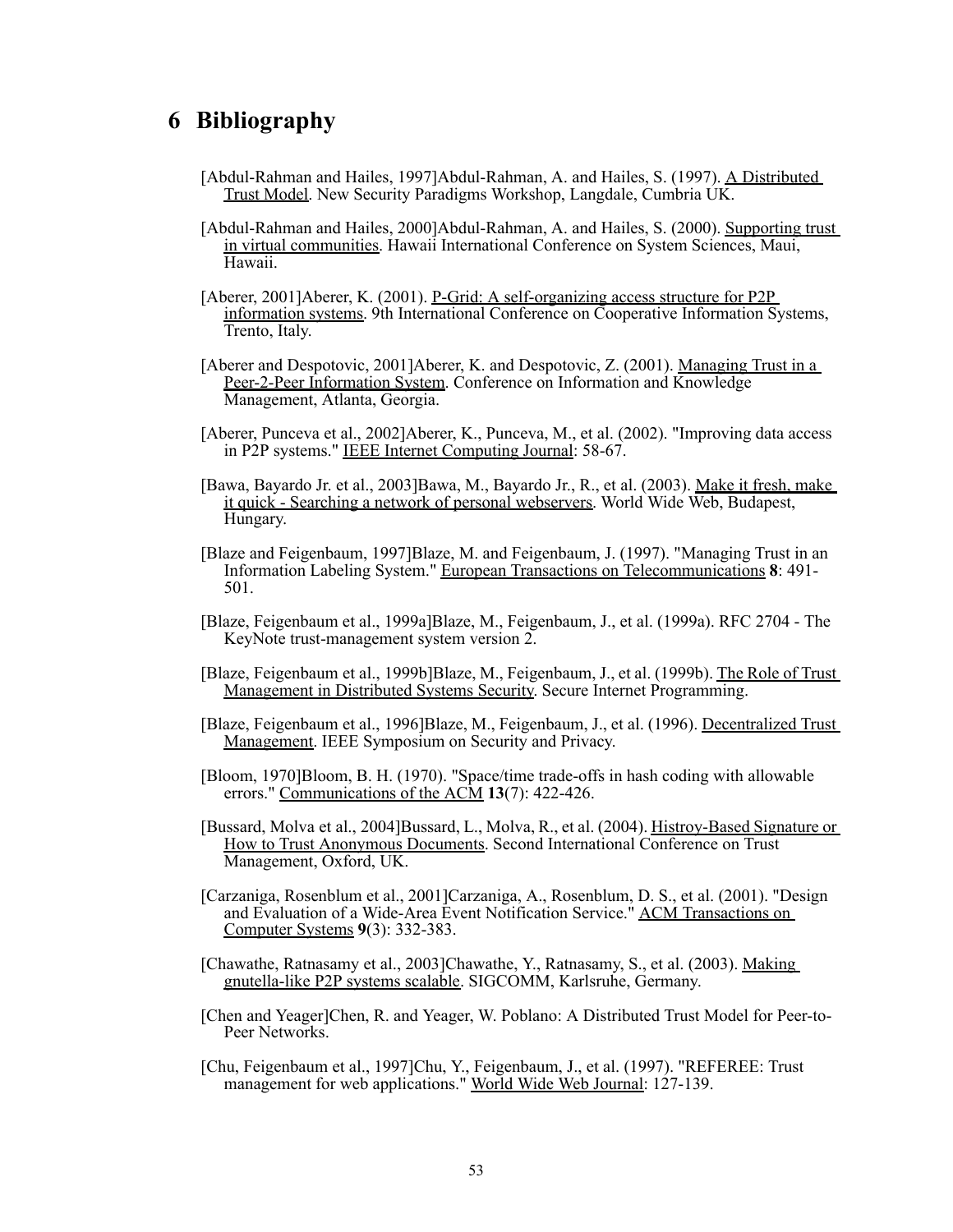- [Clarke, Sandberg et al., 2000]Clarke, I., Sandberg, O., et al. (2000). Freenet: A distributed anonymous information storage and retrieval system. ICSI Workshop on Design Issues in Anonymity and Unobservability, Berkeley, California, USA.
- [Cohen and Shenker, 2002]Cohen, E. and Shenker, S. (2002). Replication strategies in unstructured peer-to-peer networks. SIGCOMM, Pittsburgh, Pennsylvania, USA.
- [Cuenca-Acuna and Nguyen, 2002]Cuenca-Acuna, F. and Nguyen, T. (2002). "Text-based content search and retrieval in ad hoc P2P communities." Tech. Report DCS-TR-483, Department of Computer Science, Rutgers University.
- [Cuenca-Acuna, Peery et al., 2001]Cuenca-Acuna, F., Peery, C., et al. (2001). "PlanetP: Infrastructure support for P2P information sharing." Tech. Report DCS-TR-465, Department of Computer Science, Rutgers University.
- [Damiani, di Vimercati et al., 2002]Damiani, E., di Vimercati, S. D. C., et al. (2002). A Reputation-Based Approach for Choosing Reliable Resources in Peer-to-Peer Networks. 9th ACM Conference on Computer and Communications Security, Washington DC.
- [Deerwester, Dumais et al., 1990]Deerwester, S., Dumais, S., et al. (1990). "Indexing by latent semantic analysis." Journal of the American Society of information Science **41**(6): 391-407.
- [Demers, Greene et al., 1987]Demers, A., Greene, D., et al. (1987). Epidemic algorithms for replicated database maintenance. Sixth Annual ACM Symposium on Principles of Distributed Computing, Vancouver, British Columbia, Canada.
- [Deutsch, 1962]Deutsch, M. (1962). Cooperation and Trust: Some Theoretical Notes. Nebraska Symposium on Motivation. M. R. Jones, Nebraska University Press.
- [Deutsch, 1973]Deutsch, M. (1973). The Resolution of Conflict: Constructive and Destructive Processes. New Haven, Yale University Press.
- [Dingledine, Mathewson et al., 2003]Dingledine, R., Mathewson, N., et al. (2003). Reputation in P2P Anonymity Systems. Workshop on Economics of P2P Systems, Berkeley, CA.
- [Dragovic, Hand et al., 2003]Dragovic, B., Hand, S., et al. (2003). Managing trust and reputation in the XenoServer Open Platform. First International Conference on Trust Management, Crete, Greece.
- [Dragovic, Kotsovinos et al., 2003]Dragovic, B., Kotsovinos, E., et al. (2003). XenoTrust: Event-based distributed trust management. Second International Workshop on Trust and Privacy in Digital Business, Prague, Czech Republic.
- [Dunne, 2001]Dunne, C. (2001). "Using mobile agents for network resource discovery in peer-to-peer networks." ACM SiGecom Exchanges **2**(3).
- [English, Nixon et al., 2002]English, C., Nixon, P., et al. (2002). Dynamic Trust Models for Ubiquitous Computing Environments. Workshop on Security in Ubiquitous Computing (UBICOMP 2000), Goteborg, Sweden.
- [Foner, 1997]Foner, L. (1997). Yenta: A Multi-Agent, Referral-Based Matchmaking System. First International Conference on Autonomous Agents (Agents '97), Marina del Rey, California.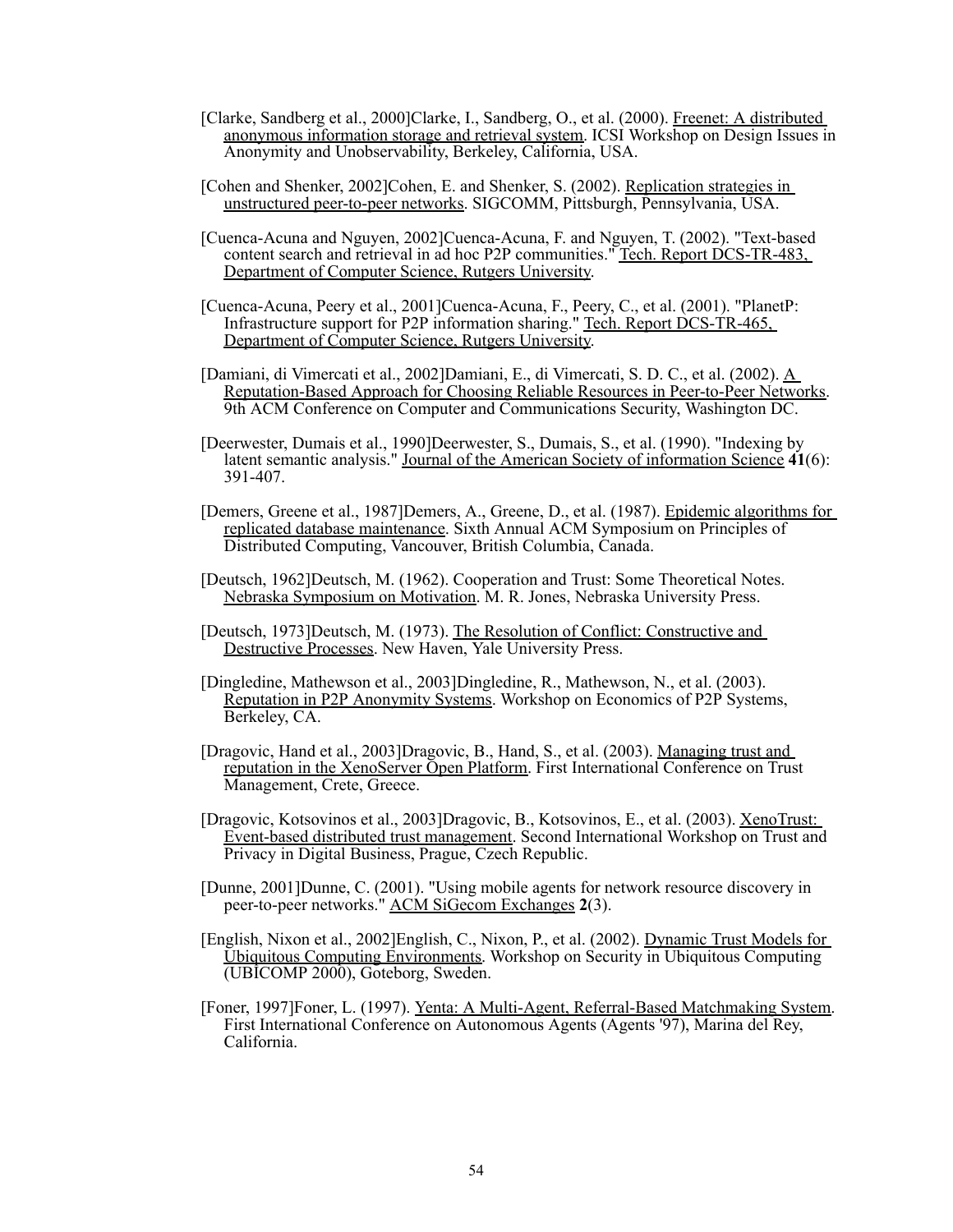- [Freedman and Morris, 2002]Freedman, M. and Morris, R. (2002). Tarzan: A Peer-to-Peer Anonymizing Network Layer. 9th ACM Conference on Computer and Communications Security, Washington, DC.
- [Gambetta, 1990]Gambetta, D. (1990). Trust. Oxford, Blackwell.
- [Ghezzi and Vigna, 1997]Ghezzi, C. and Vigna, G. (1997). Mobile code paradigms and technologies: A case study. First International Workshop on Mobile Agents, Berlin, Germany.

[Gnutella]Gnutella gnutella.com.

- [Grandison and Sloman, 2000]Grandison, T. and Sloman, M. (2000). "A Survey Of Trust in Internet Applications." IEEE Communications Surveys **3**(4).
- [Gray, O'Connell et al., 2002]Gray, E., O'Connell, P., et al. (2002). Towards a Framework for Assessing Trust-Based Admission Control in Collaborative Ad Hoc Applications. Dublin, Ireland, Distributed Systems Group, Department of Computer Science, Trinity College.
- [Gupta, Birman et al., 2003]Gupta, I., Birman, K., et al. (2003). Kelips: Building an Efficient and Stable P2P DHT Through Increased Memory and Background Overhead. Second International Workshop on Peer-to-Peer Systems, Berkeley, California, USA.
- [Gupta, Judge et al., 2003]Gupta, M., Judge, P., et al. (2003). A Reputation System for Peerto-Peer Networks. Thirteenth ACM International Workshop on Network and Operating Systems Support for Digital Audio and Video, Monterey, California.
- [Harchol-Balter, Leighton et al., 1999]Harchol-Balter, M., Leighton, T., et al. (1999). Resource discovery in distributed networks. Eighteenth Annual ACM Symposium on Principles of Distributed Computing, Atlanta, Georgia, USA.
- [Hong, 2001]Hong, T. (2001). Performance. Peer-to-Peer: Harnessing the Power of Disruptive Technologies. A. Oram, O'Reilly**:** 203-241.
- [Josang and Ismail, 2002]Josang, A. and Ismail, R. (2002). The Beta Reputation System. 15th Bled Electronic Commerce Conference, Bled, Slovenia.
- [Jurca and Faltings, 2003]Jurca, R. and Faltings, B. (2003). An Incentive Compatible Reputation Mechanism. IEEE International Conference on E-Commerce, Newport Beach, California, USA.
- [Kaashoek and Karger, 2003]Kaashoek, F. and Karger, D. (2003). Koorde: A Simple Degree-Optimal Hash Table. Second International Workshop on Peer-to-Peer Systems, Berkeley, California, USA.
- [Kagal, Cost et al., 2001]Kagal, L., Cost, S., et al. (2001). A framework for distributed trust management. Second Workshop on Norms and Institutions in MAS, Autonomous Agents.
- [Kamvar, Schlosser et al., 2003]Kamvar, S., Schlosser, M., et al. (2003). The EigenTrust Algorithm for Reputation Management in P2P Networks. WWW, Budapest, Hungary.
- [Kan, 2001]Kan, G. (2001). Gnutella. Peer-to-Peer: Harnessing the Power of Disruptive Technologies. A. Oram, O'Reilly**:** 94-122.
- [Karger, Lehman et al., 1997]Karger, D. R., Lehman, E., et al. (1997). Consistent Hashing and Random Trees: Distributed Caching Protocols for Relieving Hot Spots on the World Wide Web. ACM Symposium on Theory of Computing, ACM Press.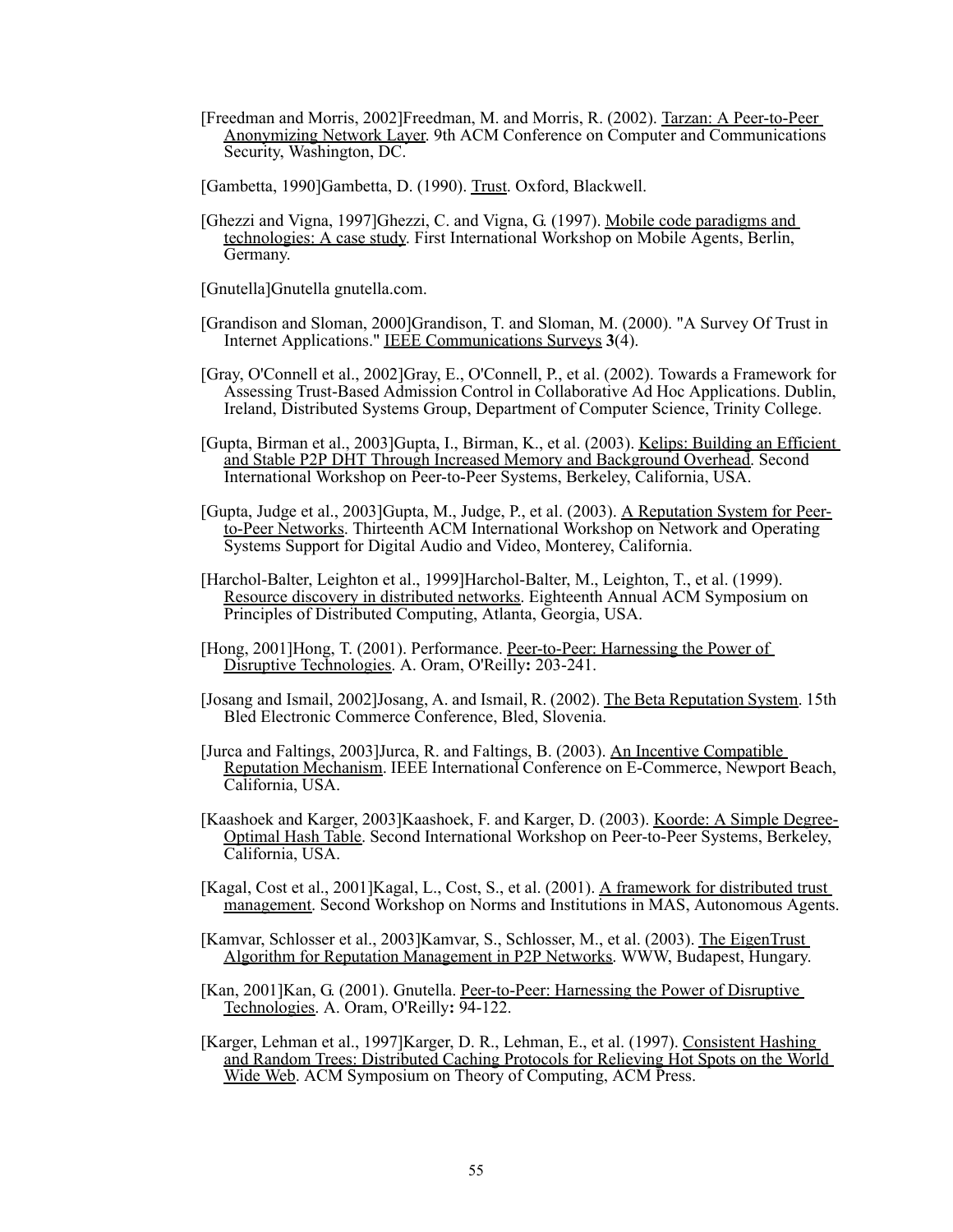- [Khare, 1997]Khare, R., Ed. (1997). Weaving a Web of Trust. World Wide Web Journal, O'Reilly & Associates.
- [Khare, 2003]Khare, R. (2003). Extending the REpresentational State Transfer Architectural Style for Decentralized Systems. Information and Computer Science, University of California, Irvine**:** 287.
- [Kubiatowicz, Bindel et al., 2000]Kubiatowicz, J., Bindel, D., et al. (2000). OceanStore: An architecture for global-scale persistent storage. Ninth International Conference on Architectural Support for Programming Languages and Operating Systems, Cambridge, Massachussetts, USA.
- [Lacy, Synder et al., 1997]Lacy, J., Synder, J., et al. (1997). Music on the Internet and the Intellectual Property Protection Problem. International Symposium on Industrial Electronics.
- [Langley, 2001]Langley, A. (2001). Freenet. Peer-to-Peer: Harnessing the Power of Disruptive Technologies. A. Oram, O'Reilly**:** 123-132.
- [Lee, Sherwood et al., 2003]Lee, S., Sherwood, R., et al. (2003). Cooperative peer groups in NICE. IEEE Infocom, San Francisco, USA.
- [Li, Mitchell et al., 2002]Li, N., Mitchell, J., et al. (2002). Design of a role-based trust management framework. IEEE Symposium on Security and Privacy, Oakland, California.
- [Luhmann, 1979]Luhmann, N. (1979). Trust and Power. New York, John Wiley.
- [Lui and Kwok, 2002]Lui, S. and Kwok, S. (2002). "Interoperability of Peer-to-Peer File Sharing Protocols." ACM SiGecom Exchanges **3**(3): 25-33.
- [Lv, Cao et al., 2002]Lv, Q., Cao, P., et al. (2002). Search and replication in unstructured peerto-peer networks. International Conference on Supercomputing, New York, USA.
- [Marsh, 1994]Marsh, S. (1994). Formalising Trust as a Computational Concept. Department of Mathematics and Computer Science. Stirling, University of Stirling.
- [Maymounkov and Mazieres, 2002]Maymounkov, P. and Mazieres, D. (2002). Kademlia: A Peer-to-Peer Information System Based on the XOR Metric. First International Workshop on Peer-to-Peer Systems, Cambridge, Massachussets, USA.
- [Menasce and Kanchanapalli, 2002]Menasce, D. and Kanchanapalli, L. (2002). "Probabilistic scalable P2P resource location services." ACM SIGMETRICS Performance Evaluation Review **30**(2).
- [Milojicic, Kalogeraki et al., 2002]Milojicic, D., Kalogeraki, V., et al. (2002). "Peer-to-peer computing." Technical Report HPL-2002-57 Hewlett Packard Laboratories.
- [Minsky, 2003]Minsky, N. H. (2003). Regularity-Based Trust in Cyberspace. First International Conference on Trust Management, Crete, Greece.
- [Mischke and Stiller, 2003]Mischke, J. and Stiller, B. (2003). Rich and scalable peer-to-peer search with SHARK. Autonomic Computing Workshop Fifth Annual International Workshop on Active Middleware Services, Seattle, Washington, USA.
- [Moreton and Twigg, 2003]Moreton, T. and Twigg, A. (2003). Enforcing Collaboration in Peer-to-Peer Routing Services. First International Conference on Trust Management, Crete, Greece.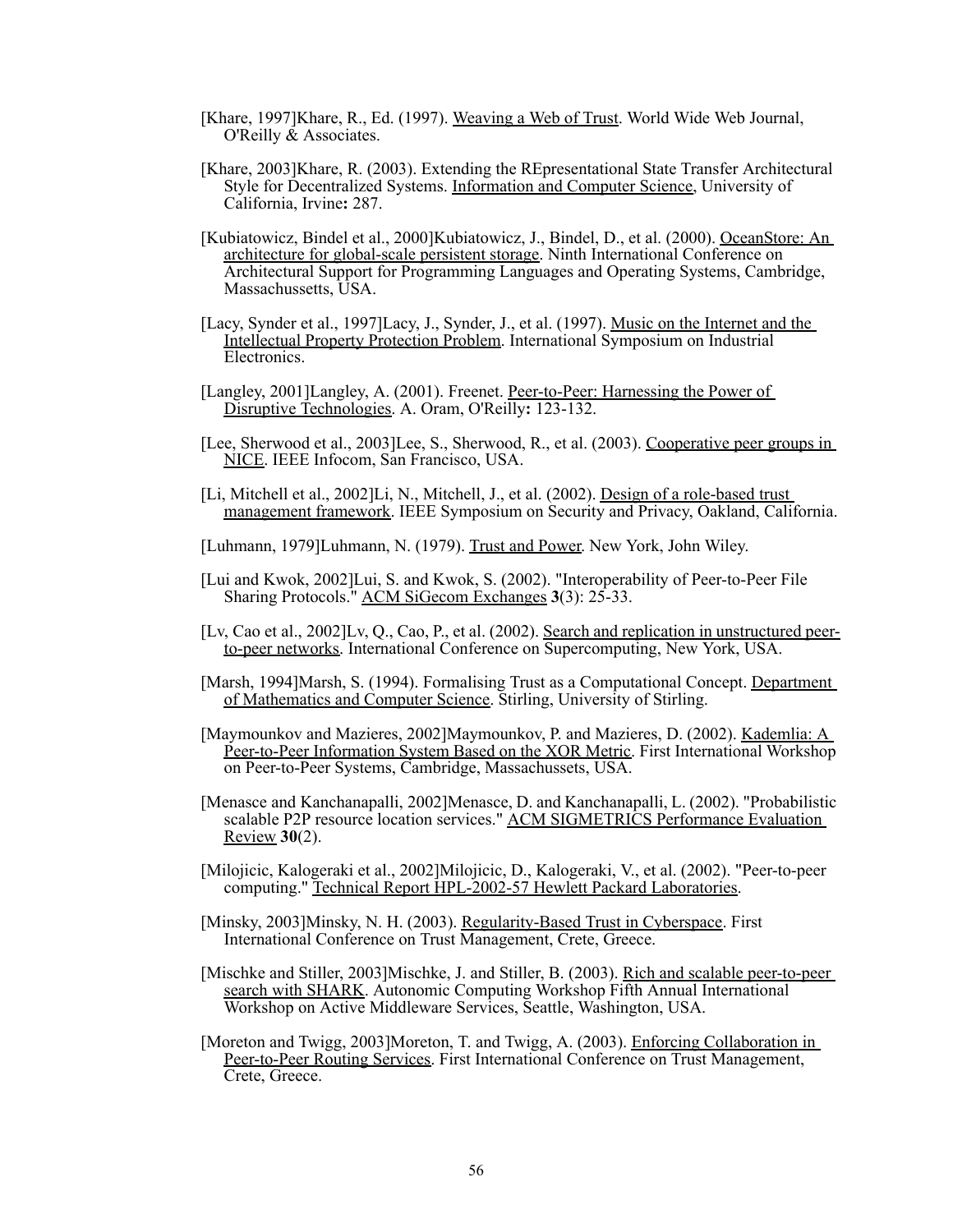[Napster]Napster http://www.napster.com.

- [Pavlov, Rosenschein et al., 2004]Pavlov, E., Rosenschein, J., et al. (2004). Supporting Privacy in Decentralized Additive Reputation. Second International Conference on Trust Management, Oxford, UK.
- [Pujol, Sanguesa et al., 2002]Pujol, J., Sanguesa, R., et al. (2002). Extracting reputation in multi agent systems by means of social network topology. First International Joint Conference on Autonomous Agents and Multi-Agent Systems, Bologna, Italy.
- [Ratnasamy, Francis et al., 2001]Ratnasamy, S., Francis, P., et al. (2001). A Scalable Content Addressable Network. Proceedings of ACM SIGCOMM, San Diego, CA.
- [Reed, Syverson et al., 1996]Reed, M., Syverson, P., et al. (1996). Proxies For Anonymous Routing. Twelfth Annual Computer Security Applications Conference, San Diego, California.
- [Resnick, Zeckhauser et al., 2000]Resnick, P., Zeckhauser, R., et al. (2000). "Reputation Systems." Communications of the ACM **43**(12): 45-48.
- [Rhea, Eaton et al., 2003]Rhea, S., Eaton, P., et al. (2003). Pond: The OceanStore prototype. Second USENIX Conference on File and Storage Technologies, San Francisco, California, USA.
- [Ritter]Ritter, J. "Why gnutella can't scale? No, really." http://www.tch.org/gnutella.html.
- [Rowstron and Druschel, 2001a]Rowstron, A. and Druschel, P. (2001a). Pastry: Scalable, Decentralized Object Location and Routing for Large-scale Peer-to-Peer Systems. Eighteenth IFIP/ACM International Conference on Distributed Systems Platforms (Middleware 2001), Heidelberg, Germany.
- [Rowstron and Druschel, 2001b]Rowstron, A. and Druschel, P. (2001b). Storage management and caching in PAST, a large-scale, persistent peer-to-peer storage utility. Eighteenth ACM Symposium on Operating System Principles, Banff, Alberta, Canada.
- [Sabater and Sierra, 2001]Sabater, J. and Sierra, C. (2001). REGRET: A Reputation Model for Gregarious Societies. 4th Workshop on Deception, Fraud and Trust in Agetn Societies, Montreal, Canada.
- [Sabater and Sierra, 2002]Sabater, J. and Sierra, C. (2002). Reputation and social network analysis in multi-agent systems. First International Joint Conference on Autonomous Agents and Multi-Agent Systems, Bologna, Italy.
- [Scarlata, Levine et al., 2001]Scarlata, V., Levine, B., et al. (2001). Responder anonymity and anonymous peer-to-peer file sharing. IEEE International Conference on Network Protocols, Riverside, California, USA.
- [Schillo, Funk et al., 2000]Schillo, M., Funk, P., et al. (2000). "Using trust for detecting deceitful agents in artificial societies." Applied Artificial Intelligence Journal, Special Issue on Trust, Deception and Fraud in Agent Societies.
- [Seigneur and Jensen, 2004]Seigneur, J.-M. and Jensen, C. (2004). Trading Privacy for Trust. Second International Conference on Trust Management, Oxford, UK.
- [Shankar and Arbaugh, 2002]Shankar, N. and Arbaugh, W. (2002). On Trust for Ubiquitous Computing. UBICOMP2002 - Workshop on Security in Ubiquitous Computing, Goteborg, Sweden.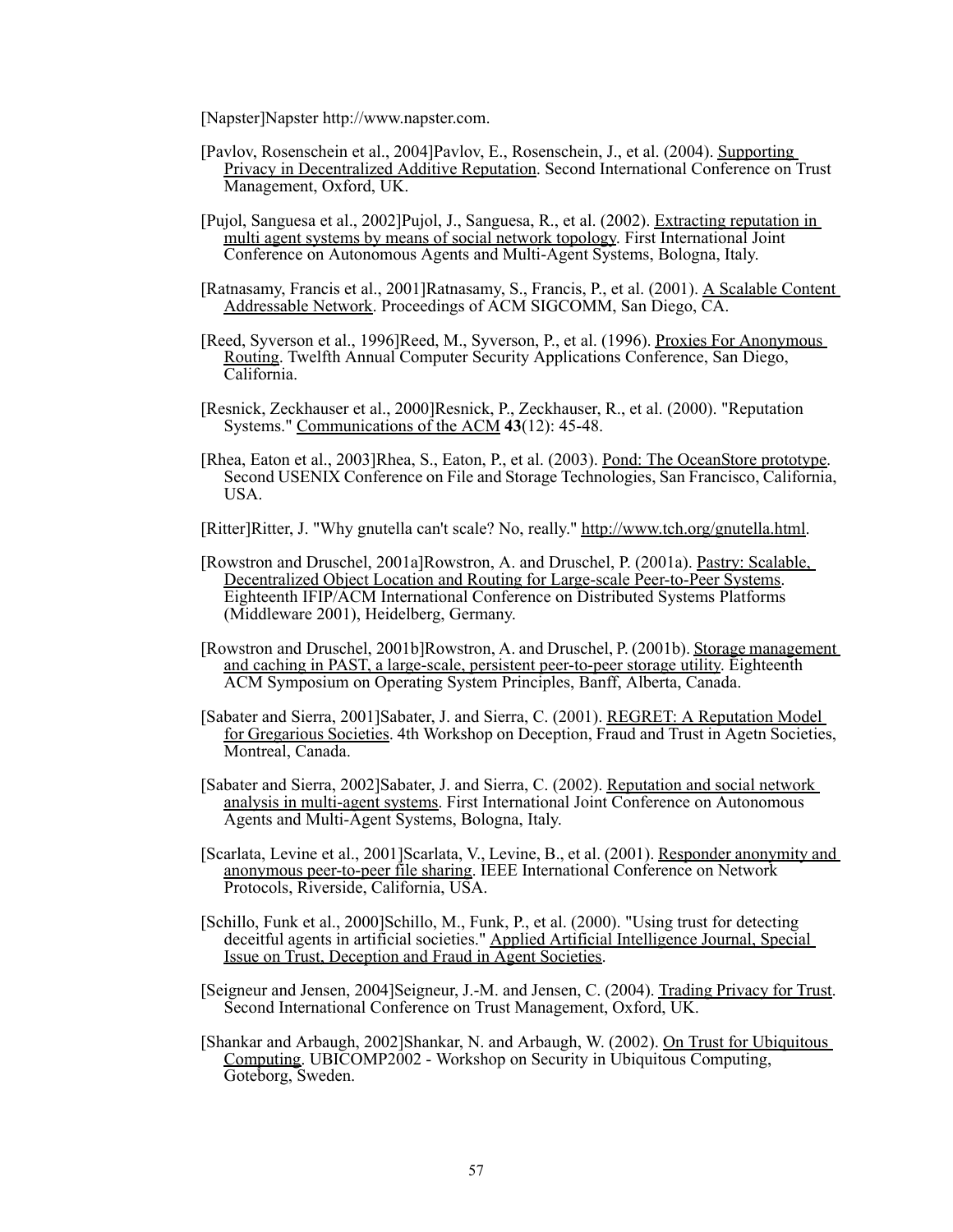- [Shields and Levine, 2000]Shields, C. and Levine, B. (2000). A Protocol for Anonymous Communication Over the Internet. Seventh ACM Conference on Computer and Communications Security, Athens, Greece.
- [Stoica, Morris et al., 2001]Stoica, I., Morris, R., et al. (2001). Chord: A Scalable Peer-to-Peer Lookup Protocol for Internet Applications. ACM SIGCOMM, San Diego, California, USA.
- [Suel, Mathur et al., 2003]Suel, T., Mathur, C., et al. (2003). ODISSEA: A peer-to-peer architecture for scalable web search and information retrieval. International Workshop on the Web and Databases, San Diego, California, USA.
- [Suryanarayana, Erenkrantz et al., 2003]Suryanarayana, G., Erenkrantz, J., et al. (2003). "PACE: An architectural style for trust management in decentralized applications." ISR Technical Report UCI-ISR-03-9, Institute of Software Research, UC Irvine.
- [Suryanarayana, Erenkrantz et al., 2004]Suryanarayana, G., Erenkrantz, J. R., et al. (2004). PACE: An Architectural Style for Trust Management in Decentralized Applications. 4th Working IEEE/IFIP Conference on Software Architecture, Oslo, Norway.
- [Suryanarayana and Taylor, 2002]Suryanarayana, G. and Taylor, R. N. (2002). A Decentralized Algorithm for Coordinating Independent Peers: An Initial Examination. Tenth International Conference on Cooperative Information Systems (CoopIS), Irvine, California.
- [Tang, Xu et al., 2003]Tang, C., Xu, Z., et al. (2003). Peer-to-peer information retrieval using self-organizing semantic overlay networks. SIGCOMM, Karlsruhe, Germany.
- [Tang, Xu et al., 2002]Tang, C., Xu, Z., et al. (2002). "PeerSearch: Efficient information retrieval in peer-to-peer networks." Tech. Report HPL-2002-198, Hewlett-Packard Labs.
- [Tarjan, 1972]Tarjan, R. E. (1972). "Depth-first search and linear graph algorithms." SIAM Journal on Computing **1**(2): 146-160.
- [Tsoumakos and Roussopoulos, 2003]Tsoumakos, D. and Roussopoulos, N. (2003). "Analysis and comparison of P2P search methods." Technical Report CS-TR-4539, UMIACS-TR-2003-107, Department of Computer Science, University of Maryland.
- [Yang and Garcia-Molina, 2002]Yang, B. and Garcia-Molina, H. (2002). Improving search in peer-to-peer networks. International Conference on Distributed Computing Systems, Vienna, Austria.
- [Yao, 2003]Yao, W. (2003). Fidelis: A Policy-Driven Trust Management Framework. First International Conference on Trust Management, Crete, Greece.
- [Yu and Singh, 2000]Yu, B. and Singh, M. P. (2000). A social mechanism of reputation management in electronic communities. Fourth International Workshop on Cooperative Information Agents.
- [Yu, Winslett et al., 2001]Yu, T., Winslett, M., et al. (2001). Interoperable strategies in automated trust negotiation. 8th ACM Conference on Computer and Communications Security, Philadelphia, USA.
- [Zacharia and Maes, 1999]Zacharia, G. and Maes, P. (1999). Collaborative Reputation Mechanisms in Electronic Marketplaces. 32nd Hawaii International Conference on System Sciences, Hawaii.